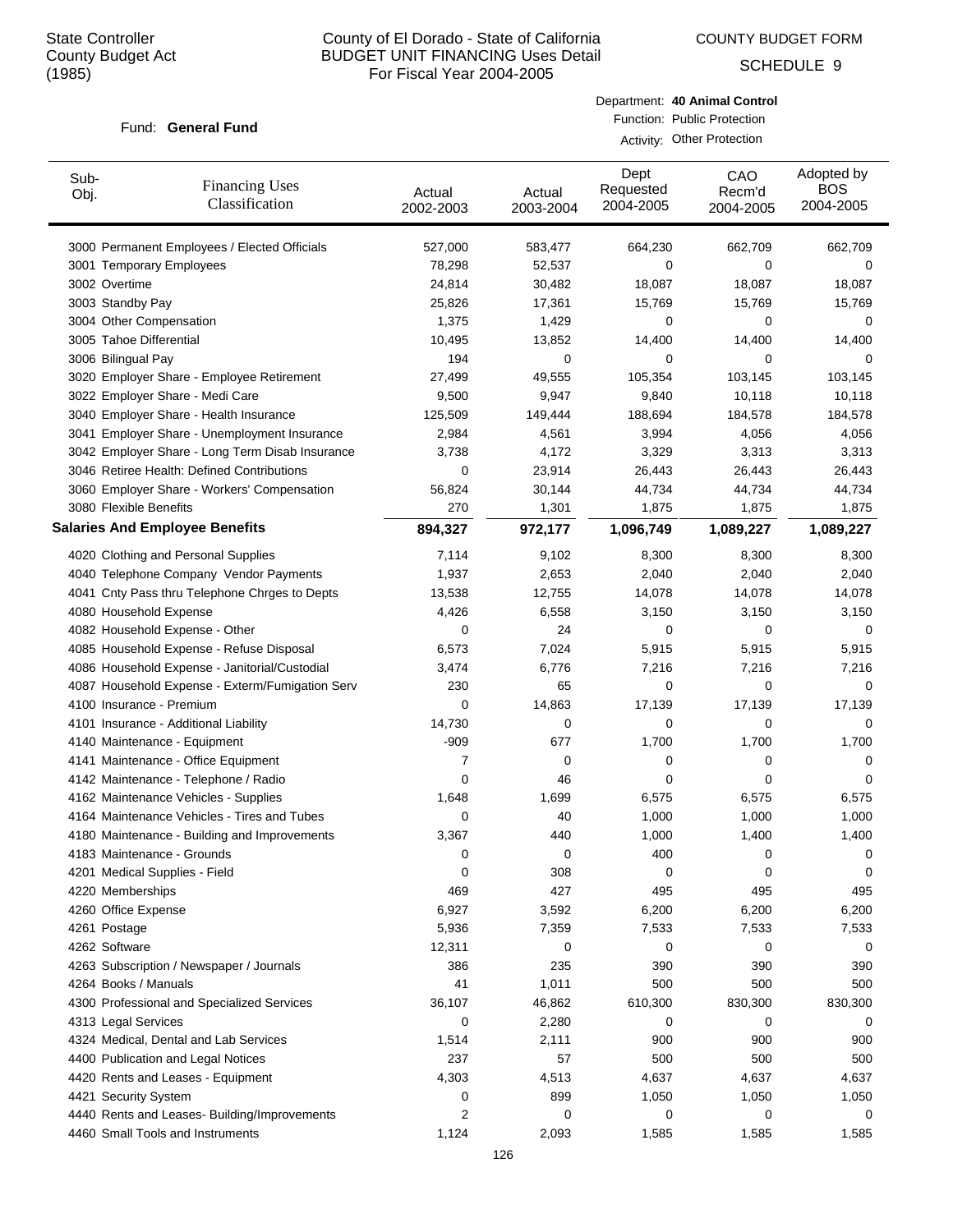COUNTY BUDGET FORM

SCHEDULE 9

#### Fund: General Fund

Department: **40 Animal Control** Function: Public Protection

Activity: Other Protection

| Sub-<br><b>Financing Uses</b><br>Obj.<br>Classification                         | Actual<br>2002-2003 | Actual<br>2003-2004 | Dept<br>Requested<br>2004-2005 | CAO<br>Recm'd<br>2004-2005 | Adopted by<br><b>BOS</b><br>2004-2005 |
|---------------------------------------------------------------------------------|---------------------|---------------------|--------------------------------|----------------------------|---------------------------------------|
| 4461 Minor Equipment                                                            | 2,514               | 4,285               | 2,560                          | 2,560                      | 2,560                                 |
| 4462 Computer Equipment                                                         | 25                  | 1,021               | 5,900                          | 5,900                      | 5,900                                 |
| 4463 Telephone and Radio Equipment                                              | 3,359               | 562                 | 2,185                          | 2,185                      | 2,185                                 |
| 4500 Special Departmental Expense                                               | 22,523              | 32,765              | 21,000                         | 21,000                     | 21,000                                |
| 4502 Educational Materials                                                      | 5                   | 0                   | 0                              | 0                          | 0                                     |
| 4503 Staff Development                                                          | 2,414               | 854                 | 3,650                          | 3,650                      | 3,650                                 |
| 4506 Film Development/Photography Supplies                                      | 57                  | 452                 | 0                              | $\Omega$                   | 0                                     |
| 4529 Software License                                                           | 11,898              | 9,911               | 11,840                         | 11,040                     | 11,040                                |
| 4600 Transportation and Travel                                                  | 9,155               | 2,380               | 5,361                          | 5,360                      | 5,360                                 |
| 4602 Employee - Private Auto Mileage                                            | 1,570               | 40                  | 700                            | 700                        | 700                                   |
| 4605 Vehicle - Rent Or Lease                                                    | 69,084              | 78,442              | 82,098                         | 82,098                     | 82,098                                |
| 4606 Fuel Purchases                                                             | 27,361              | 29,576              | 29,500                         | 29,500                     | 29,500                                |
| 4607 Rent or Lease: Mileage Rate Rebate                                         | 0                   | $-75,118$           | 0                              | 0                          | 0                                     |
| 4620 Utilities                                                                  | 24,276              | 23,340              | 25,679                         | 25,679                     | 25,679                                |
| <b>Services And Supplies</b>                                                    | 299,731             | 242,978             | 893,076                        | 1,112,275                  | 1,112,275                             |
| 5300 Interfund Expenditures                                                     | 23,647              | 25,241              | 23,800                         | 23,800                     | 23,800                                |
| <b>Other Charges</b>                                                            | 23,647              | 25,241              | 23,800                         | 23,800                     | 23,800                                |
| 6022 Fixed Assets - Project Management                                          | 2,487               | 0                   | 0                              | 0                          | 0                                     |
| 6025 Fixed Assets - Leasehold Improvements                                      | 3,579               | 0                   | 0                              | 0                          | 0                                     |
| 6040 Fixed Assets - Equipment                                                   | 12,832              | 15,085              | 9,000                          | 3,000                      | 3,000                                 |
| 6042 Fixed Assets - Computer Sys Equipment                                      | 9,076               | 0                   | 0                              | $\mathbf 0$                | 0                                     |
| <b>Fixed Assets</b>                                                             | 27,973              | 15,085              | 9,000                          | 3,000                      | 3,000                                 |
| 7001 Operating Transfers Out: Fleet                                             | 0                   | 0                   | 7,500                          | 7,500                      | 7,500                                 |
| <b>Other Financing Uses</b>                                                     | 0                   | 0                   | 7,500                          | 7,500                      | 7,500                                 |
| 7200 Intrafund Transfers                                                        | 12                  | 122                 | 300                            | 300                        | 300                                   |
| 7220 Intrafnd: Telephone Equipment and Support                                  | 14,372              | 5,678               | 7,021                          | 7,021                      | 7,021                                 |
| 7221 Intrafnd: Radio Equipment and Support                                      | 5,875               | 5,807               | 5,678                          | 5,678                      | 5,678                                 |
| 7223 Intrafnd: Mail Service                                                     | 1,628               | 2,025               | 2,902                          | 2,902                      | 2,902                                 |
| 7224 Intrafnd: Stores Support                                                   | 1,304               | 2,124               | 1,462                          | 1,462                      | 1,462                                 |
| 7225 Intrafnd: Central Duplicating                                              | 3,836               | 2,547               | 2,750                          | 2,750                      | 2,750                                 |
| 7226 Intrafnd: Lease Administration Fee                                         | 250                 | 250                 | 250                            | 250                        | 250                                   |
| 7227 Intrafnd: Internal Data Processing                                         | 16,496              | 12,037              | 10,208                         | 10,208                     | 10,208                                |
| 7228 Intrafnd: Internet Connect Charges                                         | 844                 | 0                   | 0                              | 0                          | 0                                     |
| 7229 Intrafnd: PC Support                                                       | 30                  | 780                 | 1,200                          | 1,200                      | 1,200                                 |
| 7230 Intrafnd: IS Software                                                      | 250                 | 0                   | 0                              | 0                          | 0                                     |
| 7231 Intrafnd: IS Programming Support                                           | 0                   | 30                  | 0                              | 0                          | 0                                     |
| 7232 Intrafnd: Maint Bldg & Improvmnts                                          | 6,312               | 3,463               | 5,000                          | 5,000                      | 5,000                                 |
| 7234 Intrafnd: Network Support                                                  | 0                   | 15,828              | 16,372                         | 16,421                     | 16,421                                |
| <b>Intrafund Transfers</b>                                                      | 51,208              | 50,691              | 53,143                         | 53,192                     | 53,192                                |
| <b>Total Financing Uses</b>                                                     | 1,296,886           | 1,306,172           | 2,083,268                      | 2,288,994                  | 2,288,994                             |
| <b>Less Department Estimated Revenues</b>                                       | 715,741             | 684,144             | 1,427,996                      | 1,548,996                  | 1,548,996                             |
| <b>Department Use of Other General</b><br><b>Fund Sources (Net County Cost)</b> | 581,145             | 622,028             | 655,272                        | 739,998                    | 739,998                               |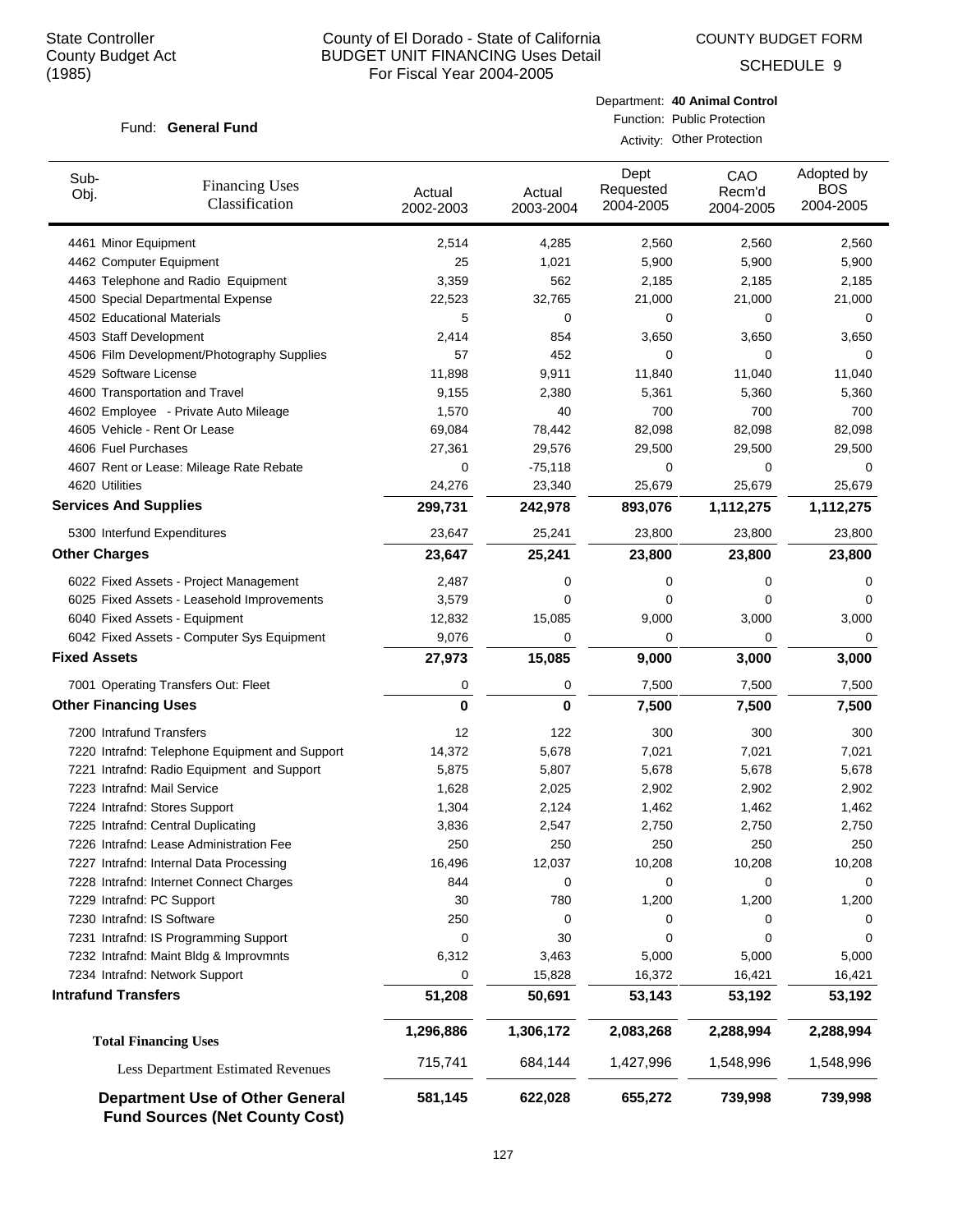COUNTY BUDGET FORM

SCHEDULE 9

#### Fund: Public Health

Department: **40 Public Health** Function: Health and Sanitation

Activity: Health

| Sub-<br>Obj.             | <b>Financing Uses</b><br>Classification         | Actual<br>2002-2003 | Actual<br>2003-2004 | Dept<br>Requested<br>2004-2005 | CAO<br>Recm'd<br>2004-2005 | Adopted by<br><b>BOS</b><br>2004-2005 |
|--------------------------|-------------------------------------------------|---------------------|---------------------|--------------------------------|----------------------------|---------------------------------------|
|                          | 3000 Permanent Employees / Elected Officials    | 4,417,749           | 4,243,413           | 5,103,181                      | 5,094,297                  | 5,094,297                             |
|                          | 3001 Temporary Employees                        | 219,524             | 220,289             | 55,164                         | 438,502                    | 438,502                               |
| 3002 Overtime            |                                                 | 18,993              | 27,724              | 8,000                          | 8,000                      | 8,000                                 |
| 3003 Standby Pay         |                                                 | 7,742               | 7,406               | 8,112                          | 8,112                      | 8,112                                 |
| 3004 Other Compensation  |                                                 | 9,887               | 45,875              | 0                              | 22,111                     | 22,111                                |
| 3005 Tahoe Differential  |                                                 | 41,560              | 41,583              | 63,600                         | 51,600                     | 51,600                                |
| 3006 Bilingual Pay       |                                                 | 26,454              | 25,756              | 31,850                         | 31,710                     | 31,710                                |
|                          | 3020 Employer Share - Employee Retirement       | 253,383             | 370,668             | 826,924                        | 788,084                    | 788,084                               |
|                          | 3022 Employer Share - Medi Care                 | 62,220              | 60,347              | 69,748                         | 70,333                     | 70,333                                |
|                          | 3040 Employer Share - Health Insurance          | 776,344             | 855,286             | 1,081,091                      | 1,133,710                  | 1,133,710                             |
|                          | 3041 Employer Share - Unemployment Insurance    | 17,043              | 20,005              | 30,995                         | 31,252                     | 31,252                                |
|                          | 3042 Employer Share - Long Term Disab Insurance | 30,617              | 26,988              | 25,239                         | 25,331                     | 25,331                                |
|                          | 3043 Employer Share - Deferred Compensation     | 10,648              | 18,563              | 24,188                         | 22,655                     | 22,655                                |
|                          | 3045 Operating Engineer's - Retiree Health Prem | 59                  | 0                   | 0                              | 0                          | 0                                     |
|                          | 3046 Retiree Health: Defined Contributions      | 0                   | 128,852             | 141,601                        | 141,602                    | 141,602                               |
|                          | 3060 Employer Share - Workers' Compensation     | 93,381              | 150,770             | 146,695                        | 146,698                    | 146,698                               |
| 3080 Flexible Benefits   |                                                 | 9,451               | 7,976               | 8,182                          | 8,185                      | 8,185                                 |
|                          | <b>Salaries And Employee Benefits</b>           | 5,995,056           | 6,251,501           | 7,624,570                      | 8,022,182                  | 8,022,182                             |
|                          | 4020 Clothing and Personal Supplies             | 34                  | 0                   | 0                              | 0                          | 0                                     |
|                          | 4040 Telephone Company Vendor Payments          | 9,869               | 8,637               | 10,489                         | 11,429                     | 11,429                                |
|                          | 4041 Cnty Pass thru Telephone Chrges to Depts   | 36,877              | 27,912              | 47,875                         | 46,392                     | 46,392                                |
|                          | 4060 Food and Food Products                     | $-116$              | 0                   | 400                            | 400                        | 400                                   |
| 4080 Household Expense   |                                                 | 1,058               | 1,830               | 3,470                          | 2,300                      | 2,300                                 |
|                          | 4081 Household Expense - Paper Goods            | 0                   | 33                  | 0                              | 0                          | 0                                     |
|                          | 4083 Household Expense - Laundry                | 3,364               | 3,316               | 3,809                          | 3,650                      | 3,650                                 |
|                          | 4085 Household Expense - Refuse Disposal        | 11,590              | 11,629              | 11,260                         | 11,560                     | 11,560                                |
|                          | 4086 Household Expense - Janitorial/Custodial   | 4,129               | 5,961               | 5,795                          | 7,122                      | 7,122                                 |
|                          | 4087 Household Expense - Exterm/Fumigation Serv | 300                 | 0                   | 0                              | 0                          | 0                                     |
| 4100 Insurance - Premium |                                                 | 0                   | 59,890              | 52,079                         | 52,080                     | 52,080                                |
|                          | 4101 Insurance - Additional Liability           | 42,278              | 0                   | 0                              | 0                          | 0                                     |
|                          | 4103 Insurance - Board of Directors Special     | 5                   | 0                   | 0                              | 0                          | 0                                     |
|                          | 4140 Maintenance - Equipment                    | 3,796               | 620                 | 7,200                          | 9,050                      | 9,050                                 |
|                          | 4141 Maintenance - Office Equipment             | 2,316               | 195                 | 5,355                          | 5,955                      | 5,955                                 |
|                          | 4143 Maintenance - Service Contracts            | 1,199               | 2,299               | 0                              | 0                          | 0                                     |
|                          | 4160 Maintenance Vehicles - Service Contract    | 0                   | 7                   | 0                              | 0                          | 0                                     |
|                          | 4163 Maintenance Vehicles - Inventory           | 62                  | 0                   | 0                              | 0                          | 0                                     |
|                          | 4165 Maintenance Vehicles - Oil and Grease      | 8                   | 0                   | 0                              | 0                          | 0                                     |
|                          | 4180 Maintenance - Building and Improvements    | 21,494              | 6,295               | 6,950                          | 10,950                     | 10,950                                |
|                          | 4183 Maintenance - Grounds                      | 150                 | 0                   | 0                              | 0                          | 0                                     |
|                          | 4200 Medical, Dental and Laboratory Supplies    | 175,413             | 134,618             | 191,845                        | 195,145                    | 195,145                               |
|                          | 4201 Medical Supplies - Field                   | 101,945             | 110,200             | 107,449                        | 116,430                    | 116,430                               |
| 4220 Memberships         |                                                 | 10,218              | 11,157              | 14,485                         | 13,905                     | 13,905                                |
|                          | 4240 Miscellaneous Expense                      | 25,897              | 1,069               | 0                              | 0                          | 0                                     |
| 4260 Office Expense      |                                                 | 49,897              | 38,153              | 57,748                         | 56,718                     | 56,718                                |
| 4261 Postage             |                                                 | 10,972              | 9,133               | 15,530                         | 16,601                     | 16,601                                |
| 4262 Software            |                                                 | 17,689              | 13,037              | 15,600                         | 15,600                     | 15,600                                |
|                          | 4263 Subscription / Newspaper / Journals        | 4,399               | 4,767               | 6,845                          | 6,922                      | 6,922                                 |
| 4264 Books / Manuals     |                                                 | 5,236               | 4,243               | 7,831                          | 7,832                      | 7,832                                 |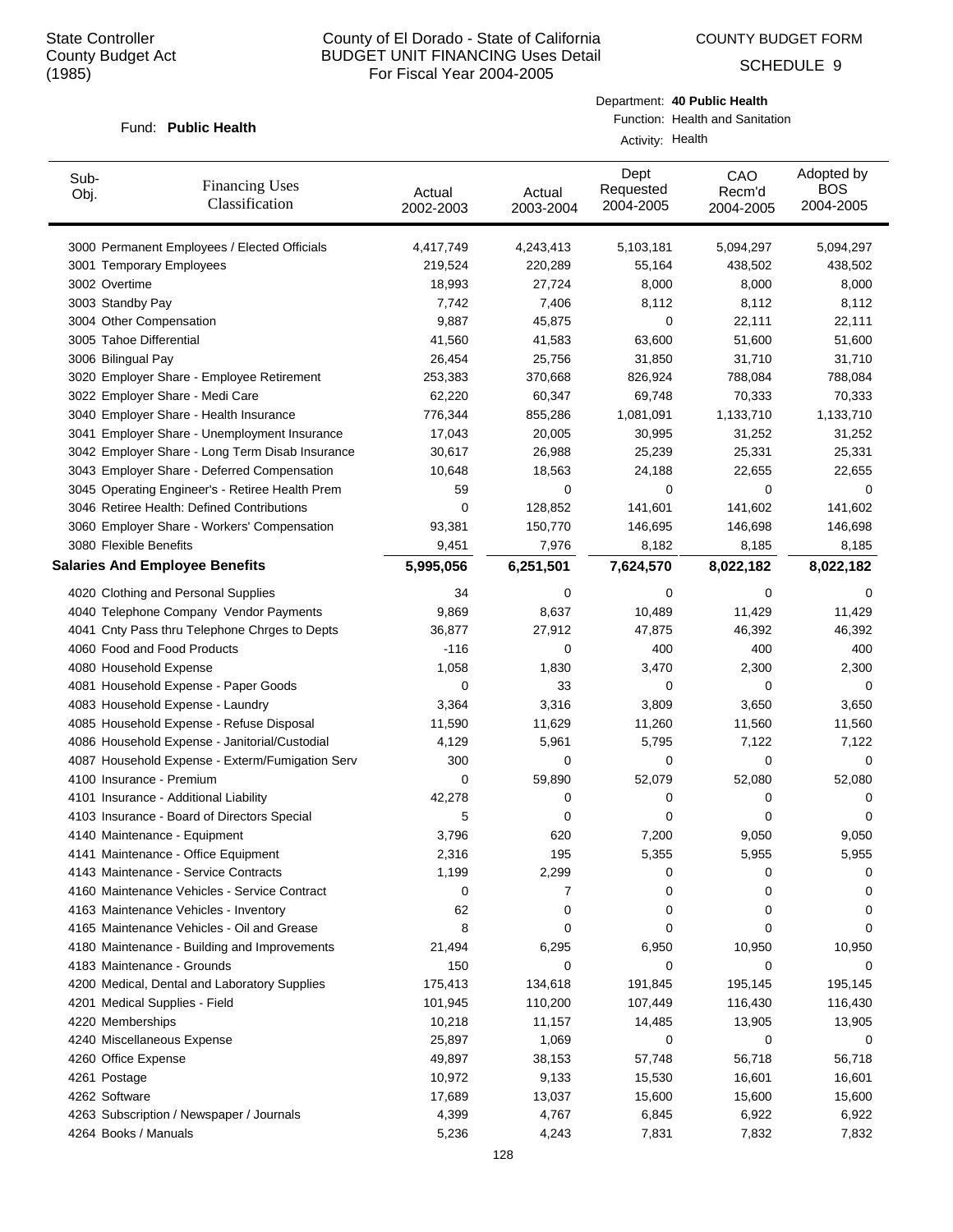SCHEDULE 9

#### Fund: Public Health

Department: **40 Public Health** Function: Health and Sanitation

Activity: Health

| Sub-<br>Obj.                 | <b>Financing Uses</b><br>Classification       | Actual<br>2002-2003 | Actual<br>2003-2004 | Dept<br>Requested<br>2004-2005 | CAO<br>Recm'd<br>2004-2005 | Adopted by<br><b>BOS</b><br>2004-2005 |
|------------------------------|-----------------------------------------------|---------------------|---------------------|--------------------------------|----------------------------|---------------------------------------|
| 4265 Law Books               |                                               | 0                   | 208                 | 0                              | 0                          | 0                                     |
| 4266 Printing / Duplicating  |                                               | 0                   | 132                 | 0                              | 200                        | 200                                   |
|                              | 4300 Professional and Specialized Services    | 3,701,522           | 2,649,619           | 2,006,521                      | 2,277,278                  | 2,277,278                             |
| 4318 Interpreter             |                                               | 0                   | 450                 | 0                              | $\mathbf 0$                | 0                                     |
|                              | 4324 Medical, Dental and Lab Services         | 1,189,605           | 1,306,823           | 1,459,439                      | 1,713,334                  | 1,713,334                             |
| 4325 AB75 - Hospital         |                                               | 54,836              | 0                   | 0                              | 0                          | 0                                     |
| 4326 AB75 - Physicians       |                                               | 6,133               | 0                   | 0                              | 0                          | $\Omega$                              |
|                              | 4327 Emergency Medical Serv (EMS) - Hospital  | 23,298              | 65,506              | 71,738                         | 78,561                     | 78,561                                |
|                              | 4328 Emergency Medical Serv (EMS) - Physician | 189,143             | 177,897             | 149,780                        | 165,638                    | 165,638                               |
|                              | 4334 Fire Prevention and Inspection           | 0                   | 42                  | 0                              | 0                          | 0                                     |
|                              | 4400 Publication and Legal Notices            | 3,982               | 6,715               | 6,550                          | 7,050                      | 7,050                                 |
|                              | 4420 Rents and Leases - Equipment             | 23,688              | 23,139              | 29,855                         | 28,305                     | 28,305                                |
| 4421 Security System         |                                               | 4,269               | 5,423               | 5,525                          | 8,125                      | 8,125                                 |
|                              | 4440 Rents and Leases- Building/Improvements  | 111,825             | 89,856              | 72,091                         | 78,161                     | 78,161                                |
|                              | 4460 Small Tools and Instruments              | 111                 | 954                 | 200                            | 600                        | 600                                   |
| 4461 Minor Equipment         |                                               | 22,529              | 11,517              | 17,960                         | 22,486                     | 22,486                                |
| 4462 Computer Equipment      |                                               | 24,421              | 9,432               | 37,050                         | 41,050                     | 41,050                                |
|                              | 4463 Telephone and Radio Equipment            | 704                 | 533                 | 0                              | $\mathbf 0$                | 0                                     |
|                              | 4500 Special Departmental Expense             | 278,035             | 321,764             | 5,238,179                      | 5,072,448                  | 5,072,448                             |
| 4501 Special Projects        |                                               | 2                   | 4,932               | 192,414                        | 242,414                    | 242,414                               |
| 4502 Educational Materials   |                                               | 5,040               | 6,530               | 9,300                          | 9,300                      | 9,300                                 |
| 4503 Staff Development       |                                               | 24,169              | 18,366              | 55,579                         | 56,580                     | 56,580                                |
|                              | 4506 Film Development/Photography Supplies    | 0                   | 103                 | 0                              | 200                        | 200                                   |
| 4529 Software License        |                                               | 88,022              | 76,553              | 55,462                         | 71,394                     | 71,394                                |
|                              | 4600 Transportation and Travel                | 29,983              | 31,055              | 53,801                         | 74,477                     | 74,477                                |
|                              | 4601 Volunteer - Transportation and Travel    | 0                   | 0                   | 300                            | 100                        | 100                                   |
|                              | 4602 Employee - Private Auto Mileage          | 52,352              | 45,567              | 53,820                         | 54,203                     | 54,203                                |
|                              | 4605 Vehicle - Rent Or Lease                  | 13,275              | 16,860              | 18,487                         | 20,037                     | 20,037                                |
| 4606 Fuel Purchases          |                                               | 3,639               | 4,103               | 5,970                          | 5,546                      | 5,546                                 |
|                              | 4607 Rent or Lease: Mileage Rate Rebate       | 0                   | $-12,151$           | 0                              | 0                          | 0                                     |
| 4620 Utilities               |                                               | 58,140              | 51,886              | 66,109                         | 67,592                     | 67,592                                |
| <b>Services And Supplies</b> |                                               | 6,448,800           | 5,368,814           | 10,178,145                     | 10,685,120                 | 10,685,120                            |
|                              | 5000 Support and Care of Persons              | 4,056,142           | 4,174,615           | 4,039,878                      | 4,334,706                  | 4,334,706                             |
| 5300 Interfund Expenditures  |                                               | 265,619             | 256,960             | 205,087                        | 229,507                    | 229,507                               |
|                              | 5301 Intrfnd Exp: Telephone Equip & Support   | 62,990              | 47,409              | 61,517                         | 69,390                     | 69,390                                |
|                              | 5302 Intrfnd Exp: Radio Equipment and Support | 0                   | 104                 | 0                              | 0                          | 0                                     |
|                              | 5304 Intrfnd Exp: Mail Service                | 3,406               | 5,776               | 5,711                          | 5,706                      | 5,706                                 |
|                              | 5305 Intrfnd Exp: Stores Support              | 8,660               | 4,387               | 6,713                          | 6,710                      | 6,710                                 |
|                              | 5306 Intrfnd Exp: Central Duplicating         | 14,688              | 15,550              | 17,500                         | 19,500                     | 19,500                                |
|                              | 5307 Intrfnd Exp: Lease Administration Fee    | 5,962               | 6,377               | 4,465                          | 4,627                      | 4,627                                 |
|                              | 5308 Intrfnd Exp: Internal Data Processing    | 109,771             | 78,520              | 77,932                         | 77,912                     | 77,912                                |
|                              | 5312 Intrfnd Exp: Internet Connect Charges    | 10,798              | 0                   | 330                            | 0                          | 0                                     |
|                              | 5314 Intrfnd Exp: PC Support                  | 3,896               | 5,232               | 11,645                         | 39,027                     | 39,027                                |
|                              | 5315 Intrfnd Exp: IS Software                 | 1,180               | 125                 | 0                              | 0                          | 0                                     |
|                              | 5316 Intrfnd Exp: IS Software Training        | 16,266              | 7,320               | 0                              | 0                          | 0                                     |
|                              | 5318 Intrfnd Exp: Maint Buildg & Imprvmnts    | 11,743              | 7,816               | 10,500                         | 10,500                     | 10,500                                |
|                              | 5320 Intrfnd Exp: Network Support             | 0                   | 80,413              | 87,134                         | 87,072                     | 87,072                                |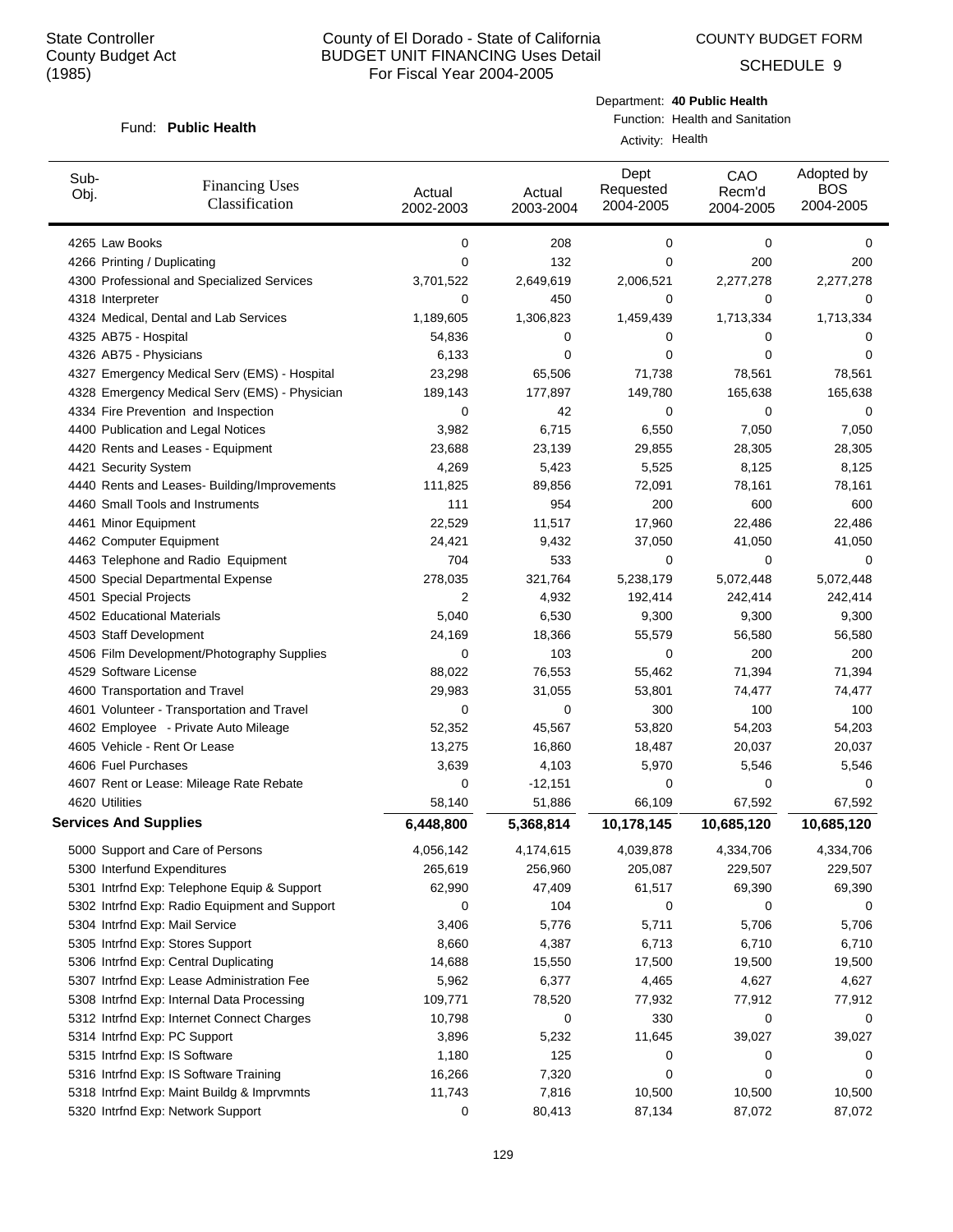SCHEDULE 9

#### Fund: Public Health

Function: Health and Sanitation Activity: Health

| Sub-<br>Obj.                     | <b>Financing Uses</b><br>Classification                       | Actual<br>2002-2003 | Actual<br>2003-2004 | Dept<br>Requested<br>2004-2005 | CAO<br>Recm'd<br>2004-2005 | Adopted by<br><b>BOS</b><br>2004-2005 |
|----------------------------------|---------------------------------------------------------------|---------------------|---------------------|--------------------------------|----------------------------|---------------------------------------|
| <b>Other Charges</b>             |                                                               | 4,571,121           | 4,690,605           | 4,528,412                      | 4,884,657                  | 4,884,657                             |
|                                  | 6020 Fixed Assets - Building and Improvement                  | 12,340              | 0                   | 2,000                          | 10,000                     | 10,000                                |
|                                  | 6022 Fixed Assets - Project Management                        | 2,230               | 0                   | 0                              | 0                          | 0                                     |
|                                  | 6023 Fixed Assets - Construction                              | 6,364               | $\Omega$            | 0                              | 0                          | 0                                     |
|                                  | 6025 Fixed Assets - Leasehold Improvements                    | 3,782               | 8,577               | 2,500                          | 2,500                      | 2,500                                 |
|                                  | 6040 Fixed Assets - Equipment                                 | 76,484              | 2,135               | 13,700                         | 44,500                     | 44,500                                |
|                                  | 6041 Fixed Assets - Data Proc Sys Devel Equip                 | 0                   | 0                   | 0                              | 170,000                    | 170,000                               |
|                                  | 6042 Fixed Assets - Computer Sys Equipment                    | 93,961              | 17,679              | 29,000                         | 144,100                    | 144,100                               |
| <b>Fixed Assets</b>              |                                                               | 195,161             | 28,391              | 47,200                         | 371,100                    | 371,100                               |
|                                  | 7001 Operating Transfers Out: Fleet                           | 23,573              | 0                   | 0                              | 0                          | 0                                     |
| <b>Other Financing Uses</b>      |                                                               | 23,573              | 0                   | 0                              | 0                          | 0                                     |
|                                  | 7100 Residual Equity Transfers Out                            | 21,669              | 0                   | 0                              | 0                          | 0                                     |
| <b>Residual Equity Transfers</b> |                                                               | 21,669              | 0                   | $\bf{0}$                       | $\bf{0}$                   | 0                                     |
| 7200 Intrafund Transfers         |                                                               | 3,174               | 0                   | 0                              | 0                          | 0                                     |
|                                  | 7228 Intrafnd: Internet Connect Charges                       | $-40$               | 0                   | 0                              | $\Omega$                   | 0                                     |
|                                  | 7250 Intrafnd: Non General Fund Types                         | $-24,555$           | 5,970               | 174,737                        | 193,337                    | 193,337                               |
| 7254 Intrafnd: Public Health     |                                                               | 20,924              | 0                   | $-2,399$                       | 2                          | 2                                     |
| <b>Intrafund Transfers</b>       |                                                               | $-497$              | 5,970               | 172,338                        | 193,339                    | 193,339                               |
|                                  | 7300 Appropriation For Contingencies                          | 0                   | 0                   | 0                              | 500,000                    | 500,000                               |
|                                  | <b>Appropriation For Contingencies</b>                        | 0                   | 0                   | 0                              | 500,000                    | 500,000                               |
|                                  | <b>Total Financing Uses</b>                                   | 17,254,883          | 16,345,281          | 22,550,665                     | 24,656,398                 | 24,656,398                            |
|                                  | <b>Less Department Estimated Revenues</b>                     | 18,020,950          | 17,289,198          | 18,394,270                     | 19,878,339                 | 19,878,339                            |
|                                  | <b>Department Use of Public Health</b><br><b>Fund Balance</b> | $-766,068$          | $-943,917$          | 4,156,395                      | 4,778,059                  | 4,778,059                             |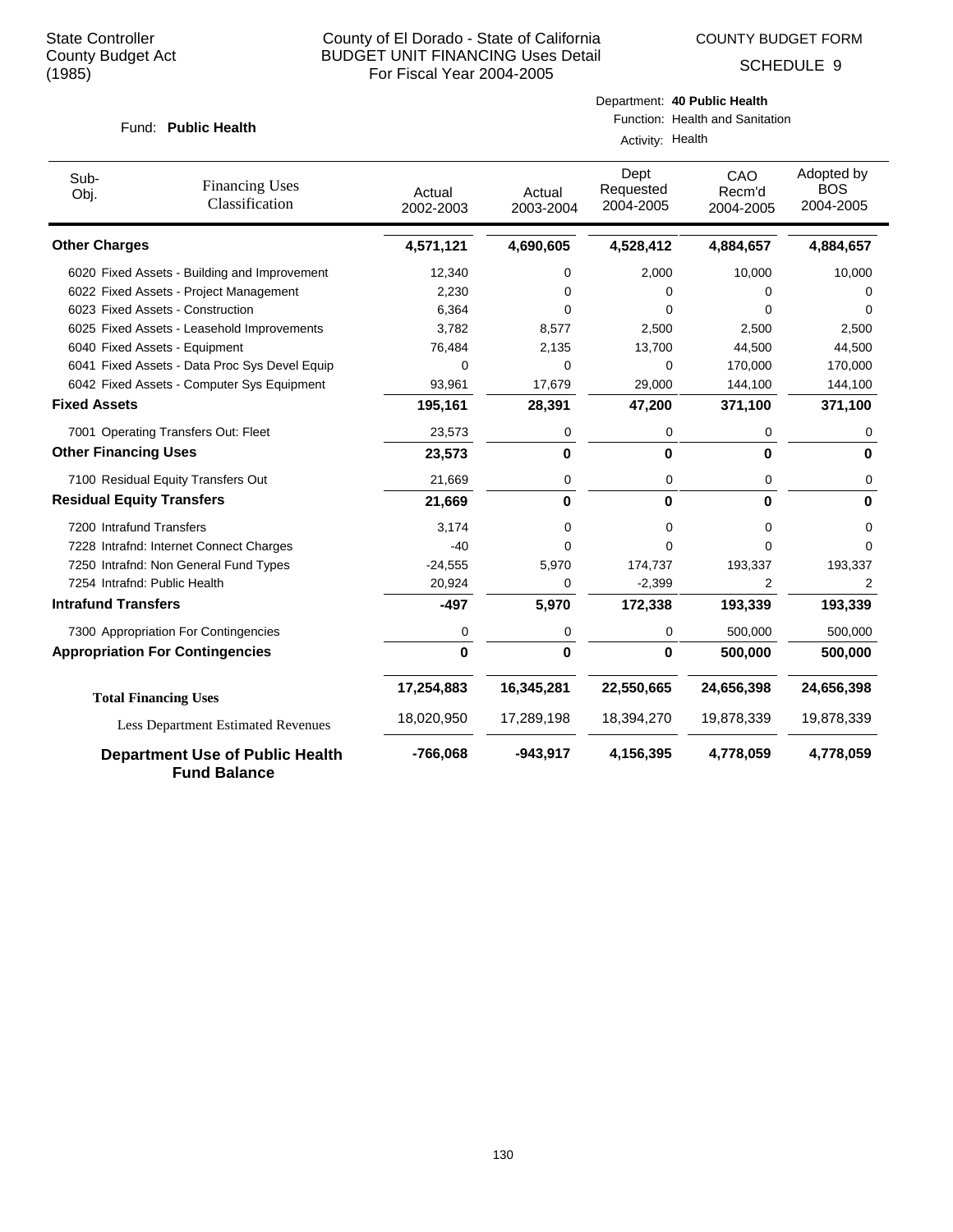COUNTY BUDGET FORM

SCHEDULE 9

#### Fund: Mental Health

Department: **41 Mental Health Services**

Function: Health and Sanitation Activity: Health

| Sub-<br>Obj.                | <b>Financing Uses</b><br>Classification         | Actual<br>2002-2003 | Actual<br>2003-2004 | Dept<br>Requested<br>2004-2005 | CAO<br>Recm'd<br>2004-2005 | Adopted by<br><b>BOS</b><br>2004-2005 |
|-----------------------------|-------------------------------------------------|---------------------|---------------------|--------------------------------|----------------------------|---------------------------------------|
|                             | 3000 Permanent Employees / Elected Officials    | 4,057,308           | 4,053,616           | 4,845,857                      | 4,928,875                  | 4,928,875                             |
|                             | 3001 Temporary Employees                        | 570,488             | 477,356             | 540,000                        | 477,000                    | 477,000                               |
| 3002 Overtime               |                                                 | 87,040              | 65,400              | 100,000                        | 100,000                    | 100,000                               |
| 3003 Standby Pay            |                                                 | 50,244              | 45,158              | 60,000                         | 60,000                     | 60,000                                |
| 3004 Other Compensation     |                                                 | 4,749               | 98,165              | 0                              | 0                          | 0                                     |
| 3005 Tahoe Differential     |                                                 | 35,893              | 46,783              | 57,840                         | 57,840                     | 57,840                                |
| 3006 Bilingual Pay          |                                                 | 8,007               | 8,364               | 8,320                          | 6,656                      | 6,656                                 |
|                             | 3020 Employer Share - Employee Retirement       | 247,699             | 371,938             | 779,429                        | 742,662                    | 742,662                               |
|                             | 3022 Employer Share - Medi Care                 | 61,854              | 62,122              | 63,587                         | 61,149                     | 61,149                                |
|                             | 3040 Employer Share - Health Insurance          | 649,448             | 798,068             | 892,383                        | 849,387                    | 849,387                               |
|                             | 3041 Employer Share - Unemployment Insurance    | 18,587              | 22,871              | 29,074                         | 27,792                     | 27,792                                |
|                             | 3042 Employer Share - Long Term Disab Insurance | 28,023              | 25,467              | 24,228                         | 23,160                     | 23,160                                |
|                             | 3043 Employer Share - Deferred Compensation     | 9,605               | 15,418              | 12,228                         | 11,704                     | 11,704                                |
|                             | 3046 Retiree Health: Defined Contributions      | 0                   | 117,569             | 133,603                        | 133,603                    | 133,603                               |
|                             | 3060 Employer Share - Workers' Compensation     | 115,908             | 211,870             | 302,007                        | 302,007                    | 302,007                               |
| 3080 Flexible Benefits      |                                                 | 18,976              | 21,836              | 36,000                         | 36,000                     | 36,000                                |
|                             | <b>Salaries And Employee Benefits</b>           | 5,963,829           | 6,442,002           | 7,884,556                      | 7,817,835                  | 7,817,835                             |
|                             | 4020 Clothing and Personal Supplies             | 5,578               | 2,164               | 5,000                          | 5,000                      | 5,000                                 |
|                             | 4040 Telephone Company Vendor Payments          | 13,588              | 8,560               | 8,500                          | 8,500                      | 8,500                                 |
|                             | 4041 Cnty Pass thru Telephone Chrges to Depts   | 41,454              | 44,970              | 46,100                         | 46,100                     | 46,100                                |
|                             | 4060 Food and Food Products                     | 91,423              | 86,197              | 80,000                         | 80,000                     | 80,000                                |
|                             | 4061 Meat and Meat Products                     | 0                   | 380                 | 600                            | 600                        | 600                                   |
| 4080 Household Expense      |                                                 | 10,731              | 9,617               | 9,000                          | 9,000                      | 9,000                                 |
|                             | 4081 Household Expense - Paper Goods            | 140                 | 0                   | 0                              | 0                          | 0                                     |
|                             | 4083 Household Expense - Laundry                | 7,509               | 8,941               | 8,000                          | 8,000                      | 8,000                                 |
|                             | 4085 Household Expense - Refuse Disposal        | 4,665               | 4,640               | 6,000                          | 6,000                      | 6,000                                 |
|                             | 4086 Household Expense - Janitorial/Custodial   | 55,204              | 59,587              | 64,012                         | 64,012                     | 64,012                                |
|                             | 4100 Insurance - Premium                        | 81,596              | 81,988              | 73,717                         | 73,717                     | 73,717                                |
|                             | 4140 Maintenance - Equipment                    | 1,994               | 2,437               | 2,500                          | 2,500                      | 2,500                                 |
|                             | 4141 Maintenance - Office Equipment             | 166                 | 180                 | 250                            | 250                        | 250                                   |
|                             | 4160 Maintenance Vehicles - Service Contract    | 2,051               | 861                 | 1,300                          | 1,300                      | 1,300                                 |
|                             | 4161 Maintenance Vehicles - Parts/Direct Chrg   | 0                   | 532                 | 0                              | 0                          | 0                                     |
|                             | 4162 Maintenance Vehicles - Supplies            | 102                 | 58                  | 0                              | 0                          | 0                                     |
|                             | 4164 Maintenance Vehicles - Tires and Tubes     | 8                   | 66                  | 0                              | 0                          | 0                                     |
|                             | 4165 Maintenance Vehicles - Oil and Grease      | 0                   | 7                   | 0                              | 0                          | 0                                     |
|                             | 4180 Maintenance - Building and Improvements    | 6,044               | 2,491               | 5,000                          | 5,000                      | 5,000                                 |
|                             | 4200 Medical, Dental and Laboratory Supplies    | 17,931              | 33,935              | 110,000                        | 110,000                    | 110,000                               |
| 4220 Memberships            |                                                 | 3,240               | 6,756               | 1,000                          | 1,000                      | 1,000                                 |
| 4260 Office Expense         |                                                 |                     |                     |                                |                            | 27,000                                |
|                             |                                                 | 28,222              | 26,209              | 27,000                         | 27,000                     |                                       |
| 4261 Postage                |                                                 | 3,635               | 3,337               | 4,000                          | 4,000                      | 4,000                                 |
| 4262 Software               |                                                 | 1,101               | 4,442               | 6,000                          | 6,000                      | 6,000                                 |
|                             | 4263 Subscription / Newspaper / Journals        | 1,493               | 633                 | 1,000                          | 1,000                      | 1,000                                 |
| 4264 Books / Manuals        |                                                 | 1,851               | 2,609               | 2,000                          | 2,000                      | 2,000                                 |
| 4266 Printing / Duplicating |                                                 | 0                   | 107                 | 250                            | 250                        | 250                                   |
|                             | 4300 Professional and Specialized Services      | 263,206             | 243,575             | 372,097                        | 352,097                    | 352,097                               |
|                             | 4320 Verbatim Report - Transcription            | 0                   | 0                   | 0                              | 20,000                     | 20,000                                |
|                             | 4323 Psychiatric Medical Services               | 721,936             | 707,167             | 771,000                        | 771,000                    | 771,000                               |
|                             | 4324 Medical, Dental and Lab Services           | 22,291              | 16,894              | 23,000                         | 23,000                     | 23,000                                |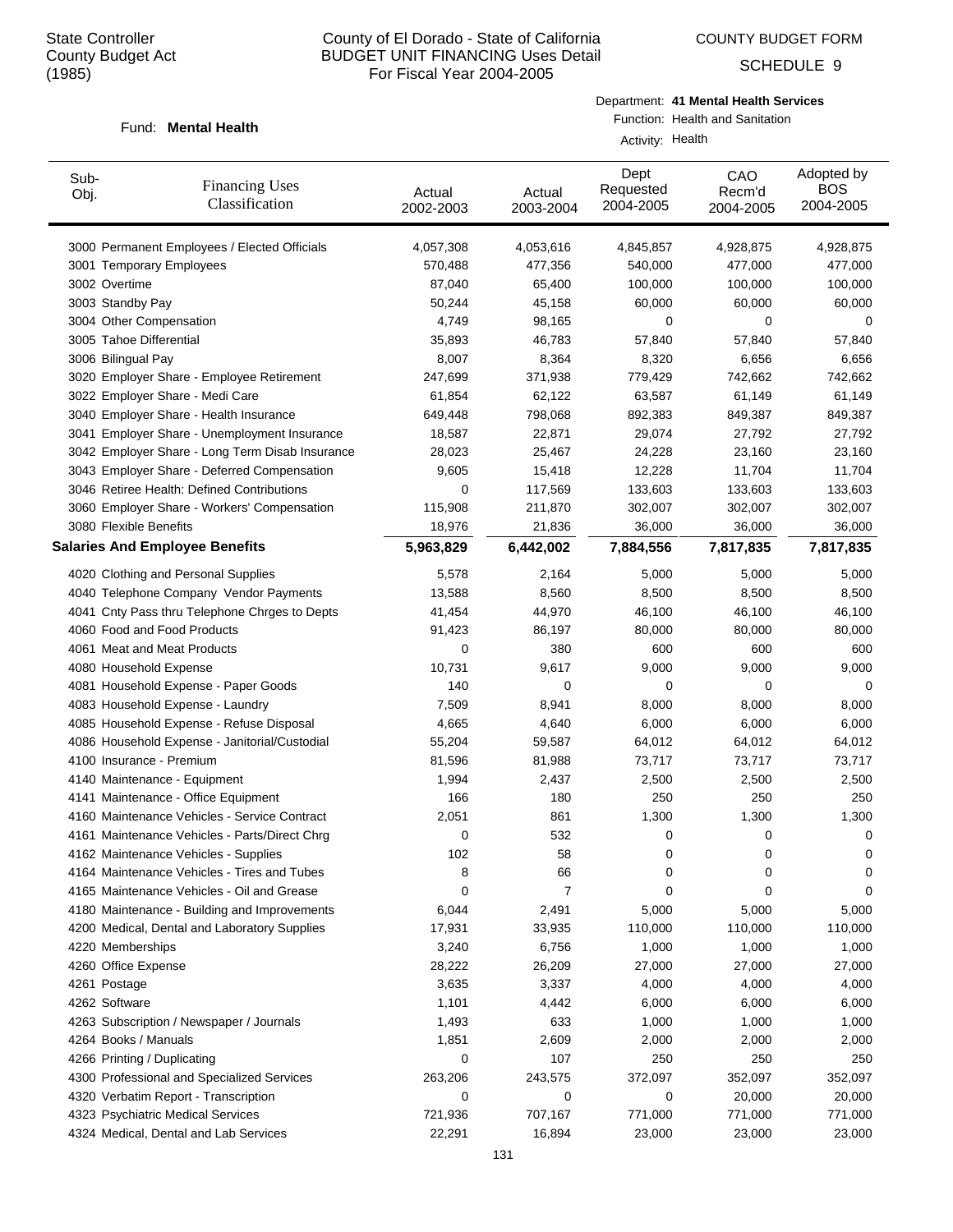SCHEDULE 9

#### Fund: Mental Health

Department: **41 Mental Health Services**

Function: Health and Sanitation Activity: Health

| Sub-<br><b>Financing Uses</b><br>Obj.<br>Classification | Actual<br>2002-2003 | Actual<br>2003-2004 | Dept<br>Requested<br>2004-2005 | CAO<br>Recm'd<br>2004-2005 | Adopted by<br><b>BOS</b><br>2004-2005 |
|---------------------------------------------------------|---------------------|---------------------|--------------------------------|----------------------------|---------------------------------------|
| 4337 Other Governmental Agencies                        | 19,558              | 18,759              | 19,325                         | 18,226                     | 18,226                                |
| 4400 Publication and Legal Notices                      | 7,817               | 8,086               | 9,000                          | 9,000                      | 9,000                                 |
| 4420 Rents and Leases - Equipment                       | 32,866              | 36,153              | 41,040                         | 41,040                     | 41,040                                |
| 4422 Rent & Lease: Computer Equipment                   | 7,981               | 0                   | 0                              | 0                          | 0                                     |
| 4440 Rents and Leases- Building/Improvements            | 310,804             | 329,658             | 347,194                        | 347,194                    | 347,194                               |
| 4460 Small Tools and Instruments                        | 0                   | 263                 | 0                              | 0                          | 0                                     |
| 4461 Minor Equipment                                    | 25,885              | 8,535               | 12,065                         | 12,065                     | 12,065                                |
| 4462 Computer Equipment                                 | 4,692               | 1,114               | 20,000                         | 20,000                     | 20,000                                |
| 4463 Telephone and Radio Equipment                      | 173                 | 299                 | 0                              | 0                          | 0                                     |
| 4500 Special Departmental Expense                       | 20,203              | 48,930              | 33,000                         | 33,000                     | 33,000                                |
| 4503 Staff Development                                  | 8,219               | 3,911               | 15,000                         | 15,000                     | 15,000                                |
| 4529 Software License                                   | 12,467              | 0                   | 5,886                          | 5,886                      | 5,886                                 |
| 4600 Transportation and Travel                          | 15,894              | 7,101               | 25,000                         | 25,000                     | 25,000                                |
| 4601 Volunteer - Transportation and Travel              | 5,442               | 0                   | 0                              | 0                          | 0                                     |
| 4602 Employee - Private Auto Mileage                    | 16,690              | 11,496              | 21,000                         | 21,000                     | 21,000                                |
| 4604 Volunteer - Private Auto Mileage                   | 443                 | 109                 | 0                              | 0                          | 0                                     |
| 4605 Vehicle - Rent Or Lease                            | 78,207              | 77,149              | 66,475                         | 66,475                     | 66,475                                |
| 4606 Fuel Purchases                                     | 21,828              | 22,447              | 25,000                         | 25,000                     | 25,000                                |
| 4607 Rent or Lease: Mileage Rate Rebate                 | 0                   | $-76,371$           | 0                              | 0                          | 0                                     |
| 4620 Utilities                                          | 68,245              | 67,771              | 95,900                         | 95,900                     | 95,900                                |
| <b>Services And Supplies</b>                            | 2,044,572           | 1,924,751           | 2,363,211                      | 2,362,112                  | 2,362,112                             |
| 5002 Institute For Mental Disease - MenHlth             | 362,518             | 273,066             | 385,000                        | 385,000                    | 385,000                               |
| 5003 Medi Cal Managed Care - Mental Hith                | 17,492              | 55,442              | 59,500                         | 59,500                     | 59,500                                |
| 5009 Cal Learn - Ancillary                              | 168,273             | 153,767             | 185,000                        | 185,000                    | 185,000                               |
| 5011 Transportation                                     | 0                   | 6,188               | 5,300                          | 5,300                      | 5,300                                 |
| 5300 Interfund Expenditures                             | 37,736              | 41,185              | 44,040                         | 44,040                     | 44,040                                |
| 5301 Intrfnd Exp: Telephone Equip & Support             | 44,232              | 30,945              | 32,000                         | 32,000                     | 32,000                                |
| 5304 Intrfnd Exp: Mail Service                          | 4,049               | 4,324               | 5,790                          | 5,790                      | 5,790                                 |
| 5305 Intrfnd Exp: Stores Support                        | 7,675               | 5,619               | 9,470                          | 9,470                      | 9,470                                 |
| 5306 Intrfnd Exp: Central Duplicating                   | 5,719               | 4,973               | 6,320                          | 6,320                      | 6,320                                 |
| 5307 Intrfnd Exp: Lease Administration Fee              | 12,787              | 14,937              | 14,937                         | 14,937                     | 14,937                                |
| 5308 Intrfnd Exp: Internal Data Processing              | 67,202              | 57,092              | 55,592                         | 55,592                     | 55,592                                |
| 5312 Intrfnd Exp: Internet Connect Charges              | 4,184               | $\Omega$            | $\Omega$                       | $\Omega$                   | 0                                     |
| 5314 Intrfnd Exp: PC Support                            | 51,012              | 8,908               | 30,000                         | 30,000                     | 30,000                                |
| 5315 Intrfnd Exp: IS Software                           | 500                 | 0                   | 0                              | 0                          | 0                                     |
| 5316 Intrfnd Exp: IS Software Training                  | 64,320              | 53,565              | 10,000                         | 10,000                     | 10,000                                |
| 5318 Intrfnd Exp: Maint Buildg & Imprvmnts              | 8,472               | 9,236               | 6,500                          | 6,500                      | 6,500                                 |
| 5320 Intrfnd Exp: Network Support                       | 0                   | 65,122              | 69,902                         | 69,902                     | 69,902                                |
| 5321 Intrfnd Exp: Collections                           | 0                   | 0                   | 2,556                          | 2,556                      | 2,556                                 |
| <b>Other Charges</b>                                    | 856,170             | 784,368             | 921,907                        | 921,907                    | 921,907                               |
| 6040 Fixed Assets - Equipment                           | 0                   | 8,955               | 0                              | 0                          | 0                                     |
| 6042 Fixed Assets - Computer Sys Equipment              | 13,371              | 2,435               | 20,000                         | 20,000                     | 20,000                                |
| 6043 Fixed Assets - Equipment Capital Leased            | 6,453               | 0                   | 0                              | 0                          | 0                                     |
| <b>Fixed Assets</b>                                     | 19,825              | 11,390              | 20,000                         | 20,000                     | 20,000                                |
| 7250 Intrafnd: Non General Fund Types                   | $-168, 119$         | $-295,484$          | $-609,868$                     | $-503,300$                 | $-503,300$                            |
| <b>Intrafund Transfers</b>                              | $-168, 119$         | -295,484            | $-609,868$                     | $-503,300$                 | $-503,300$                            |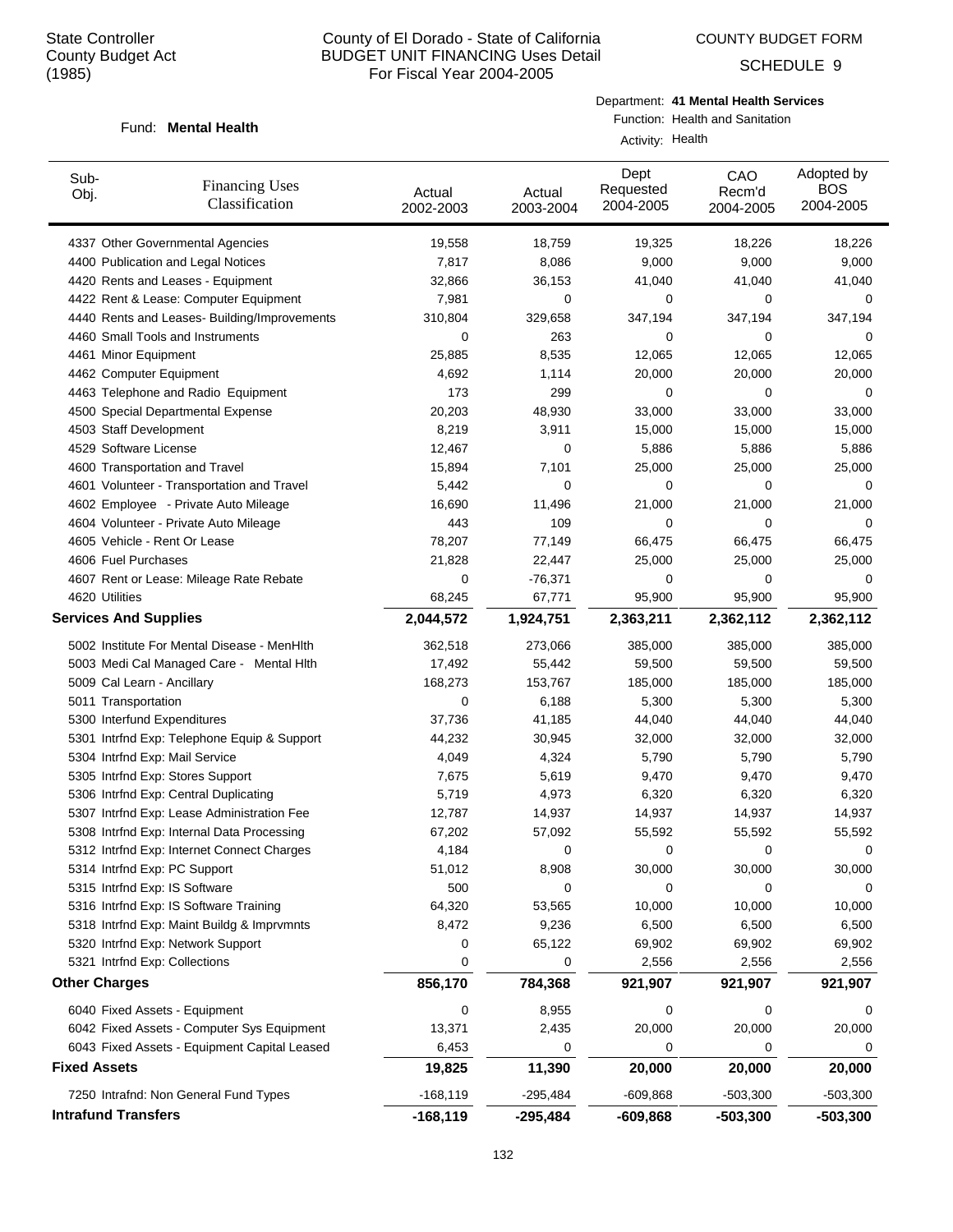SCHEDULE 9

| Fund:        | <b>Mental Health</b>                                          |                     |                     | Activity: Health               | Department: 41 Mental Health Services<br>Function: Health and Sanitation |                                       |
|--------------|---------------------------------------------------------------|---------------------|---------------------|--------------------------------|--------------------------------------------------------------------------|---------------------------------------|
| Sub-<br>Obj. | <b>Financing Uses</b><br>Classification                       | Actual<br>2002-2003 | Actual<br>2003-2004 | Dept<br>Requested<br>2004-2005 | CAO<br>Recm'd<br>2004-2005                                               | Adopted by<br><b>BOS</b><br>2004-2005 |
|              | <b>Total Financing Uses</b>                                   | 8,716,277           | 8.867.028           | 10,579,806                     | 10.618.554                                                               | 10,618,554                            |
|              | <b>Less Department Estimated Revenues</b>                     | 10,000,460          | 10.022.380          | 9,949,218                      | 10.068.696                                                               | 10,068,696                            |
|              | <b>Department Use of Mental Health</b><br><b>Fund Balance</b> | $-1,284,183$        | $-1, 155, 352$      | 630,588                        | 549.858                                                                  | 549,858                               |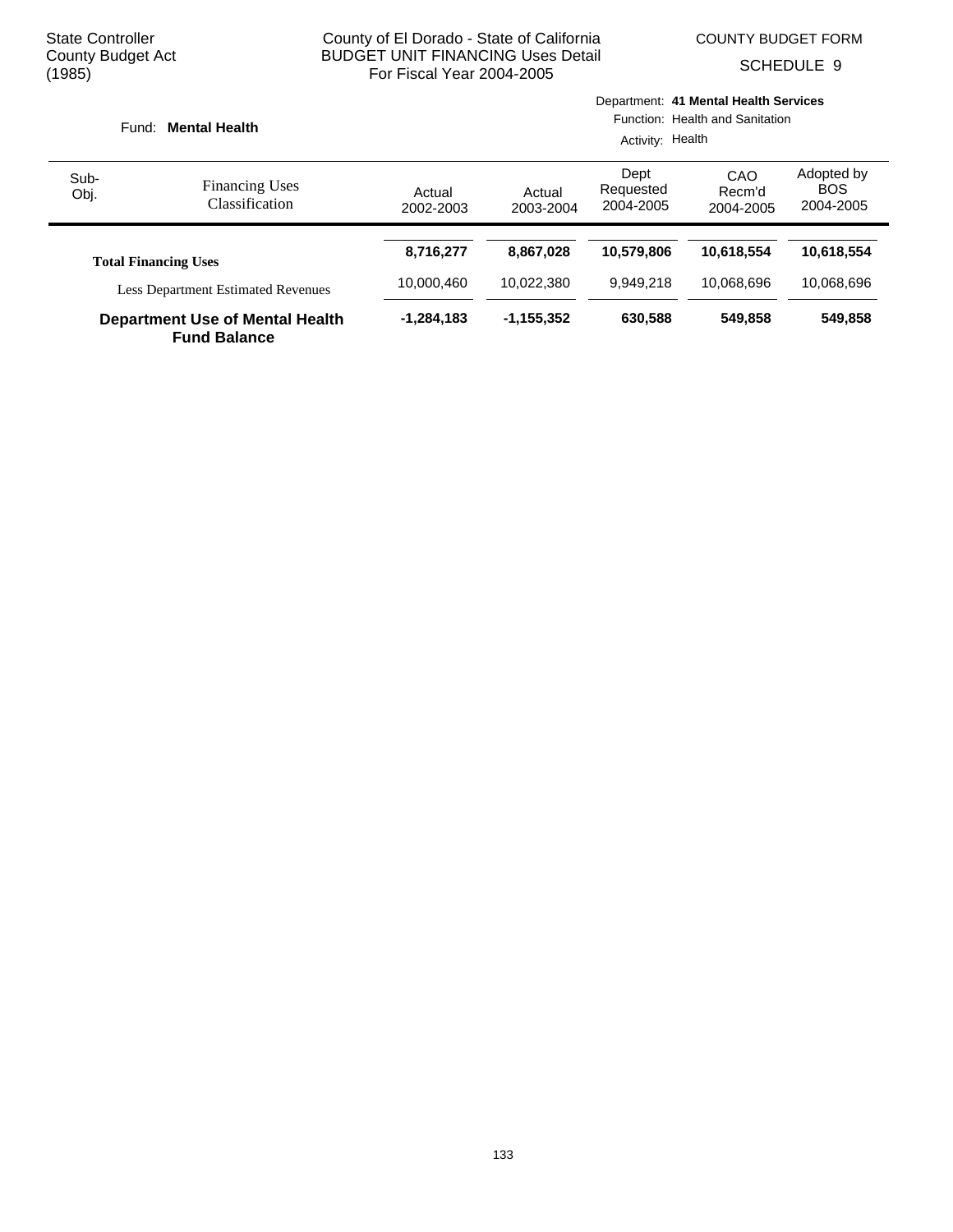COUNTY BUDGET FORM

SCHEDULE 9

## Fund: General Fund

Department: **42 Environmental Management**

Function: Health and Sanitation

Activity: Health

| Sub-<br>Obj.                | <b>Financing Uses</b><br>Classification         | Actual<br>2002-2003 | Actual<br>2003-2004 | Dept<br>Requested<br>2004-2005 | CAO<br>Recm'd<br>2004-2005 | Adopted by<br><b>BOS</b><br>2004-2005 |
|-----------------------------|-------------------------------------------------|---------------------|---------------------|--------------------------------|----------------------------|---------------------------------------|
|                             | 3000 Permanent Employees / Elected Officials    | 800,141             | 1,147,963           | 1,316,914                      | 1,480,914                  | 1,403,789                             |
|                             | 3001 Temporary Employees                        | 57,328              | 29,094              | 0                              | 0                          | 0                                     |
| 3002 Overtime               |                                                 | 8,160               | 3,473               | 5,601                          | 5,601                      | 5,601                                 |
| 3003 Standby Pay            |                                                 | 2,282               | 1,344               | 1,650                          | 1,650                      | 1,650                                 |
| 3004 Other Compensation     |                                                 | 13,102              | 18,833              | 0                              | 0                          | 0                                     |
| 3005 Tahoe Differential     |                                                 | 9,151               | 6,752               | 12,864                         | 12,864                     | 12,864                                |
| 3006 Bilingual Pay          |                                                 | 1,339               | 504                 | 0                              | 0                          | 0                                     |
| 3007 Hazard Pay             |                                                 | 7,131               | 3,594               | 8,122                          | 8,122                      | 8,122                                 |
|                             | 3020 Employer Share - Employee Retirement       | 42,187              | 90,299              | 203,323                        | 203,323                    | 203,323                               |
|                             | 3022 Employer Share - Medi Care                 | 10,690              | 15,070              | 17,561                         | 17,561                     | 17,561                                |
|                             | 3040 Employer Share - Health Insurance          | 125,964             | 195,897             | 257,295                        | 257,295                    | 257,295                               |
|                             | 3041 Employer Share - Unemployment Insurance    | 3,294               | 5,503               | 8,097                          | 8,097                      | 8,097                                 |
|                             | 3042 Employer Share - Long Term Disab Insurance | 4,808               | 7,304               | 6,747                          | 6,747                      | 6,747                                 |
|                             | 3043 Employer Share - Deferred Compensation     | 2,900               | 8,291               | 8,314                          | 8,314                      | 8,314                                 |
|                             | 3046 Retiree Health: Defined Contributions      | 0                   | 27,135              | 36,015                         | 36,015                     | 36,015                                |
|                             | 3060 Employer Share - Workers' Compensation     | 20,427              | 52,271              | 37,724                         | 37,724                     | 37,724                                |
| 3080 Flexible Benefits      |                                                 | 5,600               | 18,097              | 13,950                         | 13,950                     | 13,950                                |
|                             | <b>Salaries And Employee Benefits</b>           | 1,114,503           | 1,631,422           | 1,934,176                      | 2,098,176                  | 2,021,051                             |
| 4000 Agriculture            |                                                 | 0                   | 0                   | 0                              | 7,500                      | 3,000                                 |
|                             | 4020 Clothing and Personal Supplies             | 0                   | 130                 | 0                              | 0                          | 0                                     |
| 4022 Uniforms               |                                                 | 0                   | 0                   | 0                              | 4,000                      | 1,500                                 |
|                             | 4040 Telephone Company Vendor Payments          | 4,804               | 3,991               | 4,610                          | 4,610                      | 4,610                                 |
|                             | 4041 Cnty Pass thru Telephone Chrges to Depts   | 7,592               | 3,238               | 8,300                          | 8,300                      | 8,300                                 |
| 4080 Household Expense      |                                                 | 92                  | 411                 | 0                              | 0                          | 0                                     |
|                             | 4083 Household Expense - Laundry                | 259                 | 0                   | 0                              | 0                          | 0                                     |
| 4100 Insurance - Premium    |                                                 | 7,955               | 13,894              | 20,007                         | 20,007                     | 20,007                                |
|                             | 4140 Maintenance - Equipment                    | 299                 | 0                   | 250                            | 1,250                      | 250                                   |
|                             | 4141 Maintenance - Office Equipment             | 1,944               | 0                   | 750                            | 750                        | 750                                   |
|                             | 4142 Maintenance - Telephone / Radio            | 0                   | 47                  | 0                              | 0                          | 0                                     |
|                             | 4144 Maint: Computer System Supplies            | 299                 | 0                   | 500                            | 500                        | 500                                   |
|                             | 4160 Maintenance Vehicles - Service Contract    | 0                   | 0                   | 0                              | 3,000                      | 0                                     |
|                             | 4162 Maintenance Vehicles - Supplies            | 27                  | 154                 | 500                            | 500                        | 500                                   |
|                             | 4200 Medical, Dental and Laboratory Supplies    | $\mathbf 0$         | 790                 | 1,450                          | 1,450                      | 1,450                                 |
| 4220 Memberships            |                                                 | 240                 | 0                   | 100                            | 100                        | 100                                   |
|                             | 4221 Memberships - Legislative Advocacy         | 1,137               | 3,939               | 3,630                          | 3,630                      | 3,630                                 |
| 4260 Office Expense         |                                                 | 16,837              | 16,911              | 16,375                         | 16,375                     | 16,375                                |
| 4261 Postage                |                                                 | 5,856               | 3,996               | 6,475                          | 6,475                      | 6,475                                 |
| 4262 Software               |                                                 | 6,625               | 1,672               | 5,500                          | 5,500                      | 5,500                                 |
|                             | 4263 Subscription / Newspaper / Journals        | 526                 | 436                 | 1,020                          | 1,020                      | 1,020                                 |
| 4264 Books / Manuals        |                                                 | 512                 | 590                 | 250                            | 250                        | 250                                   |
| 4266 Printing / Duplicating |                                                 | 407                 | 251                 | 1,450                          | 1,450                      | 1,450                                 |
|                             | 4300 Professional and Specialized Services      | 9,158               | 5,750               | 3,500                          | 3,500                      | 3,500                                 |
|                             | 4324 Medical, Dental and Lab Services           | 1,320               | 1,696               | 3,360                          | 3,360                      | 3,360                                 |
|                             | 4400 Publication and Legal Notices              | 0                   | 1,109               | 0                              | 0                          | 0                                     |
|                             | 4420 Rents and Leases - Equipment               | 14,235              | 14,936              | 18,400                         | 18,400                     | 18,400                                |
|                             | 4440 Rents and Leases- Building/Improvements    | 0                   | 135                 | 200                            | 200                        | 200                                   |
|                             | 4460 Small Tools and Instruments                | 1,247               | 1,042               | 950                            | 950                        | 950                                   |
| 4461 Minor Equipment        |                                                 | 6,228               | 8,797               | 2,743                          | 4,743                      | 2,743                                 |
|                             |                                                 |                     |                     |                                |                            |                                       |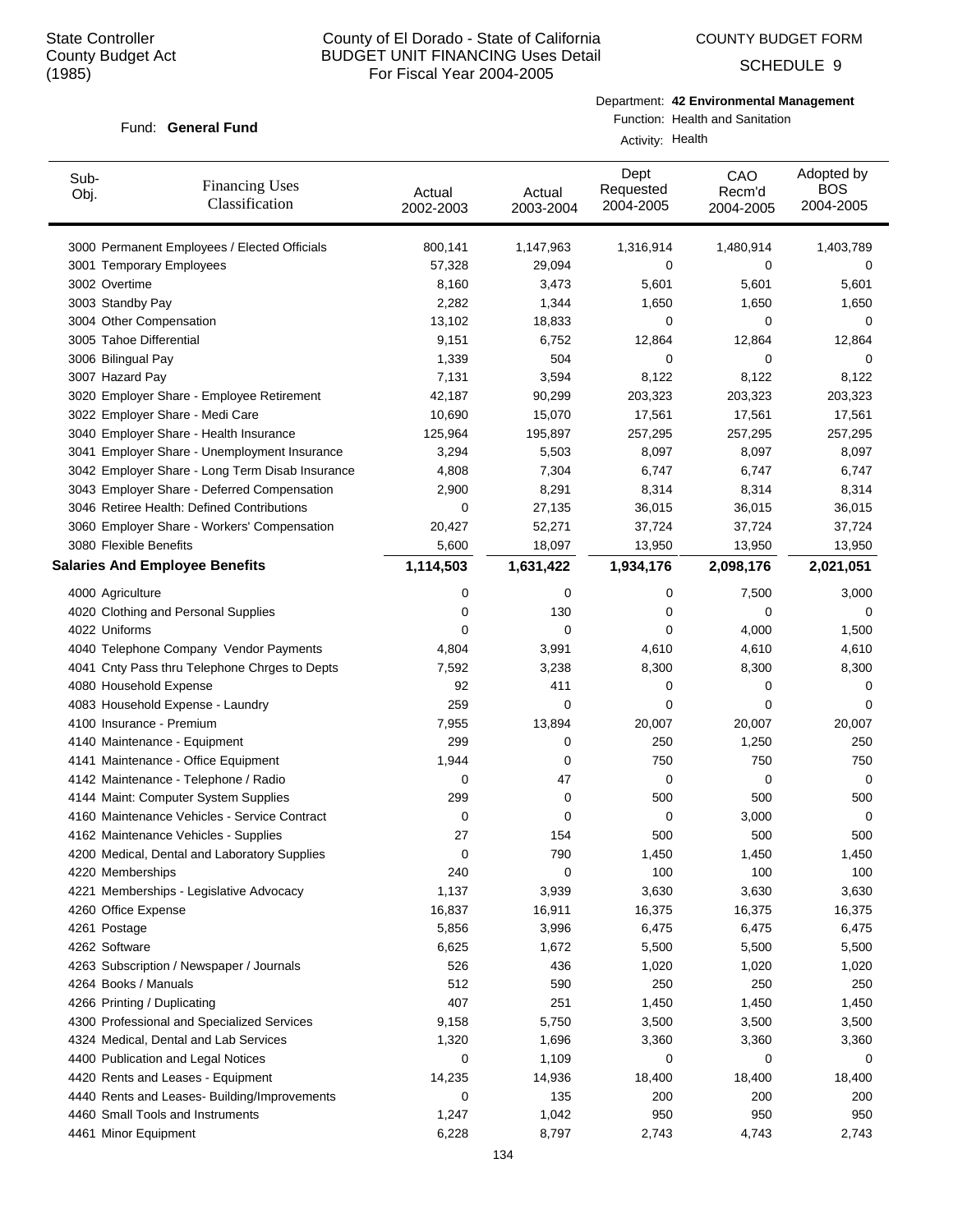COUNTY BUDGET FORM

SCHEDULE 9

## Fund: General Fund

Department: **42 Environmental Management**

Function: Health and Sanitation

Activity: Health

| Sub-<br><b>Financing Uses</b><br>Obj.<br>Classification                         | Actual<br>2002-2003 | Actual<br>2003-2004 | Dept<br>Requested<br>2004-2005 | CAO<br>Recm'd<br>2004-2005 | Adopted by<br><b>BOS</b><br>2004-2005 |
|---------------------------------------------------------------------------------|---------------------|---------------------|--------------------------------|----------------------------|---------------------------------------|
| 4462 Computer Equipment                                                         | 4,699               | 4,100               | 4,830                          | 4,830                      | 4,830                                 |
| 4463 Telephone and Radio Equipment                                              | 86                  | 187                 | 0                              | 0                          | 0                                     |
| 4500 Special Departmental Expense                                               | 798                 | 2,959               | $\mathbf 0$                    | 19,980                     | 8,980                                 |
| 4502 Educational Materials                                                      | 10,982              | 8,160               | 10,240                         | 20,240                     | 14,240                                |
| 4503 Staff Development                                                          | 13,501              | 9,297               | 12,114                         | 12,114                     | 12,114                                |
| 4529 Software License                                                           | 36,310              | 32,570              | 37,950                         | 37,950                     | 37,950                                |
| 4600 Transportation and Travel                                                  | 8,227               | 7,970               | 11,813                         | 11,813                     | 11,813                                |
| 4602 Employee - Private Auto Mileage                                            | 461                 | 1,543               | 750                            | 750                        | 750                                   |
| 4605 Vehicle - Rent Or Lease                                                    | 43,191              | 41,154              | 52,225                         | 52,225                     | 52,225                                |
| 4606 Fuel Purchases                                                             | 12,015              | 11,029              | 14,075                         | 24,575                     | 16,700                                |
| 4607 Rent or Lease: Mileage Rate Rebate                                         | 0                   | $-39,961$           | 0                              | 0                          | 0                                     |
| <b>Services And Supplies</b>                                                    | 217,870             | 162,924             | 244,317                        | 302,297                    | 264,422                               |
| 5300 Interfund Expenditures                                                     | 6,382               | 4,810               | 7,598                          | 17,598                     | 12,598                                |
| 5321 Intrfnd Exp: Collections                                                   | 0                   | 41                  | 0                              | 0                          | $\mathbf 0$                           |
| <b>Other Charges</b>                                                            | 6,382               | 4,851               | 7,598                          | 17,598                     | 12,598                                |
| 6040 Fixed Assets - Equipment                                                   | 12,837              | 2,467               | 0                              | 0                          | 0                                     |
| 6042 Fixed Assets - Computer Sys Equipment                                      | 8,917               | 3,636               | 5,000                          | 5,000                      | 5,000                                 |
| <b>Fixed Assets</b>                                                             | 21,754              | 6,103               | 5,000                          | 5,000                      | 5,000                                 |
| 7001 Operating Transfers Out: Fleet                                             | 0                   | 0                   | 0                              | 100,000                    | 60,000                                |
| <b>Other Financing Uses</b>                                                     | 0                   | 0                   | 0                              | 100,000                    | 60,000                                |
| 7200 Intrafund Transfers                                                        | 56,321              | 47,178              | 46,064                         | 24,584                     | 24,584                                |
| 7210 Intrafnd Transfers: Collections                                            | 0                   | 242                 | 0                              | 0                          | 0                                     |
| 7220 Intrafnd: Telephone Equipment and Support                                  | 13,080              | 11,992              | 10,150                         | 10,150                     | 10,150                                |
| 7223 Intrafnd: Mail Service                                                     | 2,055               | 1,879               | 1,868                          | 1,868                      | 1,868                                 |
| 7224 Intrafnd: Stores Support                                                   | 3,375               | 2,247               | 1,755                          | 1,755                      | 1,755                                 |
| 7225 Intrafnd: Central Duplicating                                              | 4,176               | 2,677               | 4,700                          | 4,700                      | 4,700                                 |
| 7227 Intrafnd: Internal Data Processing                                         | 22,832              | 17,572              | 14,927                         | 14,927                     | 14,927                                |
| 7228 Intrafnd: Internet Connect Charges                                         | 5,304               | 0                   | 0                              | 0                          | 0                                     |
| 7229 Intrafnd: PC Support                                                       | 18,590              | 1,806               | 1,000                          | 1,000                      | 1,000                                 |
| 7230 Intrafnd: IS Software                                                      | 250                 | 0                   | 0                              | 0                          | 0                                     |
| 7231 Intrafnd: IS Programming Support                                           | 3,870               | 0                   | 0                              | $\mathbf 0$                | 0                                     |
| 7232 Intrafnd: Maint Bldg & Improvmnts                                          | 1,032               | 2,000               | 1,000                          | 1,000                      | 1,000                                 |
| 7234 Intrafnd: Network Support                                                  | 0                   | 22,783              | 20,387                         | 20,387                     | 20,387                                |
| <b>Intrafund Transfers</b>                                                      | 130,885             | 110,375             | 101,851                        | 80,371                     | 80,371                                |
| <b>Total Financing Uses</b>                                                     | 1,491,393           | 1,915,675           | 2,292,942                      | 2,603,442                  | 2,443,442                             |
| <b>Less Department Estimated Revenues</b>                                       | 1,368,374           | 1,948,258           | 2,292,942                      | 2,292,942                  | 2,292,942                             |
| <b>Department Use of Other General</b><br><b>Fund Sources (Net County Cost)</b> | 123,019             | $-32,583$           | 0                              | 310,500                    | 150,500                               |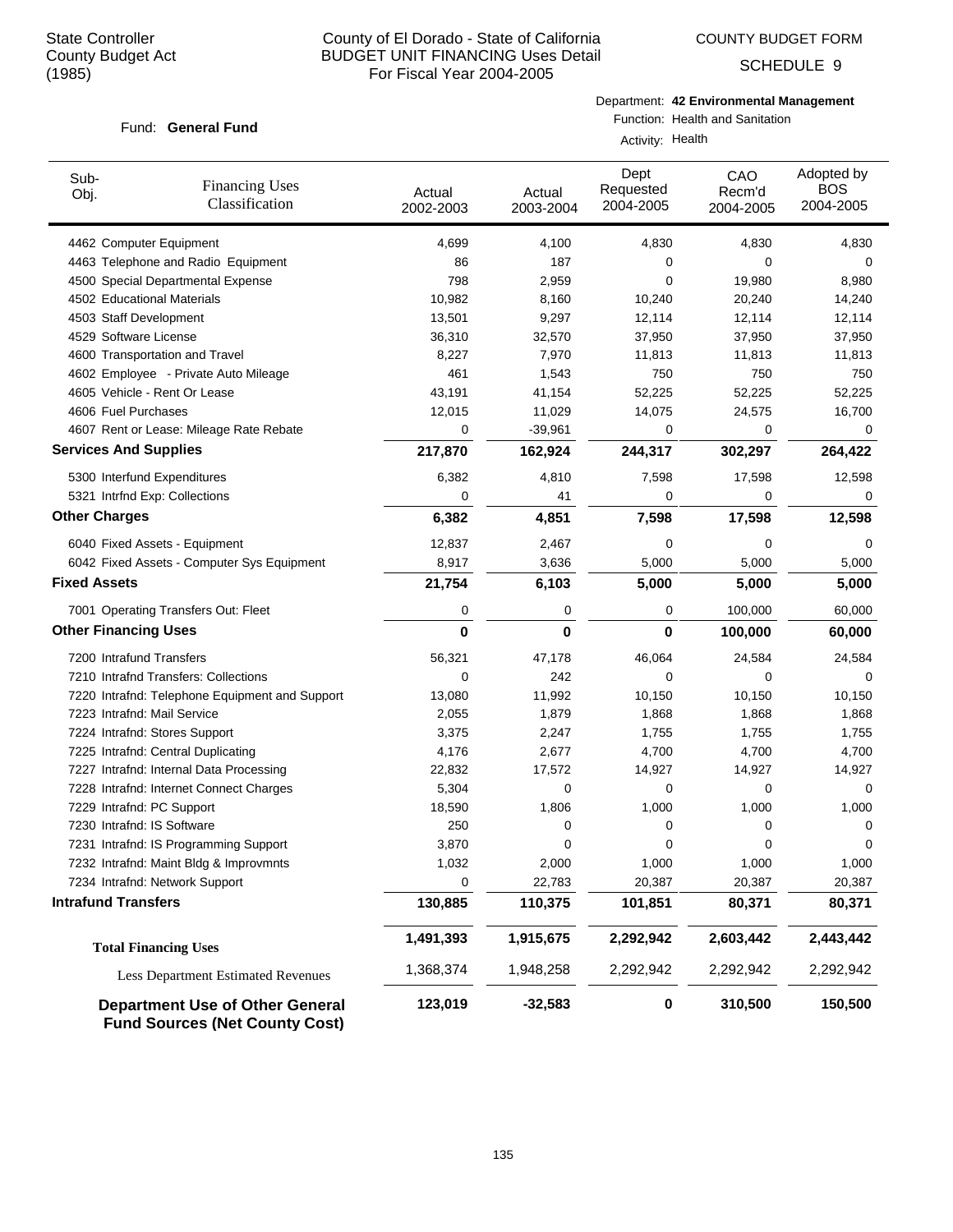COUNTY BUDGET FORM

SCHEDULE 9

#### Fund: General Fund

Department: **50 Social Services** Function: Public Assistance

|  | Activity: Administration |
|--|--------------------------|
|--|--------------------------|

| Sub-<br>Obj. | <b>Financing Uses</b><br>Classification         | Actual<br>2002-2003 | Actual<br>2003-2004 | Dept<br>Requested<br>2004-2005 | CAO<br>Recm'd<br>2004-2005 | Adopted by<br><b>BOS</b><br>2004-2005 |
|--------------|-------------------------------------------------|---------------------|---------------------|--------------------------------|----------------------------|---------------------------------------|
|              | 3000 Permanent Employees / Elected Officials    | 7,793,915           | 7,513,402           | 0                              | 0                          | 0                                     |
|              | 3001 Temporary Employees                        | 69,842              | 91,662              | 0                              | 0                          | 0                                     |
|              | 3002 Overtime                                   | 126,801             | 174,534             | 0                              | 0                          | 0                                     |
|              | 3003 Standby Pay                                | 17,783              | 12,303              | 0                              | 0                          | 0                                     |
|              | 3004 Other Compensation                         | 23,399              | 206,458             | 0                              | 0                          | 0                                     |
|              | 3005 Tahoe Differential                         | 113,122             | 114,986             | 0                              | 0                          | 0                                     |
|              | 3006 Bilingual Pay                              | 22,152              | 24,538              | 0                              | 0                          | 0                                     |
|              | 3020 Employer Share - Employee Retirement       | 484,347             | 687,673             | 0                              | 0                          | 0                                     |
|              | 3022 Employer Share - Medi Care                 | 101,905             | 102,960             | 0                              | 0                          | 0                                     |
|              | 3040 Employer Share - Health Insurance          | 1,670,178           | 1,894,358           | 0                              | 0                          | 0                                     |
|              | 3041 Employer Share - Unemployment Insurance    | 30,833              | 37,108              | 0                              | 0                          | 0                                     |
|              | 3042 Employer Share - Long Term Disab Insurance | 51,883              | 47,101              | 0                              | 0                          | 0                                     |
|              | 3043 Employer Share - Deferred Compensation     | 9,194               | 13,140              | 0                              | 0                          | 0                                     |
|              | 3046 Retiree Health: Defined Contributions      | 0                   | 281,396             | 0                              | 0                          | 0                                     |
|              | 3060 Employer Share - Workers' Compensation     | 521,480             | 572,755             | 0                              | 0                          | 0                                     |
|              | 3080 Flexible Benefits                          | 7,091               | 17,452              | 0                              | 0                          | 0                                     |
|              | <b>Salaries And Employee Benefits</b>           | 11,043,925          | 11,791,826          | 0                              | 0                          | 0                                     |
|              | 4040 Telephone Company Vendor Payments          | 9,341               | 8,254               | 0                              | 0                          | 0                                     |
|              | 4041 Cnty Pass thru Telephone Chrges to Depts   | 81,027              | 56,889              | 0                              | 0                          | 0                                     |
|              | 4080 Household Expense                          | 6,412               | 6,978               | 0                              | 0                          | 0                                     |
|              | 4082 Household Expense - Other                  | $-75$               | $-15$               | 0                              | 0                          | 0                                     |
|              | 4085 Household Expense - Refuse Disposal        | 1,954               | 2,121               | 0                              | 0                          | 0                                     |
|              | 4086 Household Expense - Janitorial/Custodial   | 44,069              | 35,231              | 0                              | 0                          | 0                                     |
|              | 4087 Household Expense - Exterm/Fumigation Serv | 407                 | 478                 | 0                              | 0                          | 0                                     |
|              | 4100 Insurance - Premium                        | 101,201             | 71,660              | 0                              | 0                          | 0                                     |
|              | 4140 Maintenance - Equipment                    | 120                 | 240                 | 0                              | 0                          | 0                                     |
|              | 4141 Maintenance - Office Equipment             | 4,766               | 1,858               | 0                              | 0                          | 0                                     |
|              | 4160 Maintenance Vehicles - Service Contract    | 356                 | 813                 | 0                              | 0                          | 0                                     |
|              | 4161 Maintenance Vehicles - Parts/Direct Chrg   | 164                 | 73                  | 0                              | 0                          | 0                                     |
|              | 4164 Maintenance Vehicles - Tires and Tubes     | 478                 | 0                   | 0                              | 0                          | 0                                     |
|              | 4165 Maintenance Vehicles - Oil and Grease      | 0                   | 8                   | 0                              | 0                          | 0                                     |
|              | 4180 Maintenance - Building and Improvements    | 7,468               | 10,321              | 0                              | 0                          | 0                                     |
|              | 4182 Maintenance - Rental Property              | 365                 | 0                   | 0                              | 0                          | 0                                     |
|              | 4183 Maintenance - Grounds                      | 5,746               | 4,162               | 0                              | 0                          | 0                                     |
|              | 4220 Memberships                                | 1,300               | 1,250               | 0                              | 0                          | 0                                     |
|              | 4221 Memberships - Legislative Advocacy         | 11,966              | 20,955              | 0                              | 0                          | 0                                     |
|              | 4260 Office Expense                             | 107,630             | 82,905              | 0                              | 0                          | 0                                     |
|              | 4261 Postage                                    | 101,119             | 104,906             | 0                              | 0                          | 0                                     |
|              | 4262 Software                                   | 20,045              | 24,048              | 0                              | 0                          | 0                                     |
|              | 4263 Subscription / Newspaper / Journals        | 4,262               | 3,408               | 0                              | 0                          | 0                                     |
|              | 4266 Printing / Duplicating                     | 2,087               | 1,151               | 0                              | 0                          | 0                                     |
|              | 4300 Professional and Specialized Services      | 417,735             | 499,797             | 0                              | 0                          | 0                                     |
|              | 4308 External Data Processing Services          | 35,289              | 26,515              | 0                              | 0                          | 0                                     |
|              | 4318 Interpreter                                | 109                 | 1,197               | 0                              | 0                          | 0                                     |
|              | 4323 Psychiatric Medical Services               | 123,453             | 173,389             | 0                              | 0                          | 0                                     |
|              | 4324 Medical, Dental and Lab Services           | 45,233              | 47,845              | 0                              | 0                          | 0                                     |
|              | 4330 Food Stamp Service                         | 31,200              | 24,726              | 0                              | 0                          | 0                                     |
|              | 4331 Homemaker Other Services                   | 3,712               | 2,935               | 0                              | 0                          | 0                                     |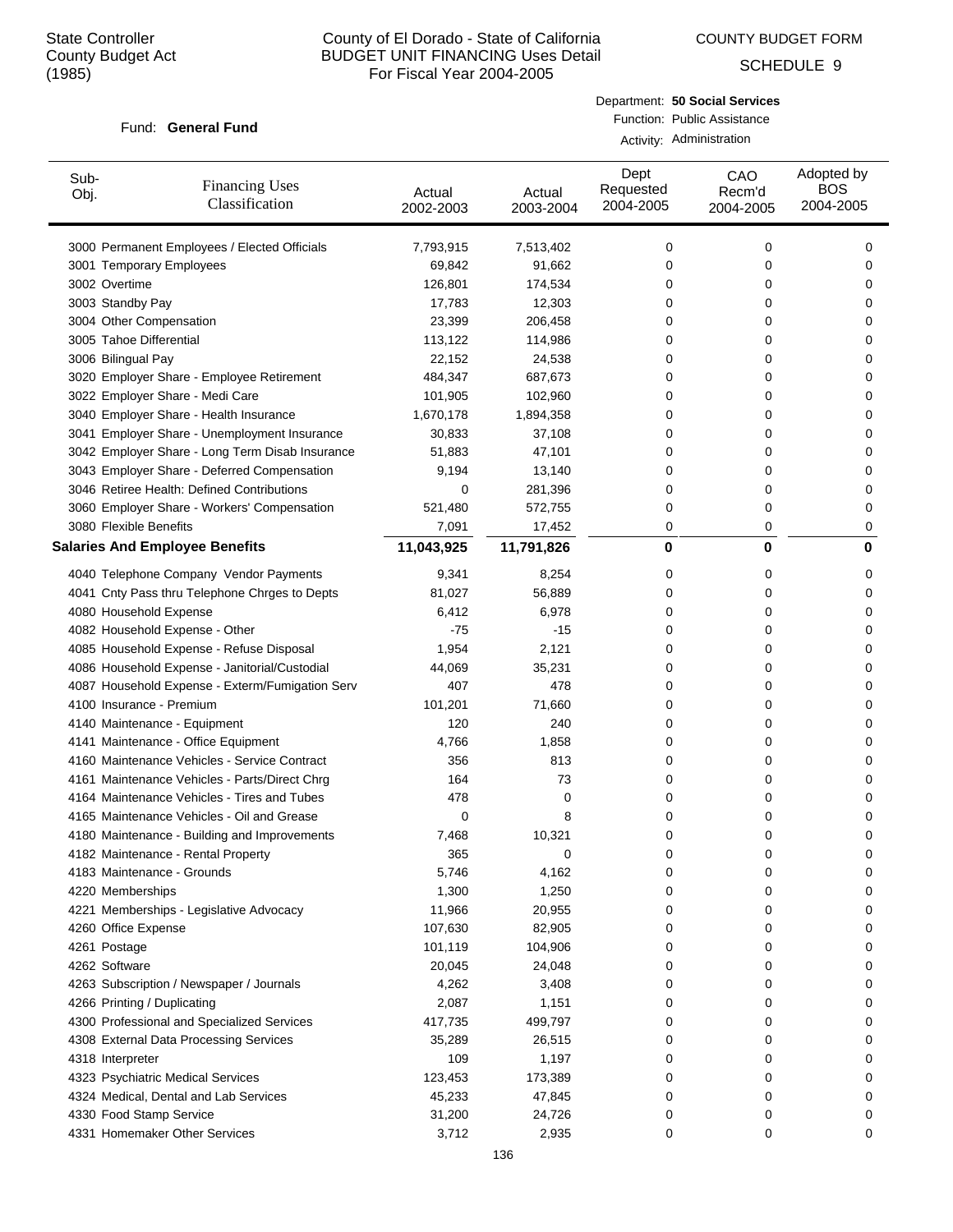COUNTY BUDGET FORM

SCHEDULE 9

#### Fund: General Fund

Department: **50 Social Services** Function: Public Assistance

Activity: Administration

| Sub-<br>Obj. | <b>Financing Uses</b><br>Classification      | Actual<br>2002-2003 | Actual<br>2003-2004 | Dept<br>Requested<br>2004-2005 | CAO<br>Recm'd<br>2004-2005 | Adopted by<br><b>BOS</b><br>2004-2005 |
|--------------|----------------------------------------------|---------------------|---------------------|--------------------------------|----------------------------|---------------------------------------|
|              | 4332 Service Connect Expense                 | 44,410              | 72,995              | 0                              | 0                          | 0                                     |
|              | 4333 Burial Services                         | 7,525               | 9,153               | 0                              | 0                          | 0                                     |
|              | 4337 Other Governmental Agencies             | 6,229               | 1,770               | 0                              | 0                          | 0                                     |
|              | 4341 Service Connect Expense                 | 5,130               | 23,179              | 0                              | 0                          | 0                                     |
|              | 4400 Publication and Legal Notices           | 4,663               | 3,670               | 0                              | 0                          | 0                                     |
|              | 4420 Rents and Leases - Equipment            | 58,847              | 61,087              | 0                              | 0                          | 0                                     |
|              | 4440 Rents and Leases- Building/Improvements | 685,561             | 645,543             | 0                              | 0                          | 0                                     |
|              | 4460 Small Tools and Instruments             | 21                  | 0                   | 0                              | 0                          | 0                                     |
|              | 4461 Minor Equipment                         | 31,550              | 6,289               | 0                              | 0                          | 0                                     |
|              | 4462 Computer Equipment                      | 45,736              | 42,204              | 0                              | 0                          | 0                                     |
|              | 4463 Telephone and Radio Equipment           | 1,536               | 456                 | 0                              | 0                          | 0                                     |
|              | 4464 Law Enforcement Equipment               | 3,907               | 1,759               | 0                              | 0                          | 0                                     |
|              | 4500 Special Departmental Expense            | 445                 | 2,679               | 0                              | 0                          | 0                                     |
|              | 4501 Special Projects                        | 3,137               | 3,323               | 0                              | 0                          | 0                                     |
|              | 4502 Educational Materials                   | 1,649               | 1,326               | 0                              | 0                          | 0                                     |
|              | 4503 Staff Development                       | 64,735              | 51,693              | 0                              | 0                          | 0                                     |
|              | 4506 Film Development/Photography Supplies   | 267                 | 204                 | 0                              | 0                          | 0                                     |
|              | 4532 Client Program Services                 | 45                  | 0                   | 0                              | 0                          | 0                                     |
|              | 4534 Ammunition                              | 1,714               | 0                   | 0                              | 0                          | 0                                     |
|              | 4600 Transportation and Travel               | 23,546              | 15,218              | 0                              | 0                          | 0                                     |
|              | 4602 Employee - Private Auto Mileage         | 20,222              | 15,586              | 0                              | 0                          | 0                                     |
|              | 4605 Vehicle - Rent Or Lease                 | 88,660              | 83,612              | 0                              | 0                          | 0                                     |
|              | 4606 Fuel Purchases                          | 23,603              | 26,237              | 0                              | 0                          | 0                                     |
|              | 4607 Rent or Lease: Mileage Rate Rebate      | 0                   | $-117,210$          | 0                              | 0                          | 0                                     |
|              | 4620 Utilities                               | 116,282             | 100,639             | 0                              | 0                          | 0                                     |
|              | <b>Services And Supplies</b>                 | 2,408,359           | 2,265,510           | 0                              | 0                          | 0                                     |
|              | 5000 Support and Care of Persons             | 298,105             | 387,220             | 0                              | 0                          | 0                                     |
|              | 5004 Resident Expense - General Relief       | 24,805              | 22,574              | 0                              | 0                          | 0                                     |
|              | 5005 Cash Aid - General Relief               | 11,681              | 10,653              | 0                              | 0                          | 0                                     |
|              | 5006 Child Care                              | 249,894             | 255,622             | 0                              | 0                          | 0                                     |
|              | 5007 Child Care Non Gain AFDC                | 9,020               | 3,135               | 0                              | 0                          | 0                                     |
|              | 5008 Cal Learn - Child Care                  | 15,103              | 12,557              | 0                              | 0                          | 0                                     |
|              | 5009 Cal Learn - Ancillary                   | 35,701              | 33,776              | 0                              | 0                          | 0                                     |
|              | 5010 Cal Learn - Transportation              | 44,857              | 18,317              | 0                              | 0                          | 0                                     |
|              | 5011 Transportation                          | 204,677             | 160,008             | 0                              | 0                          | 0                                     |
|              | 5012 Transportation - Food Stamps Employment | 2,522               | 2,160               | 0                              | 0                          | 0                                     |
|              | 5013 Ancillary                               | 9,233               | 8,267               | 0                              | 0                          | 0                                     |
|              | 5014 Independent Living Program              | 57,622              | 27,760              | 0                              | 0                          | 0                                     |
|              | 5015 Cw: Two Parent Families                 | 512,118             | 641,880             | 0                              | 0                          | 0                                     |
|              | 5016 Cw: Zero Parent/All Other Families      | 5,060,930           | 5,424,328           | 0                              | 0                          | 0                                     |
|              | 5017 Foster Care                             | 4,244,112           | 4,065,139           | 0                              | 0                          | 0                                     |
|              | 5018 Aid To Adoption                         | 1,402,698           | 1,675,813           | 0                              | 0                          | 0                                     |
|              | 5020 Refugee Cash Assistance                 | 0                   | 2,208               | 0                              | 0                          | 0                                     |
|              | 5021 Kinship Guardian                        | 38,417              | 51,451              | 0                              | 0                          | 0                                     |
|              | 5022 County Foster Care                      | 37,134              | 3,313               | 0                              | 0                          | 0                                     |
|              | 5023 Adoption Expenses - Training            | 376                 | 677                 | 0                              | 0                          | 0                                     |
|              | 5140 Judgments and Damages                   | 947                 | 1,044               | 0                              | 0                          | 0                                     |
|              | 5300 Interfund Expenditures                  | 738,274             | 491,234             | 0                              | 0                          | 0                                     |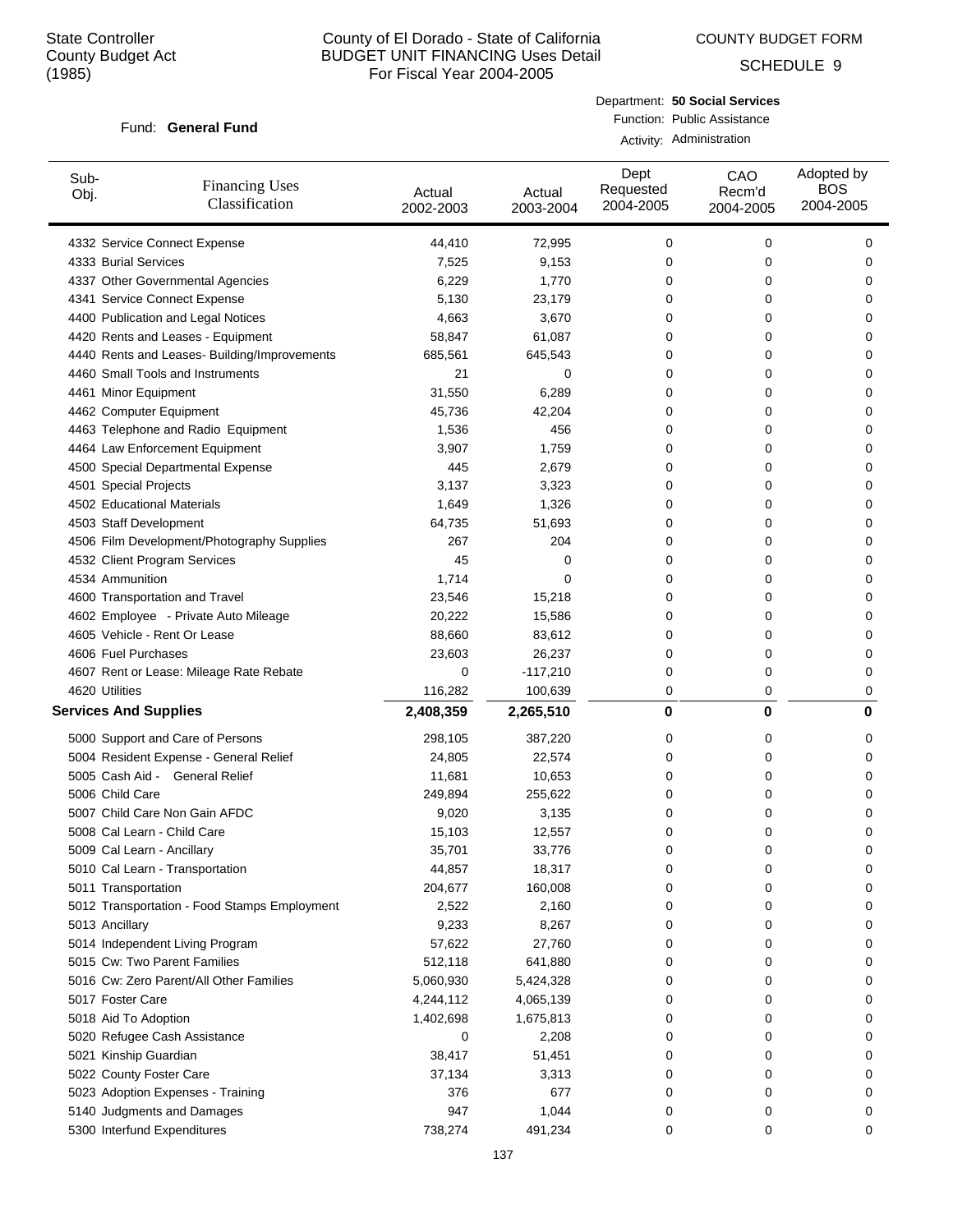COUNTY BUDGET FORM

SCHEDULE 9

| Fund: General Fund          |                                                 |                     | Department: 50 Social Services<br>Function: Public Assistance<br>Activity: Administration |                                |                            |                                       |  |
|-----------------------------|-------------------------------------------------|---------------------|-------------------------------------------------------------------------------------------|--------------------------------|----------------------------|---------------------------------------|--|
| Sub-<br>Obj.                | <b>Financing Uses</b><br>Classification         | Actual<br>2002-2003 | Actual<br>2003-2004                                                                       | Dept<br>Requested<br>2004-2005 | CAO<br>Recm'd<br>2004-2005 | Adopted by<br><b>BOS</b><br>2004-2005 |  |
|                             | 5301 Intrfnd Exp: Telephone Equip & Support     | $\mathbf 0$         | 417                                                                                       | 0                              | 0                          | 0                                     |  |
|                             | 5314 Intrfnd Exp: PC Support                    | $\mathbf 0$         | 635                                                                                       | 0                              | 0                          | 0                                     |  |
|                             | 5319 Intrfnd Exp: Mental Health Services        | 35,243              | 32,034                                                                                    | 0                              | 0                          | 0                                     |  |
|                             | 5330 Intrfnd Exp: Allocated Salaries & Benefits | 0                   | 41,264                                                                                    | 0                              | 0                          | 0                                     |  |
|                             | 5331 Intrfnd Exp: Allocated Services & Supplies | $\mathbf 0$         | 16,021                                                                                    | 0                              | 0                          | 0                                     |  |
| <b>Other Charges</b>        |                                                 | 13,033,469          | 13,389,506                                                                                | 0                              | 0                          | 0                                     |  |
|                             | 6042 Fixed Assets - Computer Sys Equipment      | 3,745               | 5,241                                                                                     | 0                              | 0                          | 0                                     |  |
| <b>Fixed Assets</b>         |                                                 | 3,745               | 5,241                                                                                     | 0                              | 0                          | 0                                     |  |
| 7200 Intrafund Transfers    |                                                 | 779,321             | 695,161                                                                                   | 0                              | 0                          | 0                                     |  |
|                             | 7201 Intrafund Transfers: Social Services       | $\mathbf 0$         | 1,417                                                                                     | 0                              | 0                          | 0                                     |  |
|                             | 7202 Intrafnd Transfers: DA/FS Contract         | 38,164              | 653                                                                                       | 0                              | 0                          | 0                                     |  |
|                             | 7220 Intrafnd: Telephone Equipment and Support  | 90,900              | 77,843                                                                                    | 0                              | 0                          | 0                                     |  |
|                             | 7221 Intrafnd: Radio Equipment and Support      | 336                 | 1,339                                                                                     | 0                              | 0                          | 0                                     |  |
| 7223 Intrafnd: Mail Service |                                                 | 920                 | 1,300                                                                                     | 0                              | 0                          | 0                                     |  |
|                             | 7224 Intrafnd: Stores Support                   | 18,124              | 15,945                                                                                    | 0                              | 0                          | 0                                     |  |
|                             | 7225 Intrafnd: Central Duplicating              | 39,721              | 35,987                                                                                    | 0                              | 0                          | $\Omega$                              |  |
|                             | 7226 Intrafnd: Lease Administration Fee         | 33,902              | 35,211                                                                                    | 0                              | 0                          | 0                                     |  |
|                             | 7227 Intrafnd: Internal Data Processing         | 260,869             | 162,089                                                                                   | 0                              | 0                          | 0                                     |  |
|                             | 7228 Intrafnd: Internet Connect Charges         | 16,020              | 3,316                                                                                     | 0                              | 0                          | 0                                     |  |
| 7229 Intrafnd: PC Support   |                                                 | 26,365              | 32,767                                                                                    | 0                              | 0                          | 0                                     |  |
| 7230 Intrafnd: IS Software  |                                                 | 4,000               | 125                                                                                       | 0                              | 0                          | 0                                     |  |
|                             | 7231 Intrafnd: IS Programming Support           | 2,295               | 1,365                                                                                     | 0                              | 0                          | 0                                     |  |
|                             | 7232 Intrafnd: Maint Bldg & Improvmnts          | 6,367               | 7,810                                                                                     | 0                              | 0                          | 0                                     |  |
|                             | 7234 Intrafnd: Network Support                  | $\Omega$            | 107,567                                                                                   | 0                              | 0                          | 0                                     |  |
| <b>Intrafund Transfers</b>  |                                                 | 1,317,303           | 1,179,895                                                                                 | 0                              | $\bf{0}$                   | $\bf{0}$                              |  |
|                             | <b>Total Financing Uses</b>                     | 27,806,801          | 28,631,978                                                                                | $\pmb{0}$                      | $\bf{0}$                   | $\bf{0}$                              |  |
|                             | <b>Less Department Estimated Revenues</b>       | 27,907,818          | 28,796,641                                                                                | 0                              | 0                          | 0                                     |  |
|                             | <b>Department Use of Other General</b>          | $-101,017$          | -164.664                                                                                  | 0                              | 0                          | 0                                     |  |

**Fund Sources (Net County Cost)**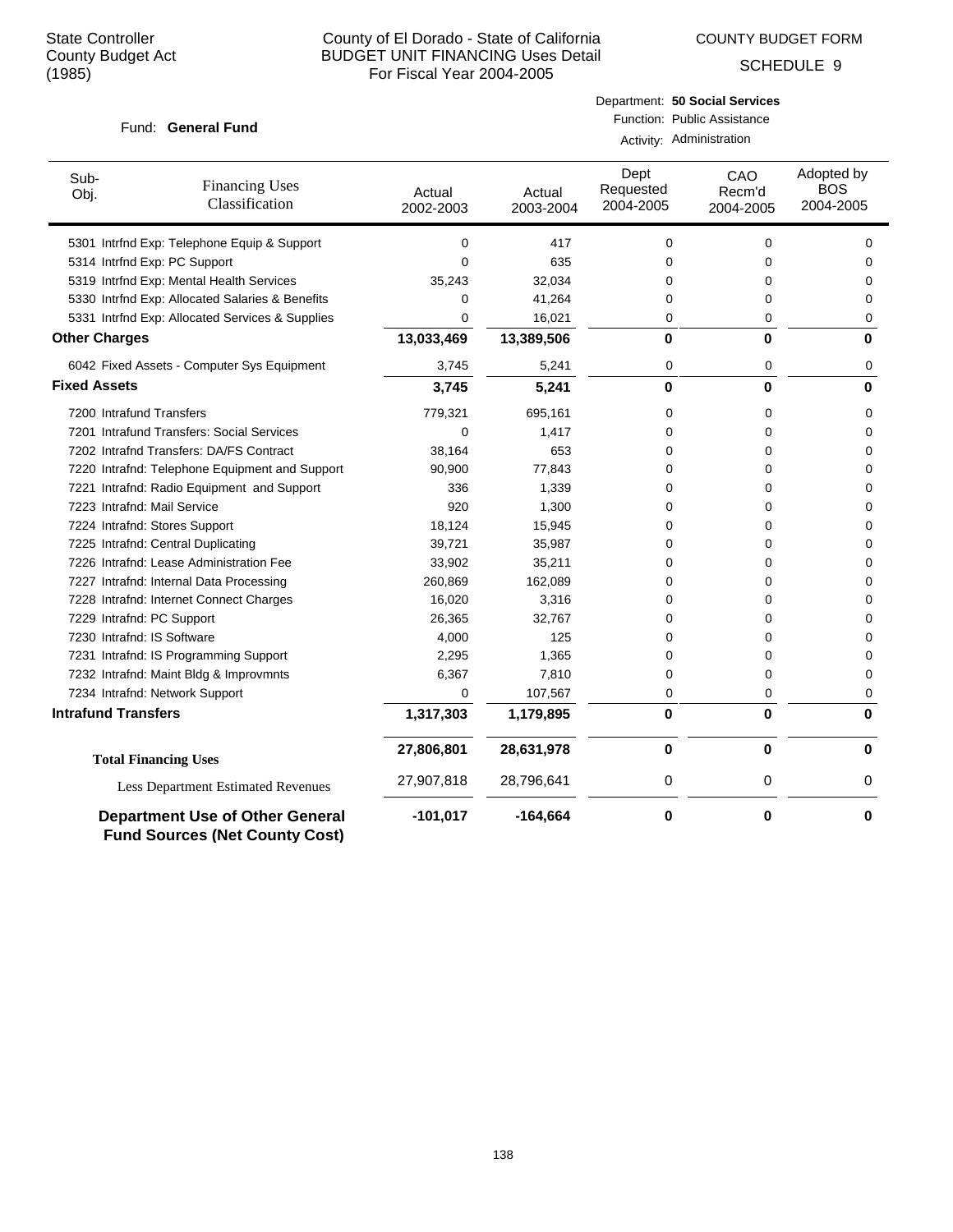COUNTY BUDGET FORM

Department: **50 Social Services**

SCHEDULE 9

| Fund: Social Services SB163 Wraparound |                                                |                     |                     | Activity: Administration       | Function: Public Assistance |                                       |
|----------------------------------------|------------------------------------------------|---------------------|---------------------|--------------------------------|-----------------------------|---------------------------------------|
| Sub-<br>Obj.                           | <b>Financing Uses</b><br><b>Classification</b> | Actual<br>2002-2003 | Actual<br>2003-2004 | Dept<br>Requested<br>2004-2005 | CAO<br>Recm'd<br>2004-2005  | Adopted by<br><b>BOS</b><br>2004-2005 |

| 4332 Service Connect Expense              |         | 800     |   | 0 |
|-------------------------------------------|---------|---------|---|---|
| <b>Services And Supplies</b>              |         | 800     |   | 0 |
| 7250 Intrafnd: Non General Fund Types     | 188.915 | 296.096 |   | 0 |
| Intrafund Transfers                       | 188.915 | 296.096 |   | 0 |
| <b>Total Financing Uses</b>               | 188,915 | 296.896 |   | 0 |
| <b>Less Department Estimated Revenues</b> | 188.915 | 297.062 | 0 | 0 |
| <b>Department Use of Social Services</b>  |         | -166    |   | U |

**SB163 Wraparound Fund Balance**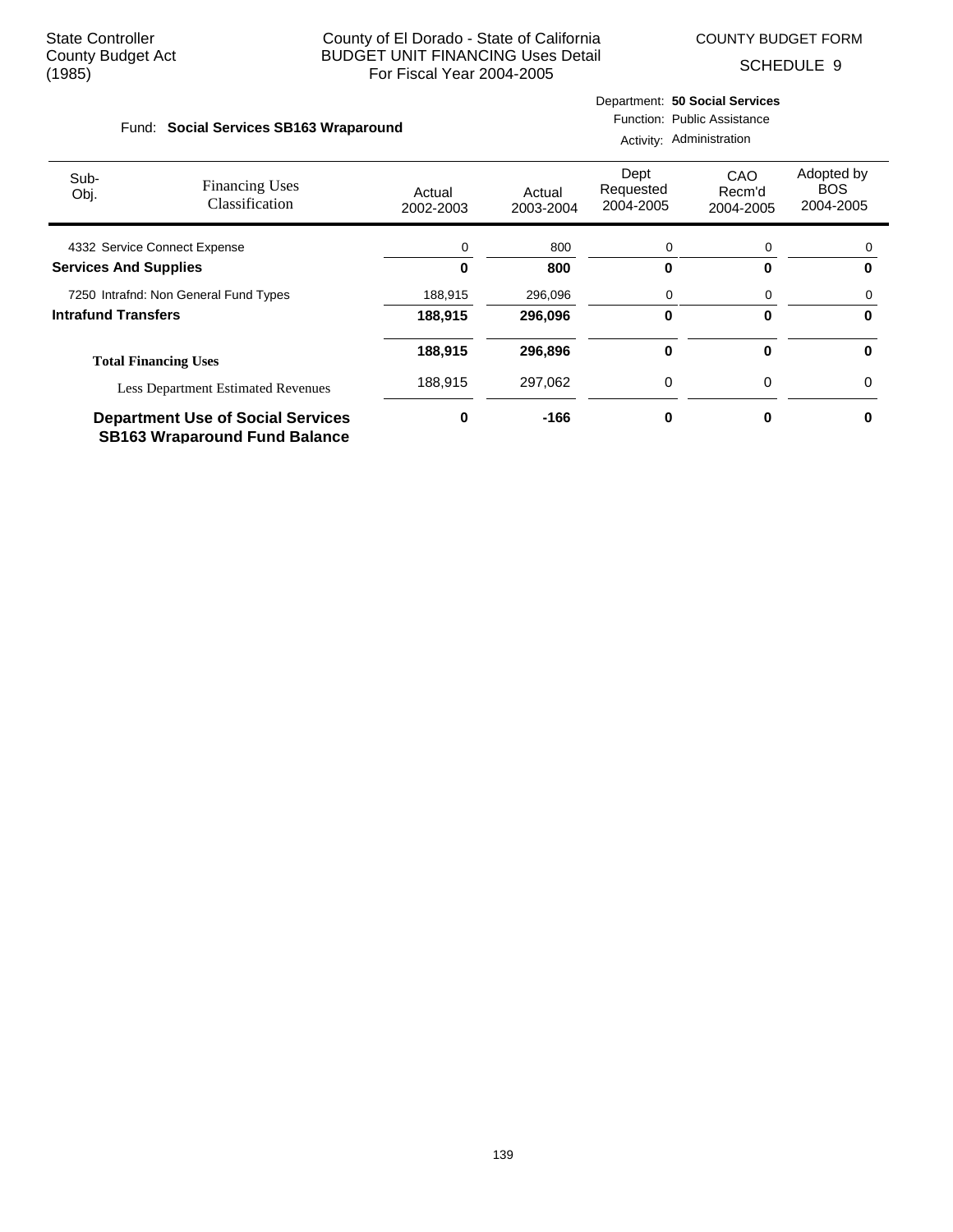COUNTY BUDGET FORM

SCHEDULE 9

#### Fund: General Fund

| Department: 51 Veteran Services |
|---------------------------------|
| Function: Public Assistance     |

Activity: Veterans' Services

| Sub-<br>Obj.                 | <b>Financing Uses</b><br>Classification         | Actual<br>2002-2003 | Actual<br>2003-2004 | Dept<br>Requested<br>2004-2005 | CAO<br>Recm'd<br>2004-2005 | Adopted by<br><b>BOS</b><br>2004-2005 |
|------------------------------|-------------------------------------------------|---------------------|---------------------|--------------------------------|----------------------------|---------------------------------------|
|                              | 3000 Permanent Employees / Elected Officials    | 201,371             | 164,444             | 189,218                        | 182,518                    | 182,518                               |
| 3002 Overtime                |                                                 | 446                 | 1,635               | 0                              | 0                          | 0                                     |
| 3004 Other Compensation      |                                                 | 6,579               | 16,383              | 0                              | 0                          | 0                                     |
| 3005 Tahoe Differential      |                                                 | 0                   | 0                   | 1,200                          | 800                        | 800                                   |
|                              | 3020 Employer Share - Employee Retirement       | 8,332               | 10,133              | 27,304                         | 25,717                     | 25,717                                |
|                              | 3022 Employer Share - Medi Care                 | 2,446               | 2,540               | 1,835                          | 1,748                      | 1,748                                 |
|                              | 3040 Employer Share - Health Insurance          | 19,241              | 20,405              | 21,817                         | 25,886                     | 25,886                                |
|                              | 3041 Employer Share - Unemployment Insurance    | 733                 | 700                 | 1,132                          | 1,095                      | 1,095                                 |
|                              | 3042 Employer Share - Long Term Disab Insurance | 1,675               | 1,146               | 1,031                          | 912                        | 912                                   |
|                              | 3043 Employer Share - Deferred Compensation     | 930                 | 1,757               | 1,569                          | 1,569                      | 1,569                                 |
|                              | 3046 Retiree Health: Defined Contributions      | 0                   | 5,876               | 5,289                          | 5,289                      | 5,289                                 |
|                              | 3060 Employer Share - Workers' Compensation     | 4,949               | 9,296               | 9,769                          | 9,769                      | 9,769                                 |
| 3080 Flexible Benefits       |                                                 | 8,964               | 9,011               | 9,000                          | 9,000                      | 9,000                                 |
|                              | <b>Salaries And Employee Benefits</b>           | 255,666             | 243,327             | 269,164                        | 264,303                    | 264,303                               |
|                              | 4041 Cnty Pass thru Telephone Chrges to Depts   | 2,452               | 1,269               | 2,840                          | 2,840                      | 2,840                                 |
| 4100 Insurance - Premium     |                                                 | 1,744               | 2,157               | 2,536                          | 2,536                      | 2,536                                 |
|                              | 4140 Maintenance - Equipment                    | 0                   | 0                   | 250                            | 250                        | 250                                   |
|                              | 4180 Maintenance - Building and Improvements    | 0                   | 1,541               | 0                              | 0                          | 0                                     |
| 4220 Memberships             |                                                 | 350                 | 350                 | 350                            | 350                        | 350                                   |
| 4260 Office Expense          |                                                 | 1,089               | 1,053               | 1,350                          | 1,350                      | 1,350                                 |
| 4261 Postage                 |                                                 | 907                 | 766                 | 1,000                          | 1,000                      | 1,000                                 |
| 4262 Software                |                                                 | 2,600               | 645                 | 600                            | 600                        | 600                                   |
|                              | 4263 Subscription / Newspaper / Journals        | 182                 | 135                 | 175                            | 175                        | 175                                   |
|                              | 4400 Publication and Legal Notices              | 24                  | 0                   | 0                              | 0                          | 0                                     |
|                              | 4420 Rents and Leases - Equipment               | 506                 | 753                 | 1,200                          | 1,900                      | 1,900                                 |
| 4461 Minor Equipment         |                                                 | 130                 | 271                 | 250                            | 250                        | 250                                   |
| 4462 Computer Equipment      |                                                 | 0                   | 1,892               | 0                              | 0                          | 0                                     |
|                              | 4500 Special Departmental Expense               | 0                   | 0                   | 0                              | 200                        | 200                                   |
| 4503 Staff Development       |                                                 | 230                 | 645                 | 0                              | 0                          | 0                                     |
|                              | 4600 Transportation and Travel                  | 3,389               | 2,089               | 4,000                          | 4,000                      | 4,000                                 |
|                              | 4602 Employee - Private Auto Mileage            | 560                 | 222                 | 350                            | 350                        | 350                                   |
|                              | 4604 Volunteer - Private Auto Mileage           | 668                 | 649                 | 900                            | 900                        | 900                                   |
|                              | 4605 Vehicle - Rent Or Lease                    | 3,881               | 2,904               | 2,972                          | 2.972                      | 2,972                                 |
| 4606 Fuel Purchases          |                                                 | 883                 | 525                 | 750                            | 750                        | 750                                   |
|                              | 4607 Rent or Lease: Mileage Rate Rebate         | 0                   | $-3,053$            | 0                              | 0                          | 0                                     |
| <b>Services And Supplies</b> |                                                 | 19,594              | 14,813              | 19,523                         | 20,423                     | 20,423                                |
|                              | 5300 Interfund Expenditures                     | 50                  | 0                   | 0                              | 0                          | 0                                     |
| <b>Other Charges</b>         |                                                 | 50                  | 0                   | 0                              | 0                          | 0                                     |
|                              |                                                 |                     |                     |                                |                            |                                       |
|                              | 6042 Fixed Assets - Computer Sys Equipment      | 0                   | 0                   | 0                              | 3,500                      | 3,500                                 |
| <b>Fixed Assets</b>          |                                                 | $\bf{0}$            | 0                   | 0                              | 3,500                      | 3,500                                 |
|                              | 7220 Intrafnd: Telephone Equipment and Support  | 1,789               | 1,596               | 1,500                          | 1,500                      | 1,500                                 |
| 7223 Intrafnd: Mail Service  |                                                 | 1,025               | 1,096               | 1,196                          | 1,196                      | 1,196                                 |
|                              | 7224 Intrafnd: Stores Support                   | 384                 | 95                  | 45                             | 45                         | 45                                    |
|                              | 7225 Intrafnd: Central Duplicating              | 132                 | 72                  | 100                            | 100                        | 100                                   |
|                              | 7227 Intrafnd: Internal Data Processing         | 3,187               | 2,234               | 1,832                          | 1,832                      | 1,832                                 |
|                              | 7228 Intrafnd: Internet Connect Charges         | 348                 | 0                   | 0                              | 0                          | 0                                     |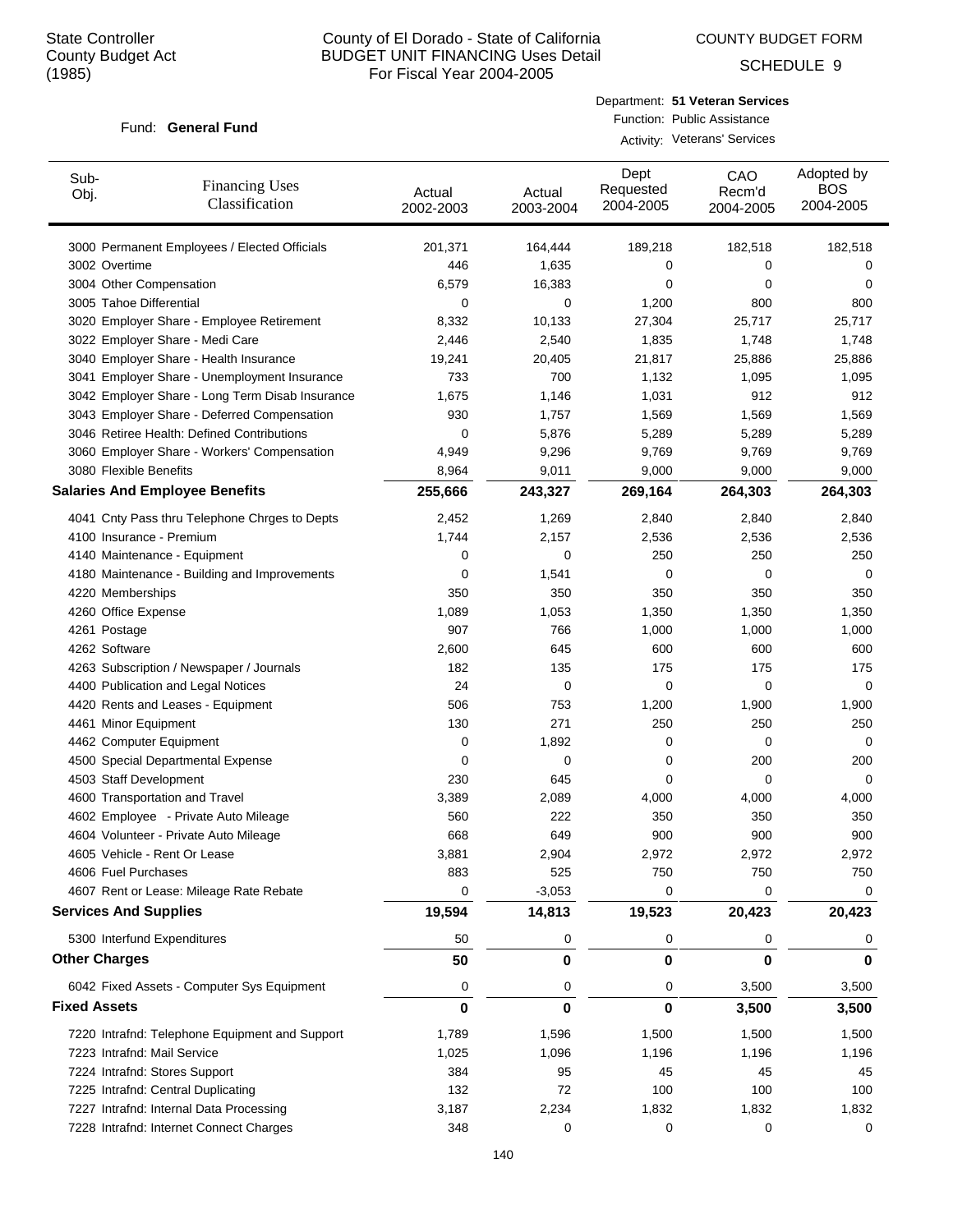COUNTY BUDGET FORM

SCHEDULE 9

| Fund: General Fund |  |
|--------------------|--|
|                    |  |

Activity: Veterans' Services

| Sub-<br>Obj.                   | <b>Financing Uses</b><br>Classification                                  | Actual<br>2002-2003 | Actual<br>2003-2004 | Dept<br>Requested<br>2004-2005 | CAO<br>Recm'd<br>2004-2005 | Adopted by<br><b>BOS</b><br>2004-2005 |
|--------------------------------|--------------------------------------------------------------------------|---------------------|---------------------|--------------------------------|----------------------------|---------------------------------------|
| 7229 Intrafnd: PC Support      |                                                                          | 2,035               | 1,018               | 1,500                          | 1,500                      | 1,500                                 |
|                                | 7231 Intrafnd: IS Programming Support                                    | 420                 | 0                   | 0                              | 0                          | 0                                     |
|                                | 7232 Intrafnd: Maint Bldg & Improvmnts                                   | 0                   | 203                 | 0                              | 0                          | 0                                     |
| 7234 Intrafnd: Network Support |                                                                          | 0                   | 3,618               | 3,883                          | 3,883                      | 3,883                                 |
| <b>Intrafund Transfers</b>     |                                                                          | 9,320               | 9,932               | 10,056                         | 10,056                     | 10,056                                |
|                                | <b>Total Financing Uses</b>                                              | 284,629             | 268.073             | 298.743                        | 298,282                    | 298,282                               |
|                                | <b>Less Department Estimated Revenues</b>                                | 40,868              | 38,825              | 30,000                         | 33,700                     | 33,700                                |
|                                | Department Use of Other General<br><b>Fund Sources (Net County Cost)</b> | 243,761             | 229.248             | 268,743                        | 264,582                    | 264,582                               |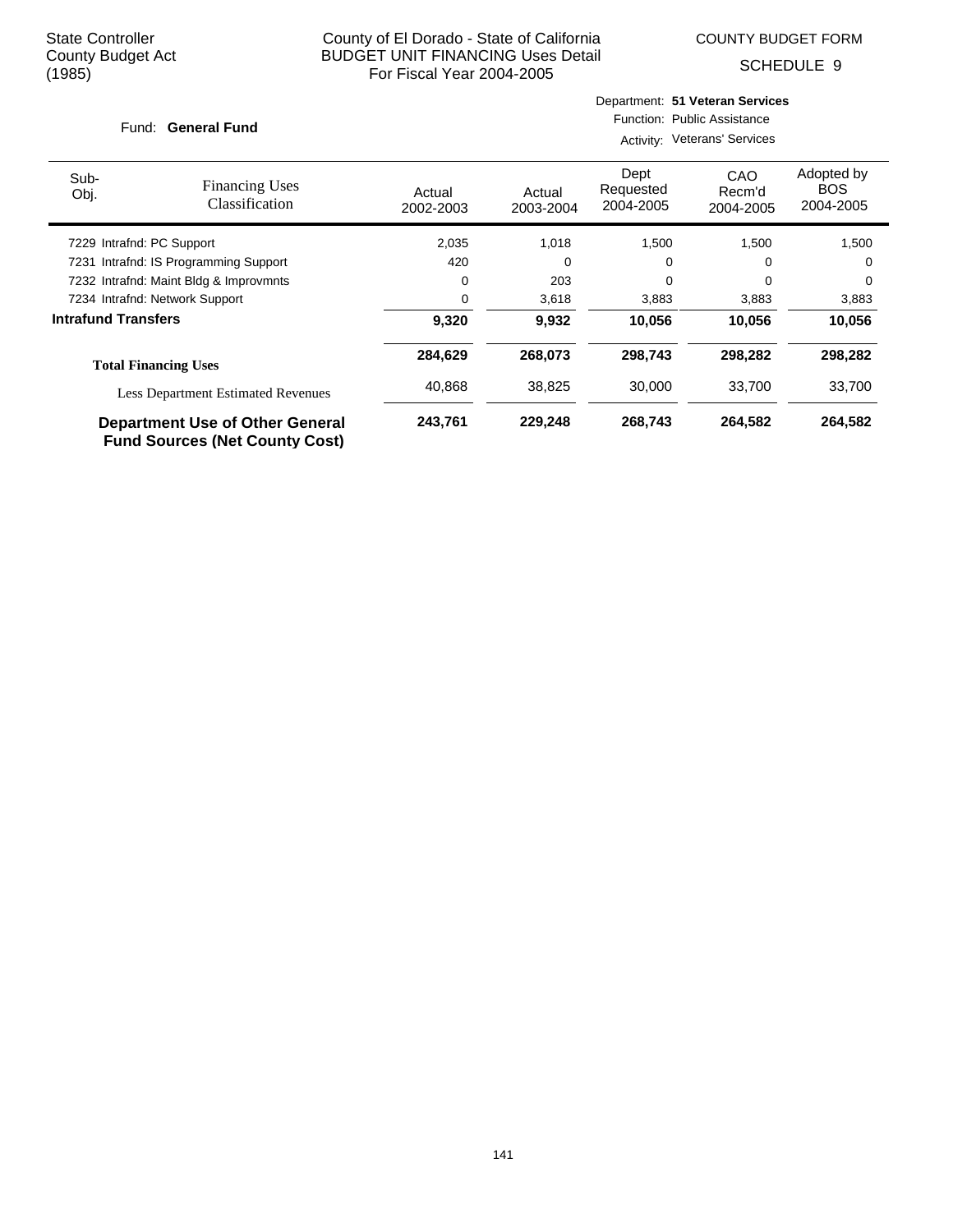COUNTY BUDGET FORM

SCHEDULE 9

#### Fund: General Fund

Department: **52 Public Guardian** Function: Public Protection Activity: Other Protection

| Sub-<br>Obj.           | <b>Financing Uses</b><br>Classification         | Actual<br>2002-2003 | Actual<br>2003-2004 | Dept<br>Requested<br>2004-2005 | CAO<br>Recm'd<br>2004-2005 | Adopted by<br><b>BOS</b><br>2004-2005 |
|------------------------|-------------------------------------------------|---------------------|---------------------|--------------------------------|----------------------------|---------------------------------------|
|                        | 3000 Permanent Employees / Elected Officials    | 709,413             | 634,252             | 0                              | 0                          | 0                                     |
|                        | 3001 Temporary Employees                        | 94,657              | 60,989              | 0                              | 0                          | 0                                     |
| 3002 Overtime          |                                                 | 2,152               | 2,677               | 0                              | 0                          | 0                                     |
|                        | 3004 Other Compensation                         | 0                   | 5,048               | 0                              | 0                          | 0                                     |
|                        | 3005 Tahoe Differential                         | 1,897               | 2,729               | 0                              | 0                          | 0                                     |
|                        | 3020 Employer Share - Employee Retirement       | 43,181              | 56,652              | 0                              | 0                          | 0                                     |
|                        | 3022 Employer Share - Medi Care                 | 10,764              | 9,792               | 0                              | 0                          | 0                                     |
|                        | 3040 Employer Share - Health Insurance          | 161,038             | 161,984             | 0                              | 0                          | 0                                     |
|                        | 3041 Employer Share - Unemployment Insurance    | 4,557               | 3,766               | 0                              | 0                          | 0                                     |
|                        | 3042 Employer Share - Long Term Disab Insurance | 2,082               | 3,268               | 0                              | 0                          | 0                                     |
|                        | 3043 Employer Share - Deferred Compensation     | 677                 | 395                 | 0                              | 0                          | 0                                     |
|                        | 3046 Retiree Health: Defined Contributions      | 0                   | 8,158               | 0                              | 0                          | 0                                     |
|                        | 3060 Employer Share - Workers' Compensation     | 10,673              | 17,892              | 0                              | 0                          | 0                                     |
| 3080 Flexible Benefits |                                                 | 264                 | 1,364               | 0                              | 0                          | 0                                     |
|                        | <b>Salaries And Employee Benefits</b>           | 1,041,356           | 968,966             | 0                              | $\bf{0}$                   | 0                                     |
|                        | 4040 Telephone Company Vendor Payments          | 534                 | 732                 | 0                              | 0                          | 0                                     |
|                        | 4041 Cnty Pass thru Telephone Chrges to Depts   | 6,279               | 2,229               | 0                              | 0                          | 0                                     |
|                        | 4080 Household Expense                          | 52                  | 19                  | 0                              | 0                          | 0                                     |
|                        | 4082 Household Expense - Other                  | 288                 | 0                   | 0                              | 0                          | 0                                     |
|                        | 4085 Household Expense - Refuse Disposal        | 86                  | 88                  | 0                              | 0                          | 0                                     |
|                        | 4086 Household Expense - Janitorial/Custodial   | 956                 | 0                   | 0                              | 0                          | 0                                     |
|                        | 4100 Insurance - Premium                        | 2,630               | 2,743               | 0                              | 0                          | 0                                     |
|                        | 4140 Maintenance - Equipment                    | 132                 | 0                   | 0                              | 0                          | 0                                     |
|                        | 4141 Maintenance - Office Equipment             | 136                 | 0                   | 0                              | 0                          | 0                                     |
|                        | 4180 Maintenance - Building and Improvements    | 132                 | 0                   | 0                              | 0                          | 0                                     |
| 4220 Memberships       |                                                 | 350                 | 350                 | 0                              | 0                          | 0                                     |
| 4260 Office Expense    |                                                 | 18,708              | 8,569               | 0                              | 0                          | 0                                     |
| 4261 Postage           |                                                 | 5,420               | 4,542               | 0                              | 0                          | 0                                     |
| 4262 Software          |                                                 | 7,920               | 7,276               | 0                              | 0                          | 0                                     |
|                        | 4263 Subscription / Newspaper / Journals        | 0                   | 355                 | 0                              | 0                          | 0                                     |
| 4264 Books / Manuals   |                                                 | 285                 | 0                   | 0                              | 0                          | 0                                     |
| 4265 Law Books         |                                                 | $-115$              | 99                  | 0                              | 0                          | 0                                     |
|                        | 4266 Printing / Duplicating                     | 738                 | 1,039               | 0                              | 0                          | 0                                     |
|                        | 4300 Professional and Specialized Services      | 29,937              | 125                 | 0                              | 0                          | 0                                     |
|                        | 4324 Medical, Dental and Lab Services           | 1,298               | 3,602               | 0                              | 0                          | 0                                     |
|                        | 4336 El Dorado County (EDC) Support Services    | 267                 | 0                   | 0                              | 0                          | 0                                     |
|                        | 4420 Rents and Leases - Equipment               | 935                 | 0                   | 0                              | 0                          | 0                                     |
|                        | 4440 Rents and Leases- Building/Improvements    | 15,206              | 0                   | 0                              | 0                          | 0                                     |
|                        | 4461 Minor Equipment                            | 13,313              | 914                 | 0                              | 0                          | 0                                     |
|                        | 4462 Computer Equipment                         | 12,359              | 1,096               | 0                              | 0                          | 0                                     |
| 4501 Special Projects  |                                                 | 2,940               | 1,401               | 0                              | 0                          | 0                                     |
|                        | 4503 Staff Development                          | 2,273               | 1,344               | 0                              | 0                          | 0                                     |
|                        | 4532 Client Program Services                    | 46                  | 54                  | 0                              | 0                          | 0                                     |
|                        | 4600 Transportation and Travel                  | 3,872               | 1,951               | 0                              | 0                          | 0                                     |
|                        | 4602 Employee - Private Auto Mileage            | 8,611               | 7,547               | 0                              | 0                          | 0                                     |
|                        | 4605 Vehicle - Rent Or Lease                    | 12,018              | 14,109              | 0                              | 0                          | 0                                     |
| 4606 Fuel Purchases    |                                                 | 2,782               | 2,184               | 0                              | 0                          | 0                                     |
|                        | 4607 Rent or Lease: Mileage Rate Rebate         | 0                   | $-9,903$            | 0                              | 0                          | 0                                     |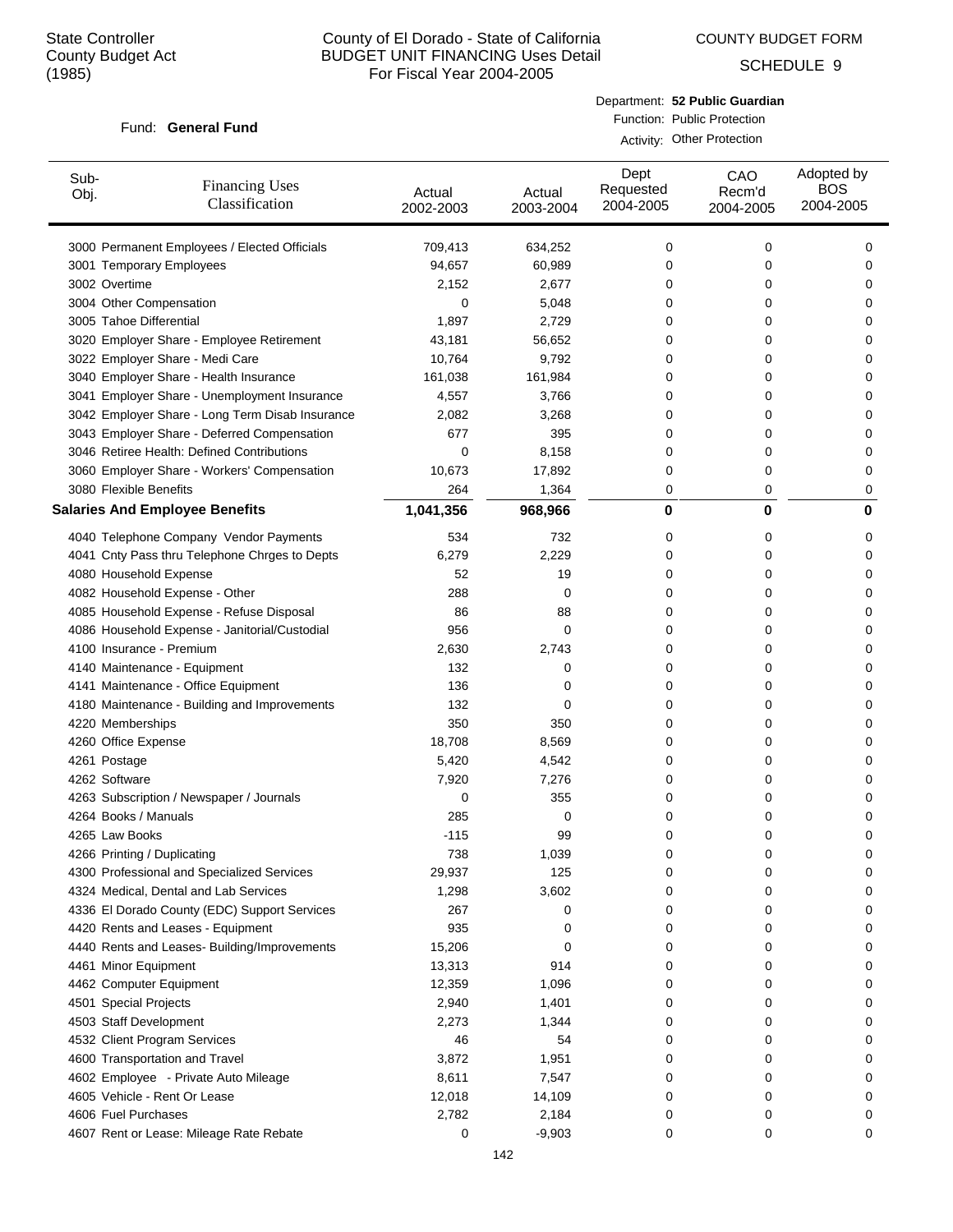COUNTY BUDGET FORM

SCHEDULE 9

#### Fund: General Fund

Department: **52 Public Guardian** Function: Public Protection Activity: Other Protection

| Sub-<br>Obj.                 | <b>Financing Uses</b><br>Classification                                         | Actual<br>2002-2003 | Actual<br>2003-2004 | Dept<br>Requested<br>2004-2005 | CAO<br>Recm'd<br>2004-2005 | Adopted by<br><b>BOS</b><br>2004-2005 |
|------------------------------|---------------------------------------------------------------------------------|---------------------|---------------------|--------------------------------|----------------------------|---------------------------------------|
| 4620 Utilities               |                                                                                 | 1,490               | $-51$               | 0                              | 0                          | 0                                     |
| <b>Services And Supplies</b> |                                                                                 | 151,879             | 52,414              | 0                              | $\bf{0}$                   | 0                                     |
|                              | 5000 Support and Care of Persons                                                | 823,981             | 559,523             | 0                              | 0                          | $\Omega$                              |
|                              | 5300 Interfund Expenditures                                                     | 102,618             | 257,787             | $\Omega$                       | 0                          | $\Omega$                              |
|                              | 5306 Intrfnd Exp: Central Duplicating                                           | 352                 | 0                   | 0                              | 0                          | $\mathbf 0$                           |
|                              | 5307 Intrfnd Exp: Lease Administration Fee                                      | 0                   | $-2,221$            | 0                              | 0                          | 0                                     |
|                              | 5312 Intrfnd Exp: Internet Connect Charges                                      | 10                  | 0                   | 0                              | 0                          | $\mathbf 0$                           |
|                              | 5314 Intrfnd Exp: PC Support                                                    | 0                   | 1,690               | 0                              | 0                          | $\mathbf 0$                           |
|                              | 5318 Intrfnd Exp: Maint Buildg & Imprvmnts                                      | 90                  | $\Omega$            | 0                              | 0                          | 0                                     |
| <b>Other Charges</b>         |                                                                                 | 927,052             | 816,779             | 0                              | $\bf{0}$                   | 0                                     |
|                              | 6042 Fixed Assets - Computer Sys Equipment                                      | 30,683              | 0                   | 0                              | 0                          | 0                                     |
| <b>Fixed Assets</b>          |                                                                                 | 30,683              | $\bf{0}$            | $\mathbf{0}$                   | $\bf{0}$                   | 0                                     |
| 7200 Intrafund Transfers     |                                                                                 | $-741,296$          | $-615, 124$         | 0                              | 0                          | $\Omega$                              |
|                              | 7220 Intrafnd: Telephone Equipment and Support                                  | 8,842               | 6,458               | 0                              | 0                          | 0                                     |
|                              | 7223 Intrafnd: Mail Service                                                     | 1,180               | 971                 | 0                              | 0                          | 0                                     |
|                              | 7224 Intrafnd: Stores Support                                                   | 460                 | 593                 | 0                              | 0                          | 0                                     |
|                              | 7225 Intrafnd: Central Duplicating                                              | 1,077               | 986                 | 0                              | 0                          | 0                                     |
|                              | 7226 Intrafnd: Lease Administration Fee                                         | 370                 | 2,221               | 0                              | 0                          | 0                                     |
|                              | 7227 Intrafnd: Internal Data Processing                                         | 38,143              | 35,625              | 0                              | 0                          | $\mathbf 0$                           |
|                              | 7228 Intrafnd: Internet Connect Charges                                         | 404                 | $\Omega$            | 0                              | 0                          | $\mathbf 0$                           |
| 7229 Intrafnd: PC Support    |                                                                                 | 225                 | 955                 | 0                              | 0                          | $\Omega$                              |
| 7230 Intrafnd: IS Software   |                                                                                 | 75                  | $\Omega$            | 0                              | 0                          | $\Omega$                              |
|                              | 7234 Intrafnd: Network Support                                                  | 0                   | 19,502              | 0                              | 0                          | 0                                     |
|                              | 7250 Intrafnd: Non General Fund Types                                           | 0                   | 16                  | 0                              | 0                          | 0                                     |
| <b>Intrafund Transfers</b>   |                                                                                 | $-690,521$          | $-547,798$          | 0                              | $\bf{0}$                   | 0                                     |
|                              | <b>Total Financing Uses</b>                                                     | 1,460,449           | 1,290,361           | $\bf{0}$                       | $\mathbf 0$                | 0                                     |
|                              | <b>Less Department Estimated Revenues</b>                                       | 904,611             | 999,737             | 0                              | 0                          | 0                                     |
|                              | <b>Department Use of Other General</b><br><b>Fund Sources (Net County Cost)</b> | 555,837             | 290,624             | 0                              | 0                          | 0                                     |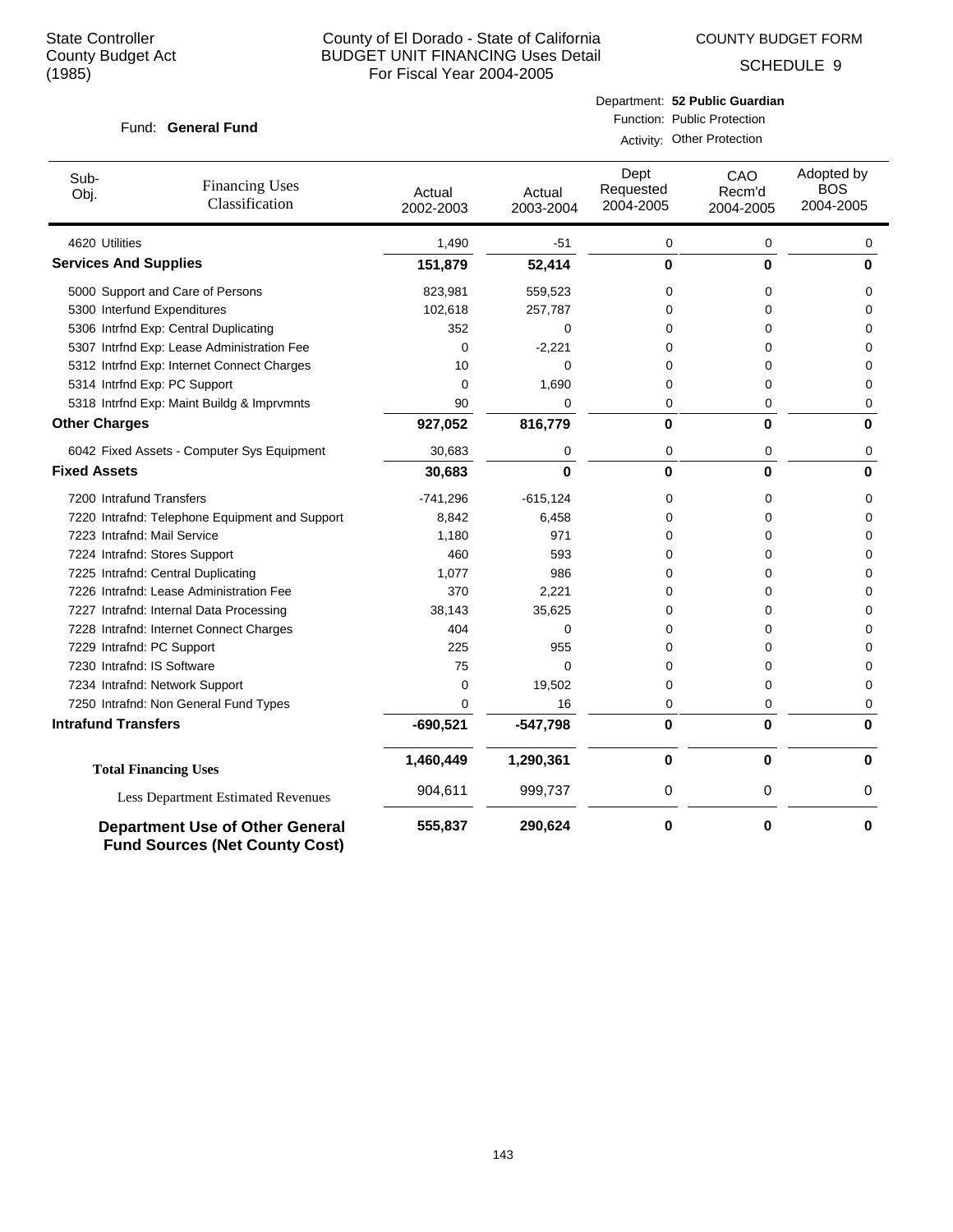COUNTY BUDGET FORM

SCHEDULE 9

#### Fund: Community Services

Department: **52 Community Services** Function: Public Assistance Activity: Other Assistance

| Sub-<br>Obj.             | <b>Financing Uses</b><br>Classification         | Actual<br>2002-2003 | Actual<br>2003-2004 | Dept<br>Requested<br>2004-2005 | CAO<br>Recm'd<br>2004-2005 | Adopted by<br><b>BOS</b><br>2004-2005 |
|--------------------------|-------------------------------------------------|---------------------|---------------------|--------------------------------|----------------------------|---------------------------------------|
|                          | 3000 Permanent Employees / Elected Officials    | 2,030,983           | 1,974,278           | 0                              | 0                          | 0                                     |
|                          | 3001 Temporary Employees                        | 197,258             | 267,295             | 0                              | 0                          | 0                                     |
| 3002 Overtime            |                                                 | 7,286               | 17,782              | 0                              | 0                          | 0                                     |
| 3004 Other Compensation  |                                                 | 11,418              | 13,846              | 0                              | 0                          | 0                                     |
| 3005 Tahoe Differential  |                                                 | 15,927              | 17,603              | 0                              | 0                          | 0                                     |
| 3006 Bilingual Pay       |                                                 | 7,555               | 7,917               | 0                              | 0                          | 0                                     |
|                          | 3020 Employer Share - Employee Retirement       | 111,596             | 180,099             | 0                              | 0                          | 0                                     |
|                          | 3022 Employer Share - Medi Care                 | 28,642              | 29,203              | 0                              | 0                          | 0                                     |
|                          | 3040 Employer Share - Health Insurance          | 488,132             | 577,293             | 0                              | 0                          | 0                                     |
|                          | 3041 Employer Share - Unemployment Insurance    | 12,126              | 14,791              | 0                              | 0                          | 0                                     |
|                          | 3042 Employer Share - Long Term Disab Insurance | 14,320              | 12,661              | 0                              | 0                          | 0                                     |
|                          | 3043 Employer Share - Deferred Compensation     | 4,706               | 7,923               | 0                              | 0                          | 0                                     |
|                          | 3046 Retiree Health: Defined Contributions      | 0                   | 82,073              | 0                              | 0                          | 0                                     |
|                          | 3060 Employer Share - Workers' Compensation     | 32,533              | 53,878              | 0                              | 0                          | 0                                     |
| 3080 Flexible Benefits   |                                                 | 14,419              | 13,361              | 0                              | 0                          | 0                                     |
|                          | <b>Salaries And Employee Benefits</b>           | 2,976,900           | 3,270,003           | 0                              | $\bf{0}$                   | 0                                     |
|                          | 4020 Clothing and Personal Supplies             | 94                  | 0                   | 0                              | 0                          | 0                                     |
|                          | 4040 Telephone Company Vendor Payments          | 990                 | 1,036               | 0                              | 0                          | 0                                     |
|                          | 4041 Cnty Pass thru Telephone Chrges to Depts   | 25,163              | 14,982              | 0                              | 0                          | 0                                     |
|                          | 4060 Food and Food Products                     | 314,977             | 326,144             | 0                              | 0                          | 0                                     |
| 4080 Household Expense   |                                                 | 7,953               | 4,386               | 0                              | 0                          | 0                                     |
|                          | 4081 Household Expense - Paper Goods            | 27,496              | 30,132              | 0                              | 0                          | 0                                     |
|                          | 4082 Household Expense - Other                  | 8,411               | 12,759              | 0                              | 0                          | 0                                     |
|                          | 4083 Household Expense - Laundry                | 8,534               | 6,411               | 0                              | 0                          | 0                                     |
|                          | 4084 Household Expense - Expendable Equipment   | 2,965               | 1,939               | 0                              | 0                          | 0                                     |
|                          | 4085 Household Expense - Refuse Disposal        | 4,699               | 4,767               | 0                              | 0                          | 0                                     |
|                          | 4086 Household Expense - Janitorial/Custodial   | 3,389               | 4,464               | 0                              | 0                          | 0                                     |
|                          | 4087 Household Expense - Exterm/Fumigation Serv | 76                  | 0                   | 0                              | 0                          | 0                                     |
| 4100 Insurance - Premium |                                                 | 15,101              | 14,718              | 0                              | 0                          | 0                                     |
|                          | 4101 Insurance - Additional Liability           | 0                   | 991                 | 0                              | 0                          | 0                                     |
|                          | 4140 Maintenance - Equipment                    | 2,066               | 1,735               | 0                              | 0                          | 0                                     |
|                          | 4141 Maintenance - Office Equipment             | 115                 | 0                   | 0                              | 0                          | $\mathbf 0$                           |
|                          | 4160 Maintenance Vehicles - Service Contract    | 577                 | 1,256               | 0                              | 0                          | 0                                     |
|                          | 4161 Maintenance Vehicles - Parts/Direct Chrg   | 0                   | 275                 | 0                              | 0                          | 0                                     |
|                          | 4162 Maintenance Vehicles - Supplies            | 8,330               | 1,130               | 0                              | 0                          | 0                                     |
|                          | 4164 Maintenance Vehicles - Tires and Tubes     | 8                   | 69                  | 0                              | 0                          | 0                                     |
|                          | 4165 Maintenance Vehicles - Oil and Grease      | 0                   | 2                   | 0                              | 0                          | 0                                     |
|                          | 4180 Maintenance - Building and Improvements    | 380                 | 1,308               | 0                              | 0                          | 0                                     |
|                          | 4182 Maintenance - Rental Property              | 500                 | 0                   | 0                              | 0                          | 0                                     |
|                          | 4200 Medical, Dental and Laboratory Supplies    | 98                  | 0                   | 0                              | 0                          | 0                                     |
| 4220 Memberships         |                                                 | 8,350               | 11,405              | 0                              | 0                          | 0                                     |
|                          | 4221 Memberships - Legislative Advocacy         | 1,948               | 475                 | 0                              | 0                          | 0                                     |
|                          | 4240 Miscellaneous Expense                      | 18                  | 0                   | 0                              | 0                          | 0                                     |
| 4260 Office Expense      |                                                 | 16,284              | 20,803              | 0                              | 0                          | 0                                     |
| 4261 Postage             |                                                 | 16,774              | 16,479              | 0                              | 0                          | 0                                     |
| 4262 Software            |                                                 | 11,931              | 7,496               | 0                              | 0                          | 0                                     |
|                          | 4263 Subscription / Newspaper / Journals        | 3,449               | 2,987               | 0                              | 0                          | 0                                     |
| 4264 Books / Manuals     |                                                 | 743                 | 1,829               | 0                              | 0                          | 0                                     |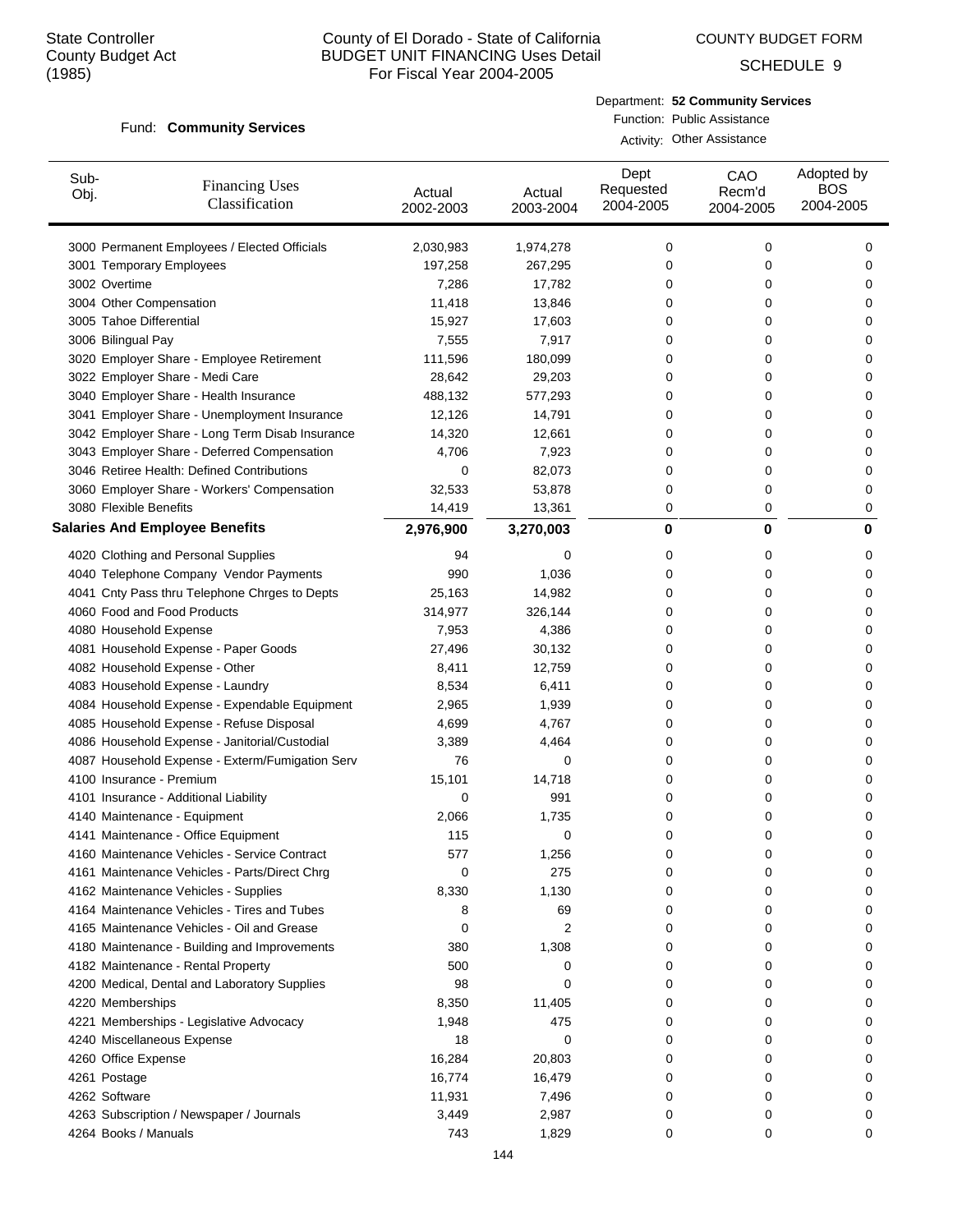COUNTY BUDGET FORM

SCHEDULE 9

#### Fund: Community Services

Department: **52 Community Services** Function: Public Assistance

Activity: Other Assistance

| Sub-<br>Obj.                 | <b>Financing Uses</b><br>Classification         | Actual<br>2002-2003 | Actual<br>2003-2004 | Dept<br>Requested<br>2004-2005 | CAO<br>Recm'd<br>2004-2005 | Adopted by<br><b>BOS</b><br>2004-2005 |
|------------------------------|-------------------------------------------------|---------------------|---------------------|--------------------------------|----------------------------|---------------------------------------|
| 4265 Law Books               |                                                 | 661                 | 474                 | 0                              | 0                          | 0                                     |
|                              | 4266 Printing / Duplicating                     | 8,769               | 15,856              | 0                              | 0                          | 0                                     |
|                              | 4300 Professional and Specialized Services      | 68,201              | 163,937             | 0                              | 0                          | 0                                     |
| 4313 Legal Services          |                                                 | 144                 | 50                  | 0                              | 0                          | 0                                     |
|                              | 4324 Medical, Dental and Lab Services           | 3,200               | 2,403               | 0                              | 0                          | 0                                     |
|                              | 4400 Publication and Legal Notices              | 585                 | 4,481               | 0                              | 0                          | 0                                     |
|                              | 4420 Rents and Leases - Equipment               | 13,619              | 13,260              | 0                              | 0                          | 0                                     |
|                              | 4440 Rents and Leases- Building/Improvements    | 1,907,579           | 2,385,371           | 0                              | 0                          | 0                                     |
|                              | 4460 Small Tools and Instruments                | 299                 | 315                 | 0                              | 0                          | 0                                     |
| 4461 Minor Equipment         |                                                 | 11,881              | 5,533               | 0                              | 0                          | 0                                     |
|                              | 4462 Computer Equipment                         | 30,757              | 20,056              | 0                              | 0                          | 0                                     |
|                              | 4500 Special Departmental Expense               | 4                   | 0                   | 0                              | 0                          | 0                                     |
| 4501 Special Projects        |                                                 | 2,276,092           | 3,606,609           | 0                              | 0                          | 0                                     |
|                              | 4503 Staff Development                          | 7,692               | 6,387               | 0                              | 0                          | 0                                     |
|                              | 4506 Film Development/Photography Supplies      | 135                 | 0                   | 0                              | 0                          | 0                                     |
|                              | 4520 Housing Assistance Pymt (HAP) - Rentals    | 0                   | 748                 | 0                              | 0                          | 0                                     |
|                              | 4521 Housing Assist Pymt- Rent Other Cnty       | 9,092               | 38,027              | 0                              | 0                          | 0                                     |
|                              | 4522 Housing Assist Pymt- Portable Admin Fee    | 1,088               | 2,969               | 0                              | 0                          | 0                                     |
|                              | 4524 Family Self Sufficiency (FSS) Escrow Accnt | 36,633              | 25,393              | 0                              | 0                          | 0                                     |
|                              | 4532 Client Program Services                    | 397,032             | 504,565             | 0                              | 0                          | 0                                     |
|                              | 4533 Client Medical Services                    | 1,815               | 0                   | 0                              | 0                          | 0                                     |
|                              | 4535 HAP - Utility Reimbursement                | 2,990               | 6,107               | 0                              | 0                          | 0                                     |
|                              | 4600 Transportation and Travel                  | 12,616              | 8,572               | 0                              | 0                          | 0                                     |
|                              | 4601 Volunteer - Transportation and Travel      | 24                  | 0                   | 0                              | 0                          | 0                                     |
|                              | 4602 Employee - Private Auto Mileage            | 15,029              | 15,771              | 0                              | 0                          | 0                                     |
|                              | 4604 Volunteer - Private Auto Mileage           | 26,144              | 28,570              | 0                              | 0                          | 0                                     |
|                              | 4605 Vehicle - Rent Or Lease                    | 31,576              | 43,756              | 0                              | 0                          | 0                                     |
| 4606 Fuel Purchases          |                                                 | 9,931               | 11,018              | 0                              | 0                          | 0                                     |
|                              | 4607 Rent or Lease: Mileage Rate Rebate         | 0                   | $-21,954$           | 0                              | 0                          | 0                                     |
| 4620 Utilities               |                                                 | 61,779              | 61,367              | 0                              | 0                          | 0                                     |
| <b>Services And Supplies</b> |                                                 | 5,426,788           | 7,439,618           | 0                              | 0                          | 0                                     |
|                              | 5100 Interest On Other Long Term Debt           | 0                   | 0                   | 0                              | 0                          | 0                                     |
|                              | 5300 Interfund Expenditures                     | 82,376              | 4,483               | 0                              | 0                          | 0                                     |
|                              | 5301 Intrfnd Exp: Telephone Equip & Support     | 56,361              | 17,296              | 0                              | 0                          | 0                                     |
|                              | 5304 Intrfnd Exp: Mail Service                  | 2,273               | 2,602               | 0                              | 0                          | 0                                     |
|                              | 5305 Intrfnd Exp: Stores Support                | 5,608               | 10,002              | 0                              | 0                          | 0                                     |
|                              | 5306 Intrfnd Exp: Central Duplicating           | 9,617               | 6,761               | 0                              | 0                          | 0                                     |
|                              | 5307 Intrfnd Exp: Lease Administration Fee      | 1,863               | 3,366               | 0                              | 0                          | 0                                     |
|                              | 5308 Intrfnd Exp: Internal Data Processing      | 119,002             | 67,114              | 0                              | 0                          | 0                                     |
|                              | 5312 Intrfnd Exp: Internet Connect Charges      | 2,282               | 0                   | 0                              | 0                          | 0                                     |
|                              | 5314 Intrfnd Exp: PC Support                    | 30                  | 7,214               | 0                              | 0                          | 0                                     |
|                              | 5315 Intrfnd Exp: IS Software                   | 500                 | 0                   | 0                              | 0                          | 0                                     |
|                              | 5318 Intrfnd Exp: Maint Buildg & Imprvmnts      | 5,734               | 4,989               | 0                              | 0                          | 0                                     |
|                              | 5320 Intrfnd Exp: Network Support               | 0                   | 36,731              | 0                              | 0                          | 0                                     |
| <b>Other Charges</b>         |                                                 | 285,646             | 160,556             | 0                              | 0                          | 0                                     |
|                              |                                                 | 9,337               |                     |                                |                            |                                       |
|                              | 6040 Fixed Assets - Equipment                   |                     | 32,395              | 0                              | 0                          | 0                                     |
|                              | 6042 Fixed Assets - Computer Sys Equipment      | 6,948               | 2,227               | 0                              | 0                          | 0                                     |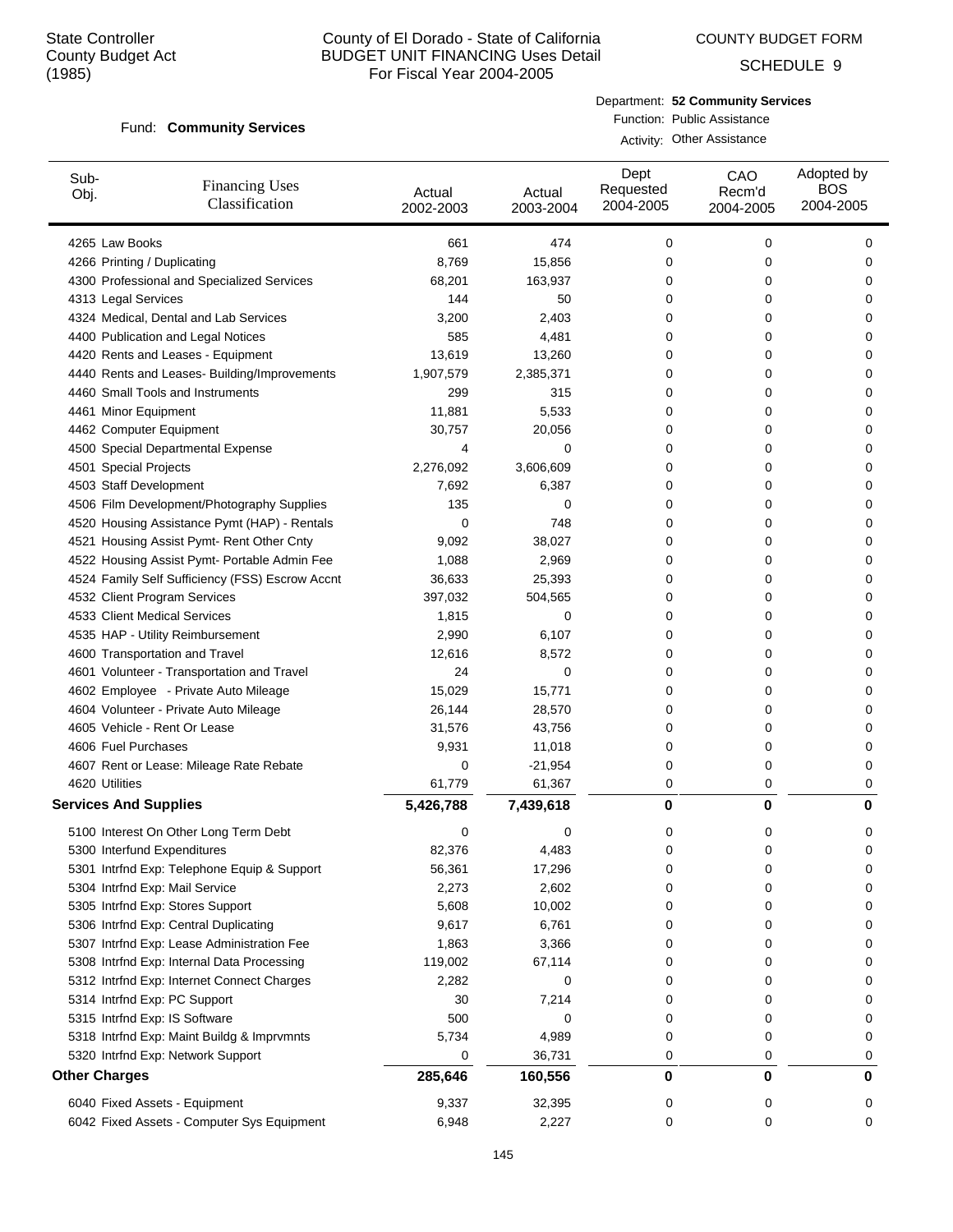COUNTY BUDGET FORM

SCHEDULE 9

#### Fund: Community Services

## Department: **52 Community Services** Function: Public Assistance

Activity: Other Assistance

| Sub-<br>Obj.               | <b>Financing Uses</b><br>Classification                            | Actual<br>2002-2003 | Actual<br>2003-2004 | Dept<br>Requested<br>2004-2005 | CAO<br>Recm'd<br>2004-2005 | Adopted by<br><b>BOS</b><br>2004-2005 |
|----------------------------|--------------------------------------------------------------------|---------------------|---------------------|--------------------------------|----------------------------|---------------------------------------|
| <b>Fixed Assets</b>        |                                                                    | 16,285              | 34,622              | o                              | 0                          |                                       |
| 7200 Intrafund Transfers   |                                                                    | 60                  | 0                   | 0                              | 0                          | 0                                     |
|                            | 7220 Intrafnd: Telephone Equipment and Support                     |                     | 42                  | 0                              |                            | 0                                     |
|                            | 7226 Intrafnd: Lease Administration Fee                            | 1.488               | 1,427               | 0                              |                            | 0                                     |
|                            | 7250 Intrafnd: Non General Fund Types                              | $-33$               | $-10,260$           | 0                              | 0                          | 0                                     |
| <b>Intrafund Transfers</b> |                                                                    | 1,515               | $-8,791$            | 0                              | $\bf{0}$                   | 0                                     |
|                            | <b>Total Financing Uses</b>                                        | 8,707,133           | 10,896,007          | 0                              | $\bf{0}$                   | 0                                     |
|                            | <b>Less Department Estimated Revenues</b>                          | 8,784,539           | 11,073,021          | 0                              | $\Omega$                   | 0                                     |
|                            | <b>Department Use of Community</b><br><b>Services Fund Balance</b> | $-77,406$           | $-177,014$          | 0                              | 0                          | ŋ                                     |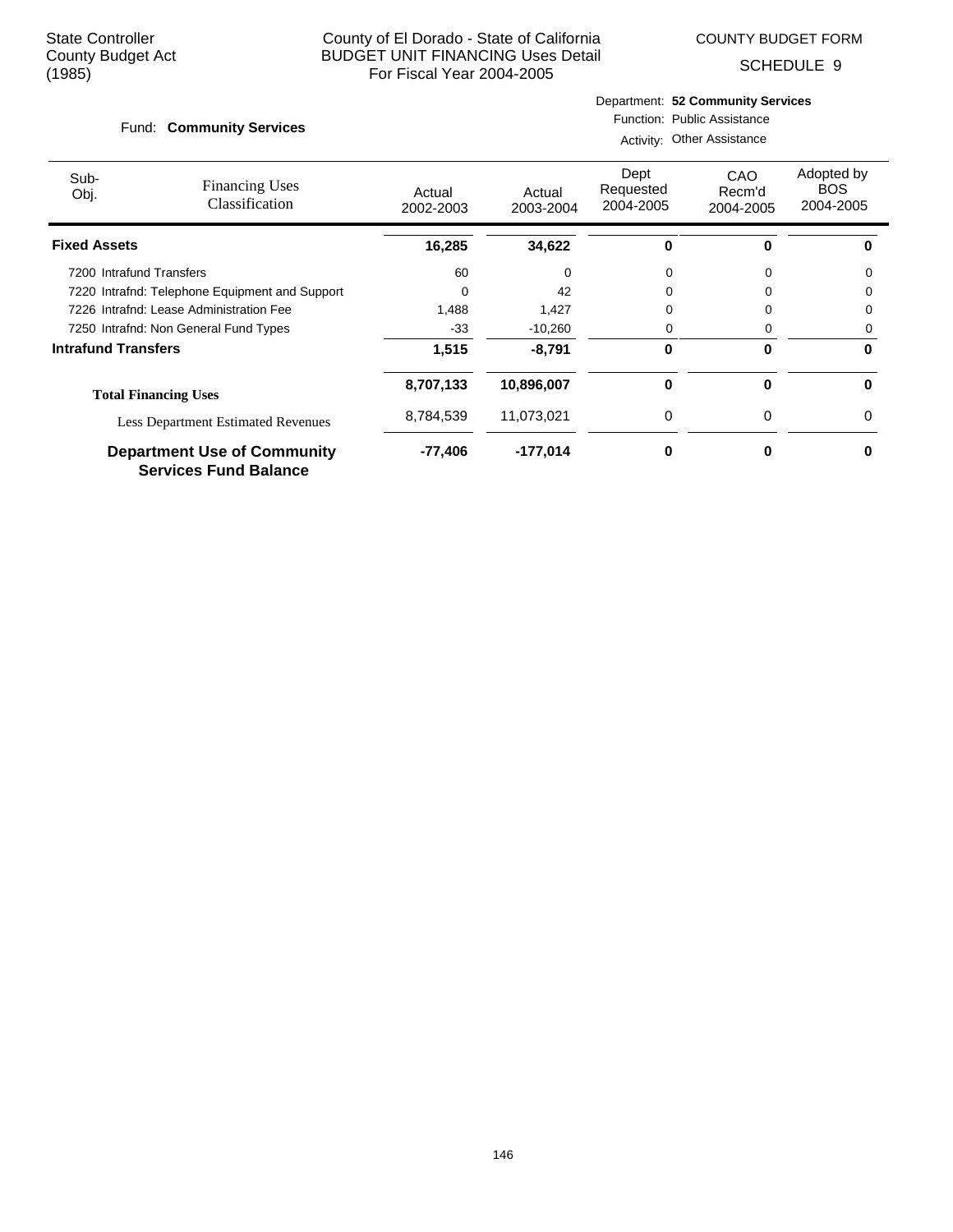COUNTY BUDGET FORM

SCHEDULE 9

#### Fund: General Fund

Department: **53 Human Services** Function: Public Assistance Activity: Administration

| Sub-<br>Obj.                | <b>Financing Uses</b><br>Classification         | Actual<br>2002-2003 | Actual<br>2003-2004 | Dept<br>Requested<br>2004-2005 | CAO<br>Recm'd<br>2004-2005 | Adopted by<br><b>BOS</b><br>2004-2005 |
|-----------------------------|-------------------------------------------------|---------------------|---------------------|--------------------------------|----------------------------|---------------------------------------|
|                             | 3000 Permanent Employees / Elected Officials    | 0                   | 0                   | 8,427,181                      | 8,427,181                  | 8,427,181                             |
|                             | 3001 Temporary Employees                        | 0                   | 0                   | 95,913                         | 95,913                     | 95,913                                |
| 3002 Overtime               |                                                 | 0                   | 0                   | 128,000                        | 128,000                    | 128,000                               |
| 3003 Standby Pay            |                                                 | 0                   | 0                   | 12,500                         | 12,500                     | 12,500                                |
| 3004 Other Compensation     |                                                 | 0                   | 0                   | 230,500                        | 230,500                    | 230,500                               |
| 3005 Tahoe Differential     |                                                 | 0                   | 0                   | 119,999                        | 119,999                    | 119,999                               |
| 3006 Bilingual Pay          |                                                 | 0                   | 0                   | 20,800                         | 20,800                     | 20,800                                |
|                             | 3020 Employer Share - Employee Retirement       | 0                   | 0                   | 1,411,467                      | 1,411,467                  | 1,411,467                             |
|                             | 3022 Employer Share - Medi Care                 | 0                   | 0                   | 110,246                        | 110,246                    | 110,246                               |
|                             | 3040 Employer Share - Health Insurance          | 0                   | 0                   | 2,016,757                      | 2,016,757                  | 2,016,757                             |
|                             | 3041 Employer Share - Unemployment Insurance    | 0                   | 0                   | 50,560                         | 50,560                     | 50,560                                |
|                             | 3042 Employer Share - Long Term Disab Insurance | 0                   | 0                   | 42,134                         | 42,134                     | 42,134                                |
|                             | 3043 Employer Share - Deferred Compensation     | 0                   | 0                   | 8,983                          | 8,983                      | 8,983                                 |
|                             | 3046 Retiree Health: Defined Contributions      | 0                   | 0                   | 327,232                        | 327,232                    | 327,232                               |
|                             | 3060 Employer Share - Workers' Compensation     | 0                   | 0                   | 661,796                        | 661,796                    | 661,796                               |
| 3080 Flexible Benefits      |                                                 | 0                   | 0                   | 49,500                         | 49,500                     | 49,500                                |
|                             | <b>Salaries And Employee Benefits</b>           | 0                   | $\mathbf 0$         | 13,713,568                     | 13,713,568                 | 13,713,568                            |
|                             | 4020 Clothing and Personal Supplies             | 0                   | 0                   | 250                            | 250                        | 250                                   |
|                             | 4040 Telephone Company Vendor Payments          | 0                   | 0                   | 9,450                          | 9,450                      | 9,450                                 |
|                             | 4041 Cnty Pass thru Telephone Chrges to Depts   | 0                   | 0                   | 88,810                         | 88,810                     | 88,810                                |
| 4080 Household Expense      |                                                 | 0                   | 0                   | 7,000                          | 7,000                      | 7,000                                 |
|                             | 4082 Household Expense - Other                  | 0                   | 0                   | 120                            | 120                        | 120                                   |
|                             | 4085 Household Expense - Refuse Disposal        | 0                   | 0                   | 2,000                          | 2,000                      | 2,000                                 |
|                             | 4086 Household Expense - Janitorial/Custodial   | 0                   | 0                   | 47,722                         | 47,722                     | 47,722                                |
|                             | 4087 Household Expense - Exterm/Fumigation Serv | 0                   | 0                   | 750                            | 750                        | 750                                   |
| 4100 Insurance - Premium    |                                                 | 0                   | 0                   | 73,684                         | 73,684                     | 73,684                                |
|                             | 4140 Maintenance - Equipment                    | 0                   | 0                   | 1,220                          | 1,220                      | 1,220                                 |
|                             | 4141 Maintenance - Office Equipment             | 0                   | 0                   | 1,500                          | 1,500                      | 1,500                                 |
|                             | 4180 Maintenance - Building and Improvements    | 0                   | 0                   | 10,000                         | 10,000                     | 10,000                                |
|                             | 4183 Maintenance - Grounds                      | 0                   | 0                   | 4,500                          | 4,500                      | 4,500                                 |
| 4220 Memberships            |                                                 | 0                   | 0                   | 1,800                          | 1,800                      | 1,800                                 |
|                             | 4221 Memberships - Legislative Advocacy         | 0                   | 0                   | 31,880                         | 31,880                     | 31,880                                |
| 4260 Office Expense         |                                                 | O                   | 0                   | 109,000                        | 109,000                    | 109,000                               |
| 4261 Postage                |                                                 | 0                   | 0                   | 105,180                        | 105,180                    | 105,180                               |
| 4262 Software               |                                                 | 0                   | 0                   | 58,520                         | 58,520                     | 58,520                                |
|                             | 4263 Subscription / Newspaper / Journals        | 0                   | 0                   | 2,500                          | 2,500                      | 2,500                                 |
| 4265 Law Books              |                                                 | 0                   | 0                   | 250                            | 250                        | 250                                   |
| 4266 Printing / Duplicating |                                                 | 0                   | 0                   | 2,300                          | 2,300                      | 2,300                                 |
|                             | 4300 Professional and Specialized Services      | 0                   | 0                   | 463,824                        | 494,915                    | 494,915                               |
|                             | 4308 External Data Processing Services          | 0                   | 0                   | 41,364                         | 41,364                     | 41,364                                |
| 4318 Interpreter            |                                                 | 0                   | 0                   | 450                            | 450                        | 450                                   |
|                             | 4323 Psychiatric Medical Services               | 0                   | 0                   | 65,000                         | 65,000                     | 65,000                                |
|                             | 4324 Medical, Dental and Lab Services           | 0                   | 0                   | 26,000                         | 26,000                     | 26,000                                |
| 4330 Food Stamp Service     |                                                 | 0                   | 0                   | 31,200                         | 31,200                     | 31,200                                |
|                             | 4331 Homemaker Other Services                   | 0                   | 0                   | 3,835                          | 3,835                      | 3,835                                 |
|                             | 4332 Service Connect Expense                    | 0                   | 0                   | 33,500                         | 33,500                     | 33,500                                |
| 4333 Burial Services        |                                                 | 0                   | 0                   | 9,610                          | 9,610                      | 9,610                                 |
|                             | 4337 Other Governmental Agencies                | 0                   | 0                   | 3,500                          | 3,500                      | 3,500                                 |
|                             |                                                 |                     |                     |                                |                            |                                       |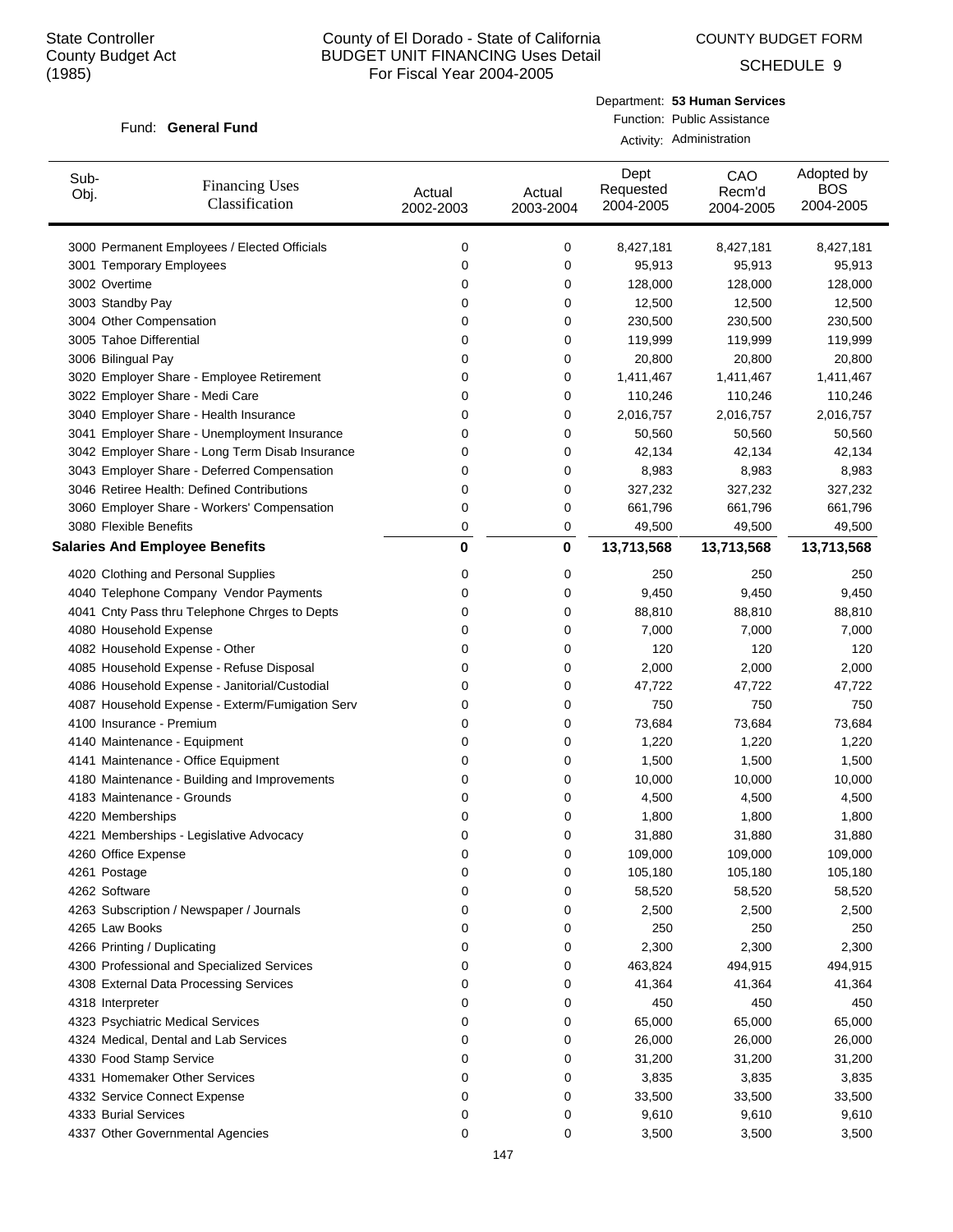COUNTY BUDGET FORM

SCHEDULE 9

#### Fund: General Fund

Department: **53 Human Services** Function: Public Assistance Activity: Administration

| Sub-<br>Obj.        | <b>Financing Uses</b><br>Classification         | Actual<br>2002-2003 | Actual<br>2003-2004 | Dept<br>Requested<br>2004-2005 | CAO<br>Recm'd<br>2004-2005 | Adopted by<br><b>BOS</b><br>2004-2005 |
|---------------------|-------------------------------------------------|---------------------|---------------------|--------------------------------|----------------------------|---------------------------------------|
|                     | 4341 Service Connect Expense                    | 0                   | 0                   | 6,000                          | 6,000                      | 6,000                                 |
|                     | 4400 Publication and Legal Notices              | 0                   | 0                   | 5,250                          | 5,250                      | 5,250                                 |
|                     | 4420 Rents and Leases - Equipment               | 0                   | 0                   | 42,750                         | 42,750                     | 42,750                                |
|                     | 4440 Rents and Leases- Building/Improvements    | 0                   | 0                   | 708,219                        | 708,219                    | 708,219                               |
|                     | 4460 Small Tools and Instruments                | 0                   | 0                   | 50                             | 50                         | 50                                    |
|                     | 4461 Minor Equipment                            | 0                   | 0                   | 21,312                         | 21,312                     | 21,312                                |
|                     | 4462 Computer Equipment                         | 0                   | 0                   | 6,332                          | 6,332                      | 6,332                                 |
|                     | 4463 Telephone and Radio Equipment              | 0                   | 0                   | 500                            | 500                        | 500                                   |
|                     | 4464 Law Enforcement Equipment                  | 0                   | 0                   | 13,007                         | 13,007                     | 13,007                                |
|                     | 4500 Special Departmental Expense               | 0                   | 0                   | 1,167                          | 1,167                      | 1,167                                 |
|                     | 4502 Educational Materials                      | 0                   | 0                   | 27,305                         | 27,305                     | 27,305                                |
|                     | 4503 Staff Development                          | 0                   | 0                   | 78,066                         | 78,066                     | 78,066                                |
|                     | 4506 Film Development/Photography Supplies      | 0                   | 0                   | 450                            | 450                        | 450                                   |
|                     | 4534 Ammunition                                 | 0                   | 0                   | 220                            | 220                        | 220                                   |
|                     | 4600 Transportation and Travel                  | 0                   | 0                   | 29,314                         | 29,314                     | 29,314                                |
|                     | 4602 Employee - Private Auto Mileage            | 0                   | 0                   | 24,925                         | 24,925                     | 24,925                                |
|                     | 4604 Volunteer - Private Auto Mileage           | 0                   | 0                   | 50                             | 50                         | 50                                    |
|                     | 4605 Vehicle - Rent Or Lease                    | 0                   | 0                   | 136,710                        | 136,710                    | 136,710                               |
|                     | 4606 Fuel Purchases                             | 0                   | 0                   | 23,050                         | 23,050                     | 23,050                                |
|                     | 4620 Utilities                                  | 0                   | 0                   | 120,000                        | 120,000                    | 120,000                               |
|                     | <b>Services And Supplies</b>                    | 0                   | 0                   | 2,481,396                      | 2,512,487                  | 2,512,487                             |
|                     | 5000 Support and Care of Persons                | 0                   | 0                   | 1,217,633                      | 1,217,633                  | 1,217,633                             |
|                     | 5004 Resident Expense - General Relief          | 0                   | 0                   | 30,264                         | 30,264                     | 30,264                                |
|                     | 5005 Cash Aid - General Relief                  | 0                   | 0                   | 8,674                          | 8,674                      | 8,674                                 |
|                     | 5006 Child Care                                 | 0                   | 0                   | 176,863                        | 176,863                    | 176,863                               |
|                     | 5007 Child Care Non Gain AFDC                   | 0                   | 0                   | 6,782                          | 6,782                      | 6,782                                 |
|                     | 5008 Cal Learn - Child Care                     | 0                   | 0                   | 8,282                          | 8,282                      | 8,282                                 |
|                     | 5009 Cal Learn - Ancillary                      | 0                   | 0                   | 15,561                         | 15,561                     | 15,561                                |
|                     | 5010 Cal Learn - Transportation                 | 0                   | 0                   | 54,488                         | 54,488                     | 54,488                                |
|                     | 5011 Transportation                             | 0                   | 0                   | 118,429                        | 118,429                    | 118,429                               |
|                     | 5012 Transportation - Food Stamps Employment    | 0                   | 0                   | 1,750                          | 1,750                      | 1,750                                 |
|                     | 5013 Ancillary                                  | 0                   | 0                   | 9,497                          | 9,497                      | 9,497                                 |
|                     | 5014 Independent Living Program                 | 0                   | 0                   | 32,004                         | 32,004                     | 32,004                                |
|                     | 5015 Cw: Two Parent Families                    | 0                   | 0                   | 481,536                        | 481,536                    | 481,536                               |
|                     | 5016 Cw: Zero Parent/All Other Families         | 0                   | 0                   | 5,081,232                      | 5,081,232                  | 5,081,232                             |
|                     | 5017 Foster Care                                | 0                   | 0                   | 4,445,114                      | 4,445,114                  | 4,445,114                             |
|                     | 5018 Aid To Adoption                            | 0                   | 0                   | 1,150,296                      | 1,150,296                  | 1,150,296                             |
|                     | 5300 Interfund Expenditures                     | 0                   | 0                   | 572,913                        | 572,913                    | 572,913                               |
|                     | 5319 Intrfnd Exp: Mental Health Services        | 0                   | 0                   | 132,090                        | 135,766                    | 135,766                               |
|                     | 5321 Intrfnd Exp: Collections                   | 0                   | 0                   | 7,617                          | 7,617                      | 7,617                                 |
|                     | 5330 Intrfnd Exp: Allocated Salaries & Benefits | 0                   | 0                   | 127,477                        | 127,477                    | 127,477                               |
|                     | 5331 Intrfnd Exp: Allocated Services & Supplies | 0                   | 0                   | 89,199                         | 89,199                     | 89,199                                |
|                     | <b>Other Charges</b>                            | $\bf{0}$            | 0                   | 13,767,701                     | 13,771,377                 | 13,771,377                            |
|                     | 6042 Fixed Assets - Computer Sys Equipment      | 0                   | 0                   | 30,000                         | 30,000                     | 30,000                                |
| <b>Fixed Assets</b> |                                                 | $\bf{0}$            | 0                   | 30,000                         | 30,000                     | 30,000                                |
|                     | 7200 Intrafund Transfers                        |                     |                     | 47,610                         | 47,610                     |                                       |
|                     | 7202 Intrafnd Transfers: DA/FS Contract         | 0<br>0              | 0<br>0              |                                |                            | 47,610                                |
|                     |                                                 |                     |                     | 134,808                        | 134,808                    | 134,808                               |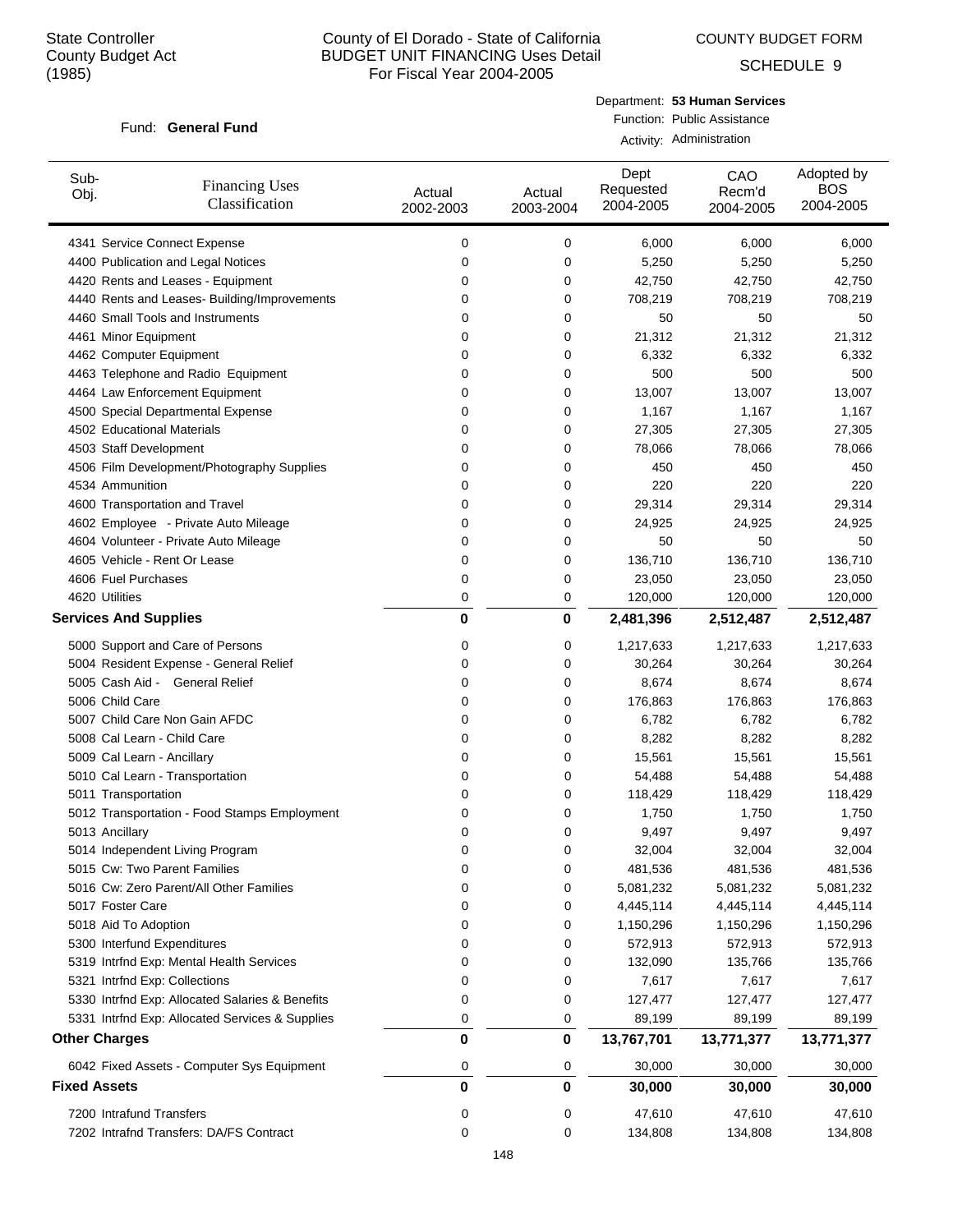COUNTY BUDGET FORM

SCHEDULE 9

## Fund: General Fund

## Department: **53 Human Services** Function: Public Assistance Activity: Administration

| Sub-<br>Obj.               | <b>Financing Uses</b><br>Classification                                         | Actual<br>2002-2003 | Actual<br>2003-2004 | Dept<br>Requested<br>2004-2005 | <b>CAO</b><br>Recm'd<br>2004-2005 | Adopted by<br><b>BOS</b><br>2004-2005 |
|----------------------------|---------------------------------------------------------------------------------|---------------------|---------------------|--------------------------------|-----------------------------------|---------------------------------------|
|                            | 7220 Intrafnd: Telephone Equipment and Support                                  | 0                   | 0                   | 104,699                        | 104,699                           | 104,699                               |
| 7221                       | Intrafnd: Radio Equipment and Support                                           | 0                   | 0                   | 336                            | 336                               | 336                                   |
|                            | 7223 Intrafnd: Mail Service                                                     | 0                   | 0                   | 2,930                          | 2,930                             | 2,930                                 |
|                            | 7224 Intrafnd: Stores Support                                                   | 0                   | 0                   | 9,506                          | 9,506                             | 9,506                                 |
|                            | 7225 Intrafnd: Central Duplicating                                              | 0                   | 0                   | 35,100                         | 35,100                            | 35,100                                |
|                            | 7226 Intrafnd: Lease Administration Fee                                         | 0                   | 0                   | 35,211                         | 35,211                            | 35,211                                |
| 7227                       | Intrafnd: Internal Data Processing                                              | 0                   | 0                   | 140,658                        | 140,658                           | 140,658                               |
|                            | 7228 Intrafnd: Internet Connect Charges                                         | 0                   | 0                   | 8,582                          | 8,582                             | 8,582                                 |
| 7229                       | Intrafnd: PC Support                                                            | 0                   | 0                   | 29,574                         | 29,574                            | 29,574                                |
|                            | 7230 Intrafnd: IS Software                                                      | 0                   | 0                   | 10,000                         | 10,000                            | 10,000                                |
| 7231                       | Intrafnd: IS Programming Support                                                | 0                   | 0                   | 2,500                          | 2,500                             | 2,500                                 |
|                            | 7232 Intrafnd: Maint Bldg & Improvmnts                                          | 0                   | 0                   | 7,702                          | 7,702                             | 7,702                                 |
|                            | 7234 Intrafnd: Network Support                                                  | 0                   | 0                   | 138,872                        | 138,872                           | 138,872                               |
| <b>Intrafund Transfers</b> |                                                                                 | $\bf{0}$            | 0                   | 708,088                        | 708,088                           | 708,088                               |
|                            | <b>Total Financing Uses</b>                                                     | 0                   | 0                   | 30,700,753                     | 30,735,520                        | 30,735,520                            |
|                            | <b>Less Department Estimated Revenues</b>                                       | 0                   | 0                   | 30,290,747                     | 30,325,514                        | 30,325,514                            |
|                            | <b>Department Use of Other General</b><br><b>Fund Sources (Net County Cost)</b> | 0                   | 0                   | 410,006                        | 410,006                           | 410,006                               |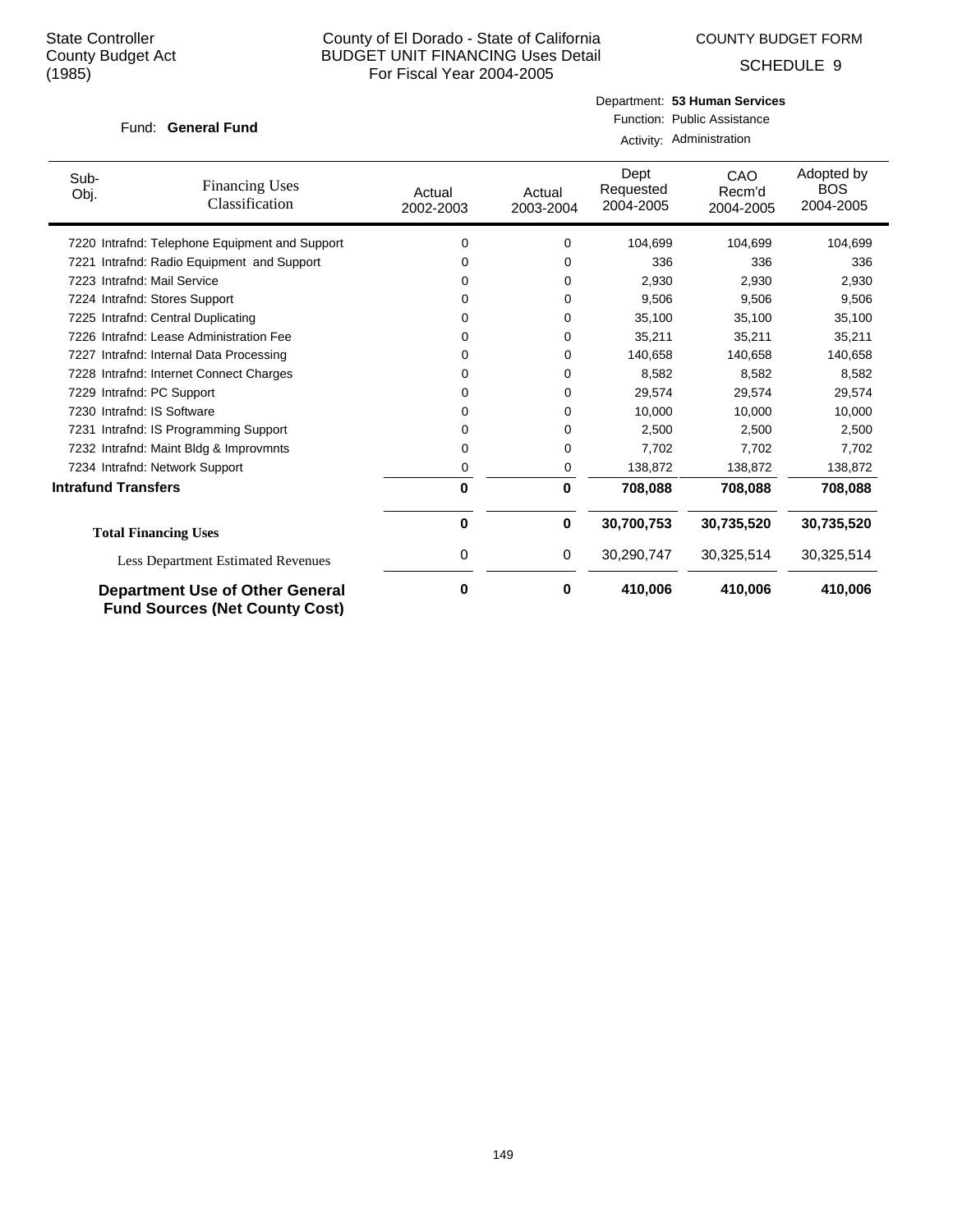COUNTY BUDGET FORM

SCHEDULE 9

#### Fund: Community Services

| Department: 53 Human Services |
|-------------------------------|
| Function: Public Assistance   |
| Activity: Other Assistance    |

| Sub-<br>Obj. | <b>Financing Uses</b><br>Classification         | Actual<br>2002-2003 | Actual<br>2003-2004 | Dept<br>Requested<br>2004-2005 | CAO<br>Recm'd<br>2004-2005 | Adopted by<br><b>BOS</b><br>2004-2005 |
|--------------|-------------------------------------------------|---------------------|---------------------|--------------------------------|----------------------------|---------------------------------------|
|              | 3000 Permanent Employees / Elected Officials    | 0                   | 0                   | 2,514,693                      | 2,514,693                  | 2,514,693                             |
|              | 3001 Temporary Employees                        | 0                   | 0                   | 50,219                         | 50,219                     | 50,219                                |
|              | 3005 Tahoe Differential                         | 0                   | 0                   | 18,000                         | 18,000                     | 18,000                                |
|              | 3006 Bilingual Pay                              | 0                   | 0                   | 8,320                          | 8,320                      | 8,320                                 |
|              | 3020 Employer Share - Employee Retirement       | 0                   | 0                   | 398,539                        | 398,539                    | 398,539                               |
|              | 3022 Employer Share - Medi Care                 | 0                   | 0                   | 32,941                         | 32,941                     | 32,941                                |
|              | 3040 Employer Share - Health Insurance          | 0                   | 0                   | 728,980                        | 728,980                    | 728,980                               |
|              | 3041 Employer Share - Unemployment Insurance    | 0                   | 0                   | 15,087                         | 15,087                     | 15,087                                |
|              | 3042 Employer Share - Long Term Disab Insurance | 0                   | 0                   | 12,573                         | 12,573                     | 12,573                                |
|              | 3043 Employer Share - Deferred Compensation     | 0                   | 0                   | 6,880                          | 6,880                      | 6,880                                 |
|              | 3046 Retiree Health: Defined Contributions      | 0                   | 0                   | 96,319                         | 96,319                     | 96,319                                |
|              | 3060 Employer Share - Workers' Compensation     | 0                   | 0                   | 68,904                         | 68,904                     | 68,904                                |
|              | 3080 Flexible Benefits                          | 0                   | 0                   | 29,250                         | 29,250                     | 29,250                                |
|              | <b>Salaries And Employee Benefits</b>           | $\mathbf 0$         | 0                   | 3,980,705                      | 3,980,705                  | 3,980,705                             |
|              | 4020 Clothing and Personal Supplies             | 0                   | 0                   | 150                            | 150                        | 150                                   |
|              | 4040 Telephone Company Vendor Payments          | 0                   | 0                   | 960                            | 960                        | 960                                   |
|              | 4041 Cnty Pass thru Telephone Chrges to Depts   | 0                   | 0                   | 17,310                         | 17,310                     | 17,310                                |
|              | 4060 Food and Food Products                     | 0                   | 0                   | 326,115                        | 326,115                    | 326,115                               |
|              | 4080 Household Expense                          | 0                   | 0                   | 3,000                          | 3,000                      | 3,000                                 |
|              | 4081 Household Expense - Paper Goods            | 0                   | 0                   | 25,250                         | 25,250                     | 25,250                                |
|              | 4082 Household Expense - Other                  | 0                   | 0                   | 14,894                         | 14,894                     | 14,894                                |
|              | 4083 Household Expense - Laundry                | 0                   | 0                   | 9,700                          | 9,700                      | 9,700                                 |
|              | 4084 Household Expense - Expendable Equipment   | 0                   | 0                   | 4,300                          | 4,300                      | 4,300                                 |
|              | 4085 Household Expense - Refuse Disposal        | 0                   | 0                   | 4,772                          | 4,772                      | 4,772                                 |
|              | 4086 Household Expense - Janitorial/Custodial   | 0                   | 0                   | 4,464                          | 4,464                      | 4,464                                 |
|              | 4100 Insurance - Premium                        | 0                   | 0                   | 9,742                          | 9,742                      | 9,742                                 |
|              | 4101 Insurance - Additional Liability           | 0                   | 0                   | 6,600                          | 6,600                      | 6,600                                 |
|              | 4140 Maintenance - Equipment                    | 0                   | 0                   | 3,275                          | 3,275                      | 3,275                                 |
|              | 4141 Maintenance - Office Equipment             | 0                   | 0                   | 150                            | 150                        | 150                                   |
|              | 4160 Maintenance Vehicles - Service Contract    | 0                   | 0                   | 3,500                          | 3,500                      | 3,500                                 |
|              | 4164 Maintenance Vehicles - Tires and Tubes     | 0                   | 0                   | 900                            | 900                        | 900                                   |
|              | 4180 Maintenance - Building and Improvements    | 0                   | 0                   | 2,106                          | 2,106                      | 2,106                                 |
|              | 4200 Medical, Dental and Laboratory Supplies    | 0                   | 0                   | 125                            | 125                        | 125                                   |
|              | 4220 Memberships                                | 0                   | 0                   | 7,010                          | 7,010                      | 7,010                                 |
|              | 4221 Memberships - Legislative Advocacy         | 0                   | 0                   | 1,825                          | 1,825                      | 1,825                                 |
|              | 4260 Office Expense                             | 0                   | 0                   | 32,587                         | 32,587                     | 32,587                                |
|              | 4261 Postage                                    | 0                   | 0                   | 13,609                         | 13,609                     | 13,609                                |
|              | 4262 Software                                   | 0                   | 0                   | 2,870                          | 2,870                      | 2,870                                 |
|              | 4263 Subscription / Newspaper / Journals        | 0                   | 0                   | 1,625                          | 1,625                      | 1,625                                 |
|              | 4264 Books / Manuals                            | 0                   | 0                   | 1,325                          | 1,325                      | 1,325                                 |
|              | 4265 Law Books                                  | 0                   | 0                   | 400                            | 400                        | 400                                   |
|              | 4266 Printing / Duplicating                     | 0                   | 0                   | 5,000                          | 5,000                      | 5,000                                 |
|              | 4300 Professional and Specialized Services      | 0                   | 0                   | 510,911                        | 510,911                    | 510,911                               |
|              | 4313 Legal Services                             | 0                   | 0                   | 200                            | 200                        | 200                                   |
|              | 4324 Medical, Dental and Lab Services           | 0                   | 0                   | 2,075                          | 2,075                      | 2,075                                 |
|              | 4400 Publication and Legal Notices              | 0                   | 0                   | 1,100                          | 1,100                      | 1,100                                 |
|              | 4420 Rents and Leases - Equipment               | 0                   | 0                   | 15,849                         | 15,849                     | 15,849                                |
|              | 4440 Rents and Leases- Building/Improvements    | 0                   | 0                   | 121,257                        | 121,257                    | 121,257                               |
|              |                                                 |                     |                     |                                |                            |                                       |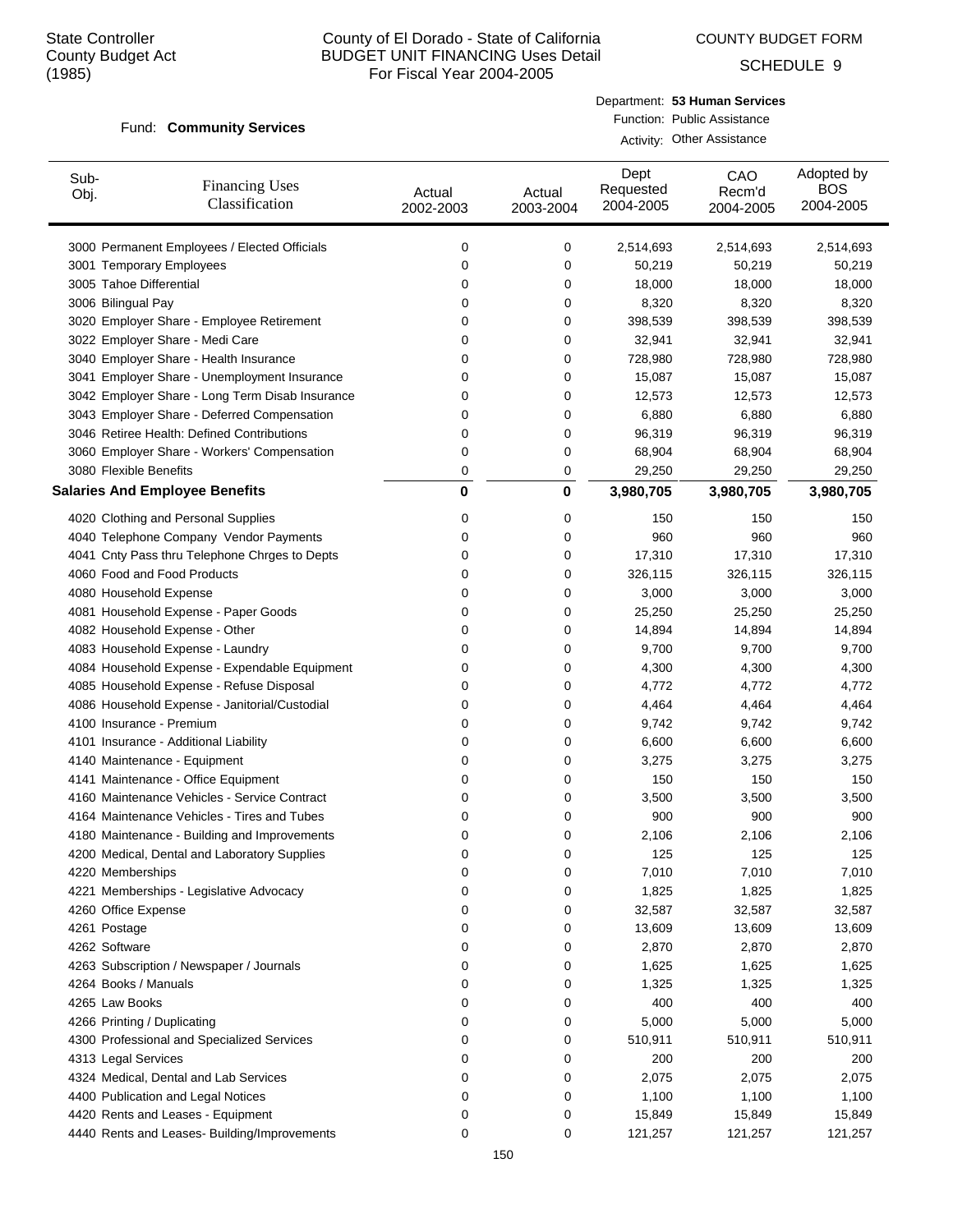COUNTY BUDGET FORM

SCHEDULE 9

#### Fund: Community Services

| Department: 53 Human Services |
|-------------------------------|
| Function: Public Assistance   |

Activity: Other Assistance

| Sub-<br>Obj.                   | <b>Financing Uses</b><br>Classification                            | Actual<br>2002-2003 | Actual<br>2003-2004 | Dept<br>Requested<br>2004-2005 | CAO<br>Recm'd<br>2004-2005 | Adopted by<br><b>BOS</b><br>2004-2005 |
|--------------------------------|--------------------------------------------------------------------|---------------------|---------------------|--------------------------------|----------------------------|---------------------------------------|
|                                | 4460 Small Tools and Instruments                                   | 0                   | 0                   | 1,000                          | 1,000                      | 1,000                                 |
| 4461 Minor Equipment           |                                                                    | 0                   | 0                   | 5,696                          | 5,696                      | 5,696                                 |
| 4462 Computer Equipment        |                                                                    | 0                   | 0                   | 13,025                         | 13,025                     | 13,025                                |
| 4501 Special Projects          |                                                                    | 0                   | 0                   | 1,942,998                      | 1,942,998                  | 1,942,998                             |
| 4503 Staff Development         |                                                                    | 0                   | 0                   | 16,810                         | 16,810                     | 16,810                                |
|                                | 4506 Film Development/Photography Supplies                         | 0                   | 0                   | 175                            | 175                        | 175                                   |
| 4532 Client Program Services   |                                                                    | 0                   | 0                   | 455,000                        | 455,000                    | 455,000                               |
|                                | 4600 Transportation and Travel                                     | 0                   | 0                   | 31,205                         | 31,205                     | 31,205                                |
|                                | 4601 Volunteer - Transportation and Travel                         | 0                   | 0                   | 150                            | 150                        | 150                                   |
|                                | 4602 Employee - Private Auto Mileage                               | 0                   | 0                   | 16,870                         | 16,870                     | 16,870                                |
|                                | 4604 Volunteer - Private Auto Mileage                              | 0                   | 0                   | 25,623                         | 25,623                     | 25,623                                |
| 4605 Vehicle - Rent Or Lease   |                                                                    | 0                   | 0                   | 34,540                         | 34,540                     | 34,540                                |
| 4606 Fuel Purchases            |                                                                    | 0                   | 0                   | 7,803                          | 7,803                      | 7,803                                 |
| 4620 Utilities                 |                                                                    | 0                   | 0                   | 63,555                         | 63,555                     | 63,555                                |
| <b>Services And Supplies</b>   |                                                                    | $\bf{0}$            | 0                   | 3,769,406                      | 3,769,406                  | 3,769,406                             |
| 5300 Interfund Expenditures    |                                                                    | 0                   | 0                   | 85,000                         | 116,091                    | 116,091                               |
|                                | 5301 Intrfnd Exp: Telephone Equip & Support                        | 0                   | 0                   | 14,800                         | 14,800                     | 14,800                                |
| 5304 Intrfnd Exp: Mail Service |                                                                    | 0                   | 0                   | 1,962                          | 1,962                      | 1,962                                 |
|                                | 5305 Intrfnd Exp: Stores Support                                   | 0                   | 0                   | 7,882                          | 7,882                      | 7,882                                 |
|                                | 5306 Intrfnd Exp: Central Duplicating                              | 0                   | 0                   | 10,817                         | 10,817                     | 10,817                                |
|                                | 5307 Intrfnd Exp: Lease Administration Fee                         | 0                   | 0                   | 4,792                          | 4,792                      | 4,792                                 |
|                                | 5308 Intrfnd Exp: Internal Data Processing                         | 0                   | 0                   | 48,660                         | 48,660                     | 48,660                                |
| 5314 Intrfnd Exp: PC Support   |                                                                    | 0                   | 0                   | 5,750                          | 5,750                      | 5,750                                 |
|                                | 5318 Intrfnd Exp: Maint Buildg & Imprvmnts                         | 0                   | 0                   | 6,300                          | 6,300                      | 6,300                                 |
|                                | 5320 Intrfnd Exp: Network Support                                  | 0                   | 0                   | 38,029                         | 38,029                     | 38,029                                |
| <b>Other Charges</b>           |                                                                    | $\bf{0}$            | 0                   | 223,992                        | 255,083                    | 255,083                               |
|                                | 6040 Fixed Assets - Equipment                                      | 0                   | 0                   | 7,000                          | 7,000                      | 7,000                                 |
| <b>Fixed Assets</b>            |                                                                    | $\bf{0}$            | 0                   | 7,000                          | 7,000                      | 7,000                                 |
|                                | 7001 Operating Transfers Out: Fleet                                | 0                   | 0                   | 29,000                         | 29,000                     | 29,000                                |
| <b>Other Financing Uses</b>    |                                                                    | $\bf{0}$            | 0                   | 29,000                         | 29,000                     | 29,000                                |
|                                | 7250 Intrafnd: Non General Fund Types                              | 0                   | 0                   | 63                             | 63                         | 63                                    |
| <b>Intrafund Transfers</b>     |                                                                    | 0                   | 0                   | 63                             | 63                         | 63                                    |
|                                | <b>Total Financing Uses</b>                                        | $\pmb{0}$           | $\mathbf 0$         | 8,010,166                      | 8,041,257                  | 8,041,257                             |
|                                | <b>Less Department Estimated Revenues</b>                          | 0                   | 0                   | 7,618,866                      | 7,618,866                  | 7,618,866                             |
|                                | <b>Department Use of Community</b><br><b>Services Fund Balance</b> | 0                   | 0                   | 391,300                        | 422,391                    | 422,391                               |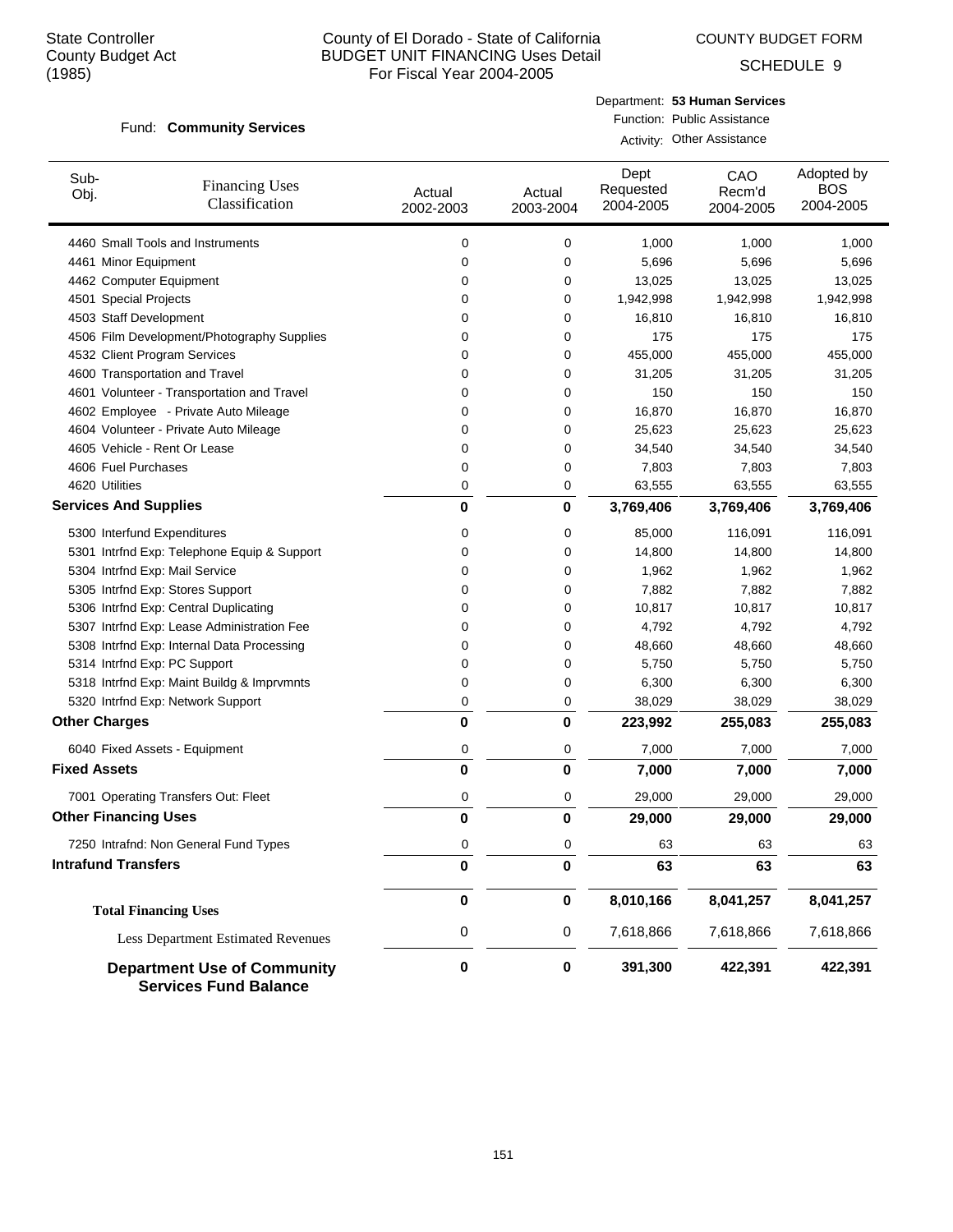Department: **53 Human Services**

SCHEDULE 9

| Social Services SB163 Wraparound<br>Fund: |                                                                                  |                     |                     | Activity: Administration       | Function: Public Assistance |                                       |
|-------------------------------------------|----------------------------------------------------------------------------------|---------------------|---------------------|--------------------------------|-----------------------------|---------------------------------------|
| Sub-<br>Obj.                              | <b>Financing Uses</b><br>Classification                                          | Actual<br>2002-2003 | Actual<br>2003-2004 | Dept<br>Requested<br>2004-2005 | CAO<br>Recm'd<br>2004-2005  | Adopted by<br><b>BOS</b><br>2004-2005 |
|                                           | 7250 Intrafnd: Non General Fund Types                                            | 0                   | 0                   | 431,568                        | 325,000                     | 325,000                               |
| <b>Intrafund Transfers</b>                |                                                                                  | 0                   | 0                   | 431.568                        | 325,000                     | 325,000                               |
|                                           | <b>Total Financing Uses</b>                                                      | 0                   | 0                   | 431,568                        | 325,000                     | 325,000                               |
|                                           | <b>Less Department Estimated Revenues</b>                                        | 0                   | 0                   | 431.568                        | 325,000                     | 325,000                               |
|                                           | <b>Department Use of Social Services</b><br><b>SB163 Wraparound Fund Balance</b> | 0                   | 0                   | 0                              | 0                           | 0                                     |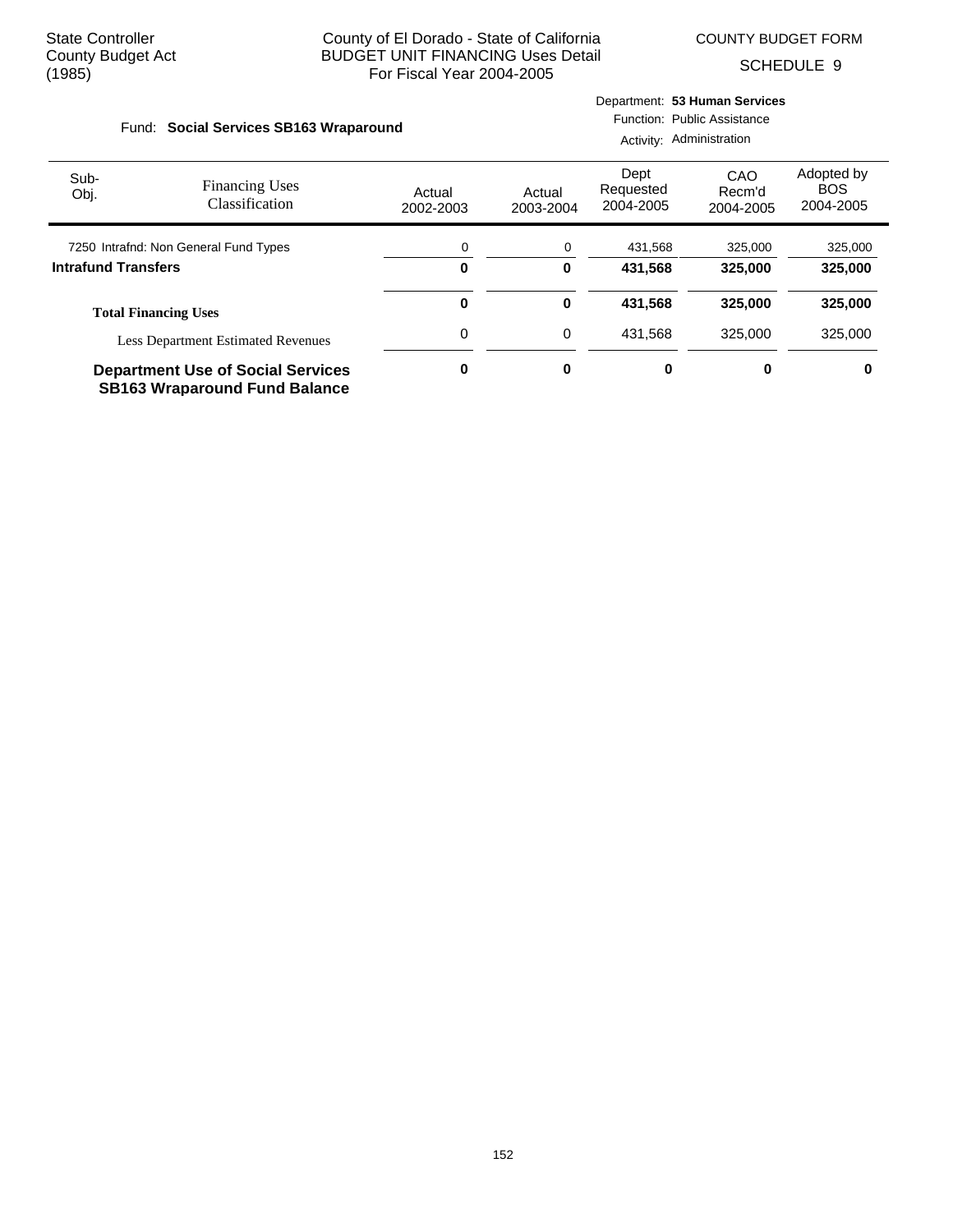COUNTY BUDGET FORM

Department: **60 Library** Function: Education

SCHEDULE 9

#### Fund: General Fund

|                         |                                                 |                     | <b>Activity: Library Services</b> |                                |                            |                                       |  |  |
|-------------------------|-------------------------------------------------|---------------------|-----------------------------------|--------------------------------|----------------------------|---------------------------------------|--|--|
| Sub-<br>Obj.            | <b>Financing Uses</b><br>Classification         | Actual<br>2002-2003 | Actual<br>2003-2004               | Dept<br>Requested<br>2004-2005 | CAO<br>Recm'd<br>2004-2005 | Adopted by<br><b>BOS</b><br>2004-2005 |  |  |
|                         | 3000 Permanent Employees / Elected Officials    | 1,040,462           | 941,974                           | 994,612                        | 994,612                    | 994,612                               |  |  |
|                         | 3001 Temporary Employees                        | 103,841             | 113,603                           | 83,500                         | 93,286                     | 93,286                                |  |  |
| 3002 Overtime           |                                                 | 43                  | 2,619                             | 0                              | 0                          | 0                                     |  |  |
|                         | 3004 Other Compensation                         | 3,240               | 24,155                            | 0                              | 0                          | 0                                     |  |  |
| 3005 Tahoe Differential |                                                 | 12,244              | 8,795                             | 13,200                         | 13,200                     | 13,200                                |  |  |
| 3006 Bilingual Pay      |                                                 | 236                 | 328                               | 0                              | 0                          | 0                                     |  |  |
|                         | 3020 Employer Share - Employee Retirement       | 59,516              | 80,886                            | 153,906                        | 153,906                    | 153,906                               |  |  |
|                         | 3022 Employer Share - Medi Care                 | 13,890              | 12,977                            | 10,505                         | 10,505                     | 10,505                                |  |  |
|                         | 3040 Employer Share - Health Insurance          | 230,196             | 265,839                           | 297,155                        | 297,155                    | 297,155                               |  |  |
|                         | 3041 Employer Share - Unemployment Insurance    | 6,287               | 7,952                             | 5,838                          | 5,838                      | 5,838                                 |  |  |
|                         | 3042 Employer Share - Long Term Disab Insurance | 6,182               | 5,826                             | 4,865                          | 4,865                      | 4,865                                 |  |  |
|                         | 3043 Employer Share - Deferred Compensation     | 1,704               | 2,699                             | 2,179                          | 2,179                      | 2,179                                 |  |  |
|                         | 3046 Retiree Health: Defined Contributions      | 0                   | 33,030                            | 37,285                         | 37,285                     | 37,285                                |  |  |
|                         | 3060 Employer Share - Workers' Compensation     | 50,306              | 62,133                            | 64,458                         | 64,458                     | 64,458                                |  |  |
| 3080 Flexible Benefits  |                                                 | 3,372               | 3,375                             | 3,375                          | 3,375                      | 3,375                                 |  |  |
|                         | <b>Salaries And Employee Benefits</b>           | 1,531,519           | 1,566,191                         | 1,670,878                      | 1,680,664                  | 1,680,664                             |  |  |
|                         | 4040 Telephone Company Vendor Payments          | 179                 | 258                               | 200                            | 200                        | 200                                   |  |  |
|                         | 4041 Cnty Pass thru Telephone Chrges to Depts   | 13,250              | 24,655                            | 17,330                         | 17,330                     | 17,330                                |  |  |
| 4080 Household Expense  |                                                 | 0                   | 16                                | 0                              | 0                          | 0                                     |  |  |
|                         | 4082 Household Expense - Other                  | 0                   | 0                                 | 980                            | 980                        | 980                                   |  |  |
|                         | 4085 Household Expense - Refuse Disposal        | 1,666               | 2,631                             | 3,150                          | 3,150                      | 3,150                                 |  |  |
|                         | 4086 Household Expense - Janitorial/Custodial   | 13,398              | 14,579                            | 15,088                         | 15,088                     | 15,088                                |  |  |
|                         | 4100 Insurance - Premium                        | 5,900               | 7,759                             | 8,248                          | 8,248                      | 8,248                                 |  |  |
|                         | 4140 Maintenance - Equipment                    | 1,182               | 915                               | 2,650                          | 2,650                      | 2,650                                 |  |  |
|                         | 4160 Maintenance Vehicles - Service Contract    | 290                 | 30                                | 1,000                          | 1,000                      | 1,000                                 |  |  |
|                         | 4180 Maintenance - Building and Improvements    | 4,325               | 1,249                             | 2,450                          | 2,450                      | 2,450                                 |  |  |
| 4220 Memberships        |                                                 | 5,468               | 5,015                             | 5,975                          | 5,975                      | 5,975                                 |  |  |
|                         | 4221 Memberships - Legislative Advocacy         | 895                 | 915                               | 1,000                          | 1,000                      | 1,000                                 |  |  |
| 4260 Office Expense     |                                                 | 26,114              | 23,400                            | 25,500                         | 25,500                     | 25,500                                |  |  |
| 4261 Postage            |                                                 | 7,187               | 5,918                             | 5,320                          | 5,320                      | 5,320                                 |  |  |
| 4262 Software           |                                                 | 1,183               | 0                                 | 0                              | 0                          | 0                                     |  |  |
|                         | 4300 Professional and Specialized Services      | 80,280              | 79,056                            | 71,200                         | 71,200                     | 71,200                                |  |  |
|                         | 4324 Medical, Dental and Lab Services           | 1,547               | 1,414                             | 1,500                          | 1,500                      | 1,500                                 |  |  |
|                         | 4400 Publication and Legal Notices              | 343                 | 400                               | 300                            | 300                        | 300                                   |  |  |
|                         | 4420 Rents and Leases - Equipment               | 3,445               | 2,487                             | 3,500                          | 3,500                      | 3,500                                 |  |  |
|                         | 4440 Rents and Leases- Building/Improvements    | 24,318              | 25,263                            | 25,991                         | 25,991                     | 25,991                                |  |  |
|                         | 4460 Small Tools and Instruments                | 42                  | 63                                | 0                              | 0                          | 0                                     |  |  |
| 4461 Minor Equipment    |                                                 | 1,559               | 6,542                             | 3,700                          | 3,700                      | 3,700                                 |  |  |
|                         | 4462 Computer Equipment                         | 21,861              | 5,926                             | 12,500                         | 12,500                     | 12,500                                |  |  |
|                         | 4500 Special Departmental Expense               | 0                   | 25                                | 0                              | 0                          | 0                                     |  |  |
|                         | 4502 Educational Materials                      | 14                  | 1,565                             | 0                              | 0                          | 0                                     |  |  |
| 4503 Staff Development  |                                                 | 2,652               | 937                               | 1,500                          | 1,500                      | 1,500                                 |  |  |
| 4508 Snow Removal       |                                                 | 184                 | 147                               | 200                            | 200                        | 200                                   |  |  |
|                         | 4516 Library - Circulating Library Books        | 231,833             | 161,448                           | 171,500                        | 194,500                    | 194,500                               |  |  |
|                         | 4517 Library - Adult / Audio Visual             | 25,959              | 34,430                            | 28,500                         | 28,500                     | 28,500                                |  |  |
|                         | 4518 Library - Subscriptions                    | 48,016              | 46,074                            | 51,000                         | 51,000                     | 51,000                                |  |  |
|                         | 4519 Library - Microfilm Purchase               | 171                 | 1,291                             | 500                            | 500                        | 500                                   |  |  |
| 4529 Software License   |                                                 | 34,599              | 36,037                            | 23,450                         | 23,450                     | 23,450                                |  |  |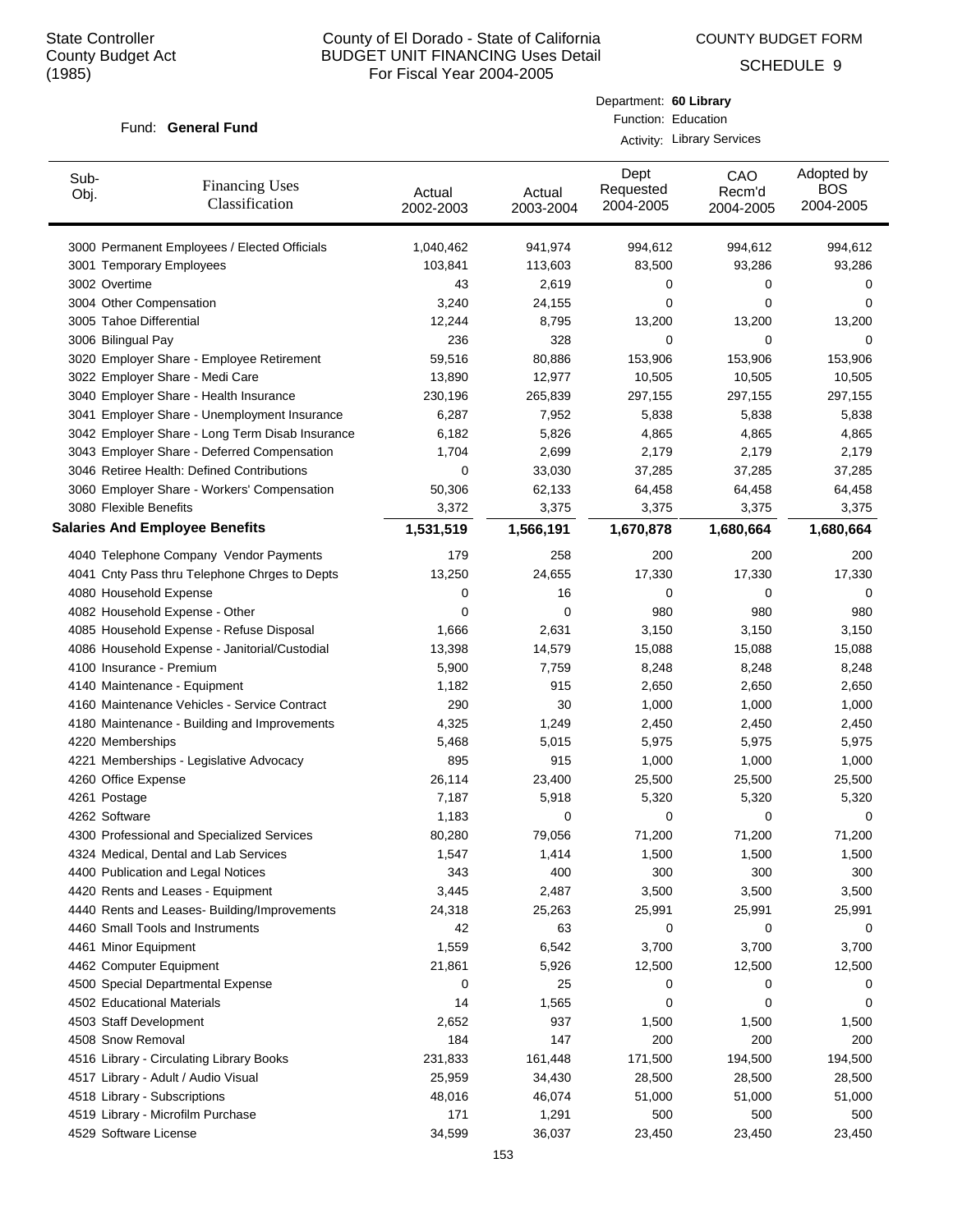COUNTY BUDGET FORM

Department: **60 Library**

SCHEDULE 9

| Fund: General Fund            |                                                                                 | Function: Education |                     |                                   |                            |                                       |
|-------------------------------|---------------------------------------------------------------------------------|---------------------|---------------------|-----------------------------------|----------------------------|---------------------------------------|
|                               |                                                                                 |                     |                     | <b>Activity: Library Services</b> |                            |                                       |
| Sub-<br>Obj.                  | <b>Financing Uses</b><br>Classification                                         | Actual<br>2002-2003 | Actual<br>2003-2004 | Dept<br>Requested<br>2004-2005    | CAO<br>Recm'd<br>2004-2005 | Adopted by<br><b>BOS</b><br>2004-2005 |
|                               | 4600 Transportation and Travel                                                  | 3,993               | 1,389               | 3,000                             | 3,000                      | 3,000                                 |
|                               | 4602 Employee - Private Auto Mileage                                            | 2,609               | 1,937               | 1,800                             | 1,800                      | 1,800                                 |
| 4606 Fuel Purchases           |                                                                                 | 1,661               | 1,890               | 1,500                             | 1,500                      | 1,500                                 |
| 4620 Utilities                |                                                                                 | 55,015              | 57,607              | 55,609                            | 55,609                     | 55,609                                |
| <b>Services And Supplies</b>  |                                                                                 | 621,137             | 553,268             | 546,141                           | 569,141                    | 569,141                               |
| 5300 Interfund Expenditures   |                                                                                 | 2,464               | 666                 | 700                               | 700                        | 700                                   |
| <b>Other Charges</b>          |                                                                                 | 2,464               | 666                 | 700                               | 700                        | 700                                   |
|                               | 6020 Fixed Assets - Building and Improvement                                    | 0                   | 27,009              | 0                                 | 0                          | 0                                     |
|                               | 6022 Fixed Assets - Project Management                                          | 629                 | 2,123               | 0                                 | $\mathbf 0$                | 0                                     |
|                               | 6023 Fixed Assets - Construction                                                | 400                 | 0                   | 0                                 | $\Omega$                   | 0                                     |
|                               | 6042 Fixed Assets - Computer Sys Equipment                                      | 27,492              | 0                   | 4,500                             | 4,500                      | 4,500                                 |
| <b>Fixed Assets</b>           |                                                                                 | 28,521              | 29,133              | 4,500                             | 4,500                      | 4,500                                 |
| 7200 Intrafund Transfers      |                                                                                 | 2,307               | 1,415               | 2,672                             | 2,672                      | 2,672                                 |
|                               | 7220 Intrafnd: Telephone Equipment and Support                                  | 7,704               | 6,485               | 9,550                             | 9,550                      | 9,550                                 |
| 7223 Intrafnd: Mail Service   |                                                                                 | 1,621               | 1,915               | 3,046                             | 3,046                      | 3,046                                 |
| 7224 Intrafnd: Stores Support |                                                                                 | 2,309               | 2,148               | 1,395                             | 1,395                      | 1,395                                 |
|                               | 7225 Intrafnd: Central Duplicating                                              | 809                 | 671                 | 800                               | 800                        | 800                                   |
|                               | 7226 Intrafnd: Lease Administration Fee                                         | 6,785               | 7,178               | 7,341                             | 7,341                      | 7,341                                 |
|                               | 7227 Intrafnd: Internal Data Processing                                         | 28,777              | 21,004              | 17,626                            | 17,626                     | 17,626                                |
|                               | 7228 Intrafnd: Internet Connect Charges                                         | 2,510               | 0                   | 0                                 | 0                          | 0                                     |
| 7229 Intrafnd: PC Support     |                                                                                 | 180                 | 1,615               | 0                                 | $\Omega$                   | $\mathbf 0$                           |
|                               | 7232 Intrafnd: Maint Bldg & Improvmnts                                          | 3,271               | 1,681               | 1,000                             | 1,000                      | 1,000                                 |
|                               | 7234 Intrafnd: Network Support                                                  | 0                   | 1,447               | 10,922                            | 10,922                     | 10,922                                |
| <b>Intrafund Transfers</b>    |                                                                                 | 56,273              | 45,559              | 54,352                            | 54,352                     | 54,352                                |
|                               | <b>Total Financing Uses</b>                                                     | 2,239,915           | 2,194,817           | 2,276,571                         | 2,309,357                  | 2,309,357                             |
|                               | <b>Less Department Estimated Revenues</b>                                       | 1,464,060           | 1,508,913           | 1,582,615                         | 1,595,615                  | 1,595,615                             |
|                               | <b>Department Use of Other General</b><br><b>Fund Sources (Net County Cost)</b> | 775,855             | 685,904             | 693,956                           | 713,742                    | 713,742                               |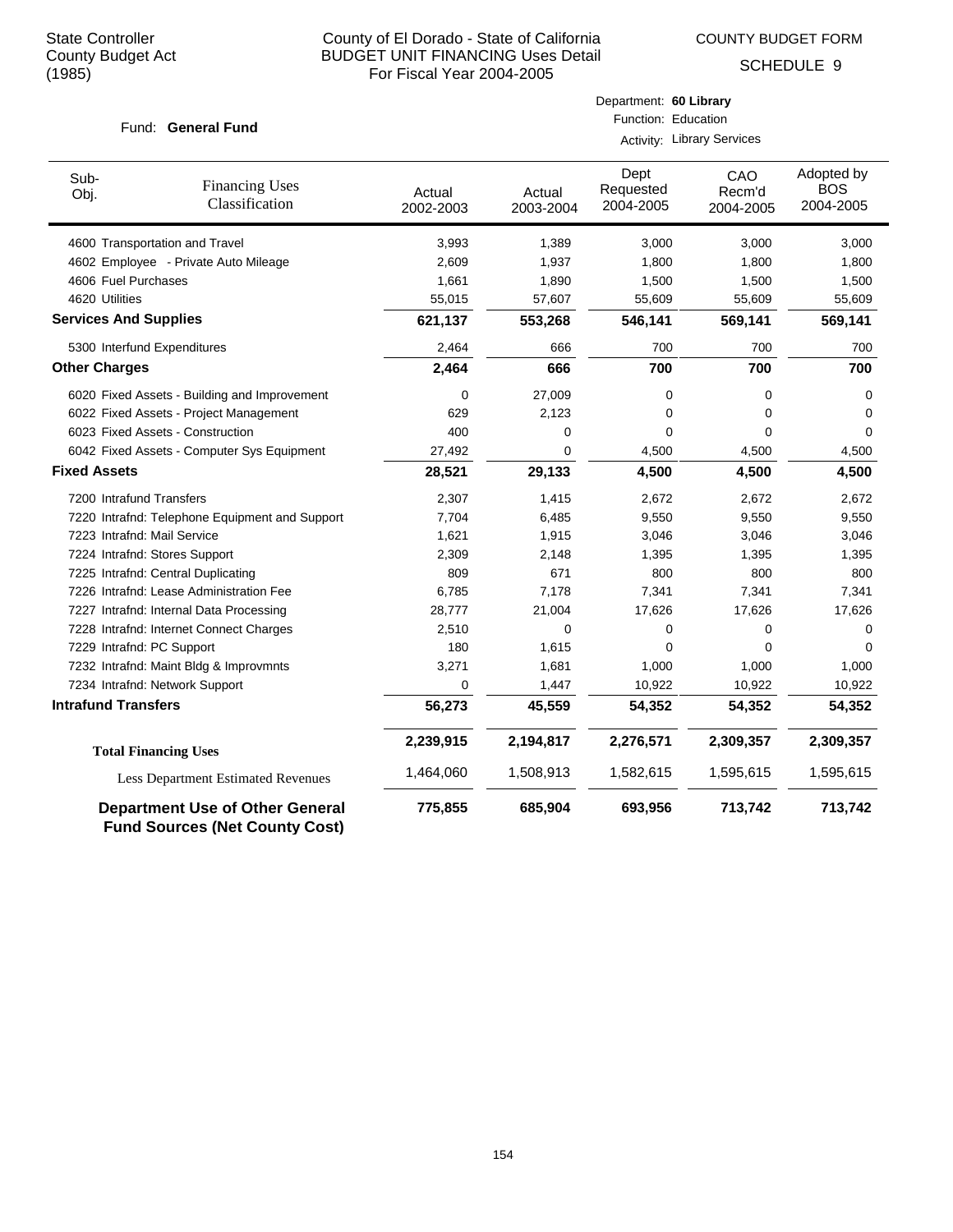SCHEDULE 9

#### Fund: General Fund

Department: **61 Univ of CA Cooperative Ext** Function: Education

Activity: Agricultural Education

| Sub-<br>Obj.                 | <b>Financing Uses</b><br>Classification                                         | Actual<br>2002-2003 | Actual<br>2003-2004 | Dept<br>Requested<br>2004-2005 | CAO<br>Recm'd<br>2004-2005 | Adopted by<br><b>BOS</b><br>2004-2005 |
|------------------------------|---------------------------------------------------------------------------------|---------------------|---------------------|--------------------------------|----------------------------|---------------------------------------|
|                              | 3000 Permanent Employees / Elected Officials                                    | 99,953              | 108,757             | 122,312                        | 122,312                    | 122,312                               |
|                              | 3001 Temporary Employees                                                        | 2,644               | 0                   | 0                              | 0                          | 0                                     |
|                              | 3020 Employer Share - Employee Retirement                                       | 4,999               | 10,251              | 20,888                         | 20,888                     | 20,888                                |
|                              | 3022 Employer Share - Medi Care                                                 | 1,527               | 1,611               | 1,779                          | 1,779                      | 1,779                                 |
|                              | 3040 Employer Share - Health Insurance                                          | 19,135              | 28,704              | 27,004                         | 27,004                     | 27,004                                |
|                              | 3041 Employer Share - Unemployment Insurance                                    | 736                 | 870                 | 734                            | 734                        | 734                                   |
|                              | 3042 Employer Share - Long Term Disab Insurance                                 | 659                 | 626                 | 610                            | 610                        | 610                                   |
|                              | 3046 Retiree Health: Defined Contributions                                      | 0                   | 4,701               | 5,289                          | 5,289                      | 5,289                                 |
|                              | 3060 Employer Share - Workers' Compensation                                     | 7,370               | 6,881               | 6,022                          | 6,022                      | 6,022                                 |
| 3080 Flexible Benefits       |                                                                                 | 4,500               | 4,500               | 4,500                          | 4,500                      | 4,500                                 |
|                              | <b>Salaries And Employee Benefits</b>                                           | 141,524             | 166,901             | 189,137                        | 189,137                    | 189,137                               |
|                              | 4041 Cnty Pass thru Telephone Chrges to Depts                                   | 1,883               | 1,296               | 3,385                          | 3,385                      | 3,385                                 |
| 4100 Insurance - Premium     |                                                                                 | 1,420               | 1,537               | 1,502                          | 1,502                      | 1,502                                 |
| 4260 Office Expense          |                                                                                 | 3,394               | 3,156               | 3,466                          | 3,936                      | 3,936                                 |
| 4261 Postage                 |                                                                                 | 0                   | 99                  | 0                              | 0                          | 0                                     |
|                              | 4420 Rents and Leases - Equipment                                               | 538                 | 840                 | 2,350                          | 2,350                      | 2,350                                 |
| 4461 Minor Equipment         |                                                                                 | 256                 | 0                   | 150                            | 150                        | 150                                   |
| 4462 Computer Equipment      |                                                                                 | 1,086               | 1,356               | 1,750                          | 3,164                      | 3,164                                 |
|                              | 4500 Special Departmental Expense                                               | $-2,783$            | $-2,608$            | 750                            | 750                        | 750                                   |
|                              | 4602 Employee - Private Auto Mileage                                            | 2,889               | 1,822               | 4,065                          | 4,065                      | 4,065                                 |
| <b>Services And Supplies</b> |                                                                                 | 8,683               | 7,498               | 17,418                         | 19,302                     | 19,302                                |
|                              | 5240 Contribution To Non-county Governmental                                    | 25,268              | 27,527              | 27,528                         | 27,528                     | 27,528                                |
|                              | 5300 Interfund Expenditures                                                     | 50                  | 50                  | 0                              | 0                          | 0                                     |
| <b>Other Charges</b>         |                                                                                 | 25,318              | 27,577              | 27,528                         | 27,528                     | 27,528                                |
|                              | 7220 Intrafnd: Telephone Equipment and Support                                  | 4,824               | 3,823               | 4,360                          | 4,360                      | 4,360                                 |
| 7223 Intrafnd: Mail Service  |                                                                                 | 920                 | 984                 | 1,083                          | 1,083                      | 1,083                                 |
|                              | 7224 Intrafnd: Stores Support                                                   | 307                 | 378                 | 619                            | 619                        | 619                                   |
|                              | 7225 Intrafnd: Central Duplicating                                              | 3,811               | 3,996               | 2,325                          | 2,325                      | 2,325                                 |
|                              | 7227 Intrafnd: Internal Data Processing                                         | 7,160               | 4,590               | 3,559                          | 3,559                      | 3,559                                 |
| 7229 Intrafnd: PC Support    |                                                                                 | 378                 | 555                 | 420                            | 510                        | 510                                   |
| 7230 Intrafnd: IS Software   |                                                                                 | 0                   | 0                   | 520                            | 520                        | 520                                   |
|                              | 7232 Intrafnd: Maint Bldg & Improvmnts                                          | 238                 | 327                 | 300                            | 300                        | 300                                   |
|                              | 7234 Intrafnd: Network Support                                                  | 0                   | 2,894               | 3,107                          | 3,107                      | 3,107                                 |
| <b>Intrafund Transfers</b>   |                                                                                 | 17,639              | 17,548              | 16,293                         | 16,383                     | 16,383                                |
|                              | <b>Total Financing Uses</b>                                                     | 193,163             | 219,524             | 250,376                        | 252,350                    | 252,350                               |
|                              | <b>Less Department Estimated Revenues</b>                                       | 37,282              | 39,262              | 100                            | 2,074                      | 2,074                                 |
|                              | <b>Department Use of Other General</b><br><b>Fund Sources (Net County Cost)</b> | 155,881             | 180,262             | 250,276                        | 250,276                    | 250,276                               |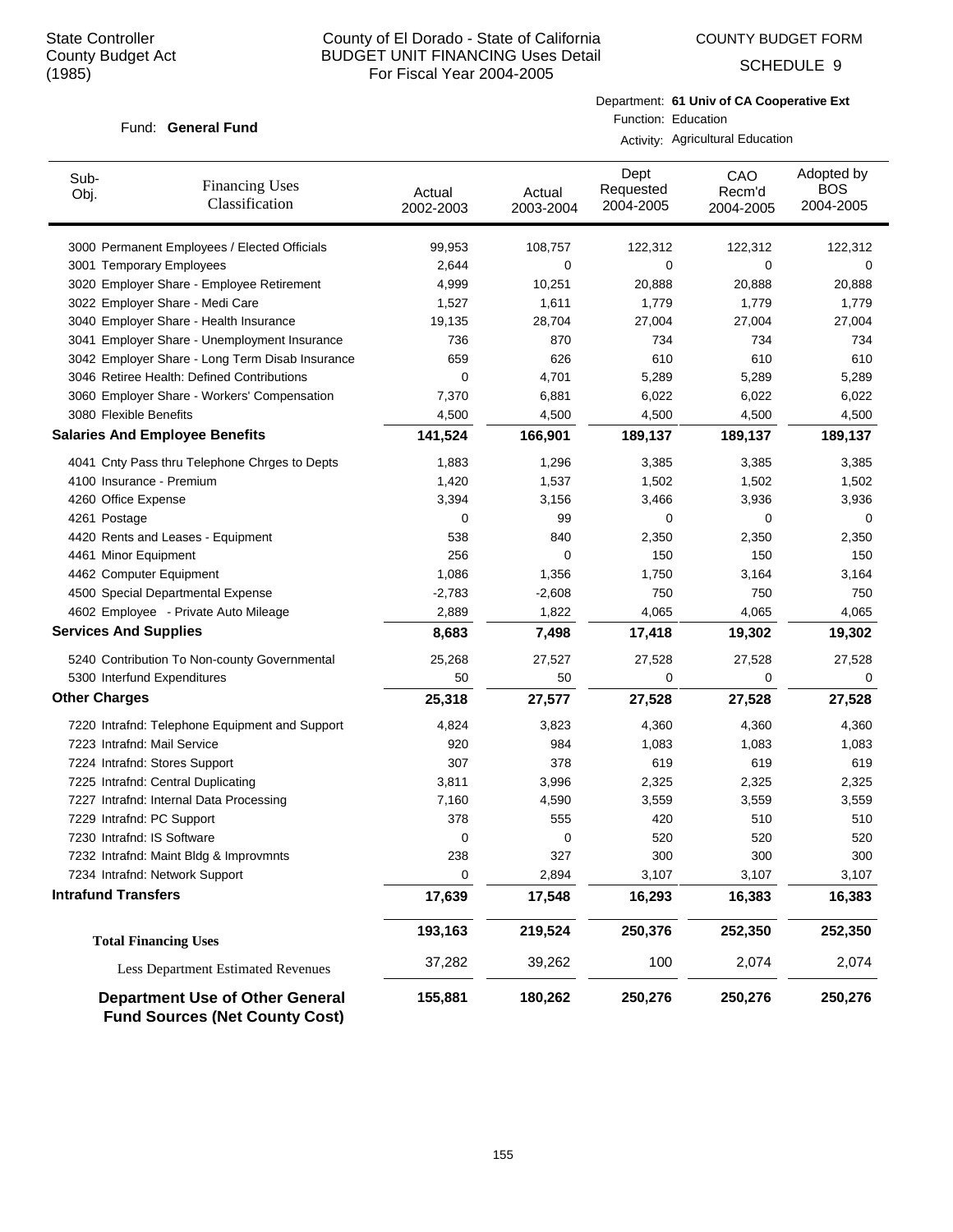COUNTY BUDGET FORM

SCHEDULE 9

# **Fish and Game** Fund:

Department: **70 Fish and Game Preservation**

Function: Public Protection Activity: Other Protection

|                                           |                                                                            | 1.00111177.         |                     |                                |                            |                                       |  |
|-------------------------------------------|----------------------------------------------------------------------------|---------------------|---------------------|--------------------------------|----------------------------|---------------------------------------|--|
| Sub-<br>Obj.                              | <b>Financing Uses</b><br>Classification                                    | Actual<br>2002-2003 | Actual<br>2003-2004 | Dept<br>Requested<br>2004-2005 | CAO<br>Recm'd<br>2004-2005 | Adopted by<br><b>BOS</b><br>2004-2005 |  |
| 4500 Special Departmental Expense         |                                                                            | 8,379               | 2,010               | 0                              | $\Omega$                   | 0                                     |  |
| 4501 Special Projects                     |                                                                            | -8                  | 0                   | 7,375                          | 7,375                      | 7,375                                 |  |
| <b>Services And Supplies</b>              |                                                                            | 8,371               | 2,010               | 7,375                          | 7,375                      | 7,375                                 |  |
|                                           | <b>Total Financing Uses</b>                                                | 8,371               | 2,010               | 7,375                          | 7,375                      | 7,375                                 |  |
| <b>Less Department Estimated Revenues</b> |                                                                            | 3.681               | 1.612               | 1.443                          | 1.443                      | 1,443                                 |  |
|                                           | <b>Department Use of Fish and Game</b><br><b>Fund Balance and Reserves</b> | 4,690               | 398                 | 5,932                          | 5,932                      | 5,932                                 |  |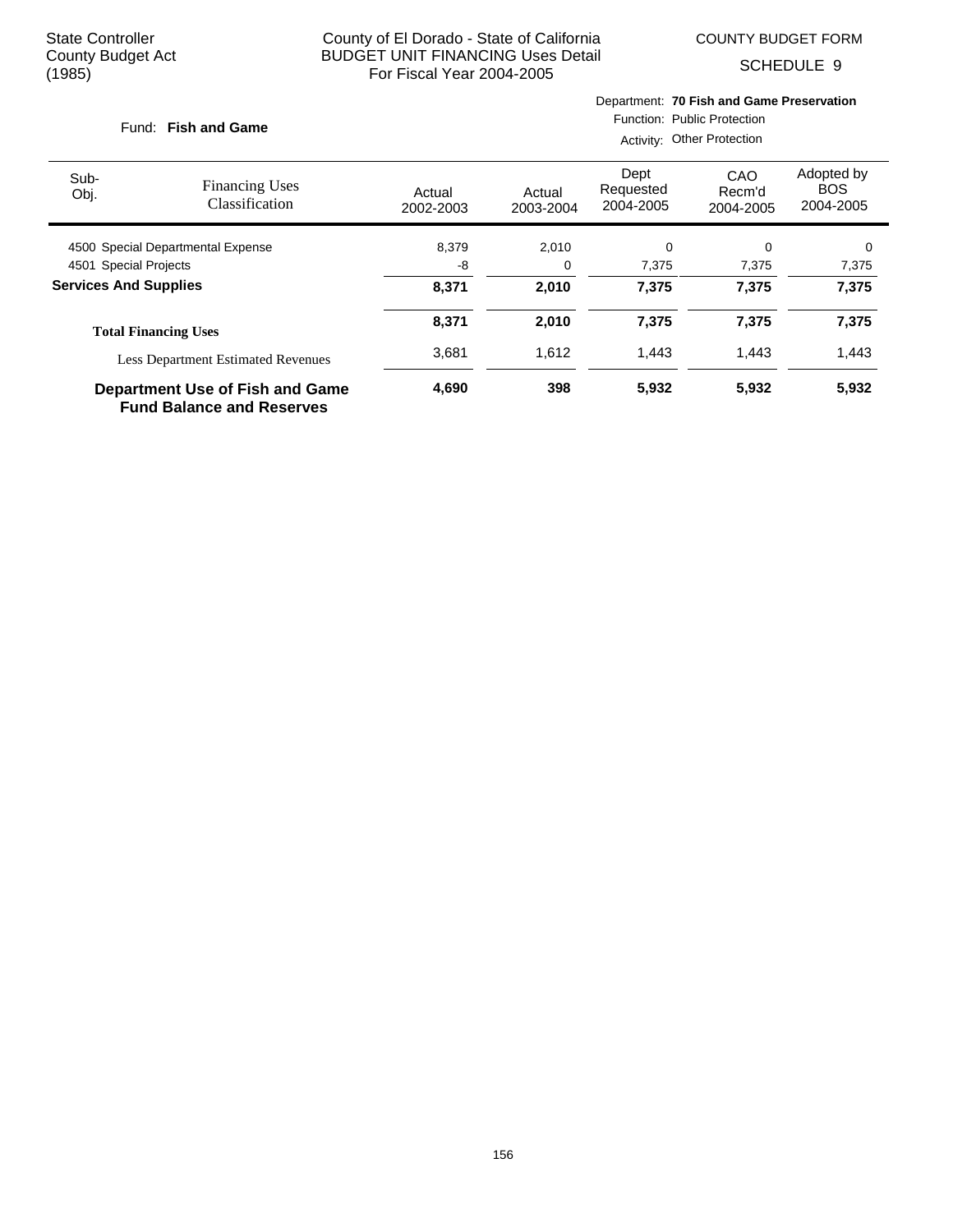## State Controller County of El Dorado - State of California<br>County Budget Act BUDGET UNIT FINANCING Uses Detail<br>SCHEDUEL 9 County Budget Act BUDGET UNIT FINANCING Uses Detail<br>(1985) For Fiscal Year 2004-2005 For Fiscal Year 2004-2005

## **FUND: Countywide Special Revenue FUND: Countywide Special Revenue Function: Multiple Functions**

Department: **77 Countywide Special Revenue**

Activity: Multiple Activities

| Sub-<br>Obj.                                                                                 | <b>Financing Uses</b><br>Classification                                                                                                              | Actual<br>2002-2003                                    | Actual<br>2003-2004                                      | Department<br>Requested<br>2004-2005        | CAO<br>Recm'd<br>2004-2005                                                   | Adopted by<br><b>BOS</b><br>2004-2005                                        |
|----------------------------------------------------------------------------------------------|------------------------------------------------------------------------------------------------------------------------------------------------------|--------------------------------------------------------|----------------------------------------------------------|---------------------------------------------|------------------------------------------------------------------------------|------------------------------------------------------------------------------|
| 4260 Office Expense<br>4261 Postage<br>4501 Special Projects<br><b>Services And Supplies</b> | 4266 Printing / Duplicating Services<br>4300 Professional & Specialized Services<br>4500 Special Dept Expense<br>4602 Mileage: Employee Private Auto | 0<br>0<br>0<br>0<br>0<br>$\overline{0}$<br>$\mathbf 0$ | 0<br>0<br>0<br>0<br>0<br>0<br>$\overline{0}$<br>$\bf{0}$ | 0<br>0<br>0<br>0<br>0<br>0<br>$\frac{0}{0}$ | 5,550<br>500<br>1,000<br>240,343<br>477,223<br>455,729<br>3,000<br>1,183,345 | 5,550<br>500<br>1,000<br>240,343<br>477,223<br>455,729<br>3,000<br>1,183,345 |
| <b>Intrafund Transfers</b>                                                                   | 7000 Operating Transfer Out                                                                                                                          | $\frac{0}{\mathbf{0}}$                                 | $\frac{0}{0}$                                            | <u>0</u><br>0                               | 46,448,626<br>46,448,626                                                     | 46,525,246<br>46,525,246                                                     |
|                                                                                              | 7300 Appropriation For Contingencies<br><b>Appropriation for Contingencies</b>                                                                       | $\overline{0}$<br>0                                    | 0<br>$\bf{0}$                                            | $\overline{0}$<br>$\mathbf 0$               | 160,000<br>160,000                                                           | 160,000<br>160,000                                                           |
|                                                                                              | <b>Total Financing Uses</b>                                                                                                                          | 0                                                      | 0                                                        | 0                                           | 47,791,971                                                                   | 47,868,591                                                                   |
|                                                                                              | <b>Less Department Estimated Revenues</b>                                                                                                            | $\overline{0}$                                         | $\underline{0}$                                          | $\underline{0}$                             | 33,252,142                                                                   | 33,406,178                                                                   |
|                                                                                              | <b>Department Use of Countywide Special</b><br><b>Revenue Fund Balance and Reserves</b>                                                              | 0                                                      | 0                                                        | 0                                           | 14,539,829                                                                   | 14,462,413                                                                   |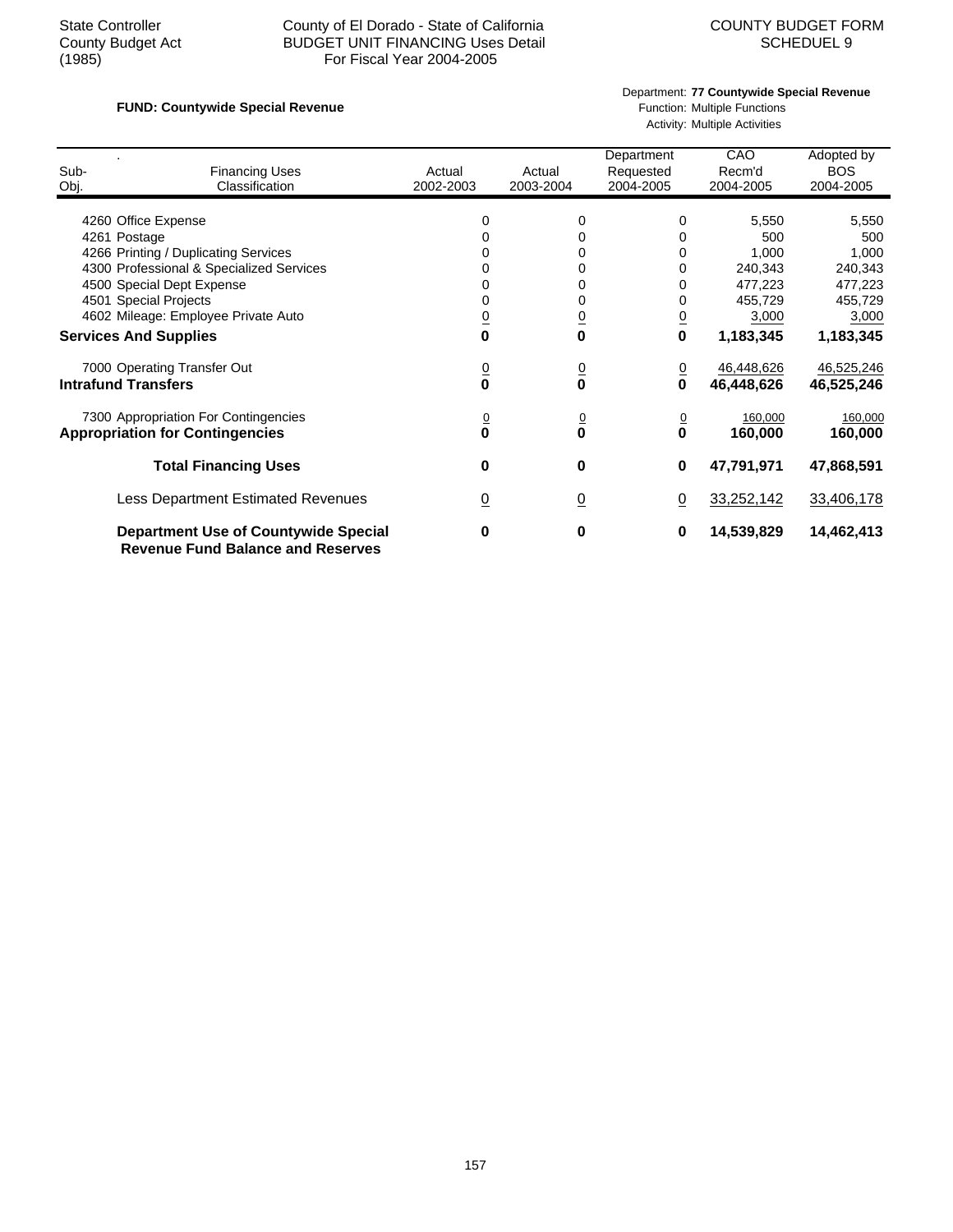COUNTY BUDGET FORM

SCHEDULE 9

#### Fund: General Fund

Department: **79 Child Support Services**

Function: Public Protection Activity: Judicial

| Sub-<br>Obj.                | <b>Financing Uses</b><br>Classification         | Actual<br>2002-2003 | Actual<br>2003-2004 | Dept<br>Requested<br>2004-2005 | CAO<br>Recm'd<br>2004-2005 | Adopted by<br><b>BOS</b><br>2004-2005 |
|-----------------------------|-------------------------------------------------|---------------------|---------------------|--------------------------------|----------------------------|---------------------------------------|
|                             | 3000 Permanent Employees / Elected Officials    | 2,636,627           | 2,421,485           | 2,339,198                      | 2,411,936                  | 2,411,936                             |
|                             | 3001 Temporary Employees                        | 35,668              | 7,086               | 0                              | 0                          | 0                                     |
| 3002 Overtime               |                                                 | 8,128               | 6,597               | 0                              | 11,415                     | 11,415                                |
| 3004 Other Compensation     |                                                 | 2,993               | 51,253              | 0                              | 0                          | 0                                     |
| 3005 Tahoe Differential     |                                                 | 39,135              | 37,177              | 33,600                         | 33,600                     | 33,600                                |
| 3006 Bilingual Pay          |                                                 | 7,205               | 6,577               | 6,240                          | 6,240                      | 6,240                                 |
|                             | 3020 Employer Share - Employee Retirement       | 138,860             | 224,649             | 392,955                        | 392,955                    | 392,955                               |
|                             | 3022 Employer Share - Medi Care                 | 37,603              | 34,762              | 33,168                         | 33,168                     | 33,168                                |
|                             | 3040 Employer Share - Health Insurance          | 557,992             | 598,298             | 518,333                        | 518,333                    | 518,333                               |
|                             | 3041 Employer Share - Unemployment Insurance    | 10,450              | 11,559              | 14,035                         | 14,035                     | 14,035                                |
|                             | 3042 Employer Share - Long Term Disab Insurance | 15,771              | 14,026              | 11,696                         | 11,696                     | 11,696                                |
|                             | 3043 Employer Share - Deferred Compensation     | 1,921               | 4,295               | 2,309                          | 2,309                      | 2,309                                 |
|                             | 3046 Retiree Health: Defined Contributions      | 0                   | 81,084              | 88,584                         | 88,584                     | 88,584                                |
|                             | 3060 Employer Share - Workers' Compensation     | 176,453             | 78,659              | 75,851                         | 75,851                     | 75,851                                |
| 3080 Flexible Benefits      |                                                 | 7,838               | 9,197               | 40,500                         | 40,500                     | 40,500                                |
|                             | <b>Salaries And Employee Benefits</b>           | 3,676,643           | 3,586,704           | 3,556,469                      | 3,640,622                  | 3,640,622                             |
|                             | 4040 Telephone Company Vendor Payments          | 4,092               | 2,624               | 1,700                          | 1,700                      | 1,700                                 |
|                             | 4041 Cnty Pass thru Telephone Chrges to Depts   | 47,492              | 24,886              | 26,000                         | 26,000                     | 26,000                                |
|                             | 4042 Radio Vendor Payments                      | 0                   | 9                   | 14                             | 14                         | 14                                    |
| 4080 Household Expense      |                                                 | 2,142               | 2,056               | 2,063                          | 2,063                      | 2,063                                 |
|                             | 4085 Household Expense - Refuse Disposal        | 121                 | 0                   | 0                              | 0                          | 0                                     |
|                             | 4086 Household Expense - Janitorial/Custodial   | 16,115              | 12,518              | 11,244                         | 11,244                     | 11,244                                |
|                             | 4087 Household Expense - Exterm/Fumigation Serv | 408                 | 172                 | 200                            | 200                        | 200                                   |
|                             | 4100 Insurance - Premium                        | 9,608               | 16,875              | 20,363                         | 20,363                     | 20,363                                |
|                             | 4140 Maintenance - Equipment                    | 8,775               | 0                   | 0                              | 0                          | 0                                     |
|                             | 4142 Maintenance - Telephone / Radio            | 0                   | 28                  | 28                             | 28                         | 28                                    |
|                             | 4180 Maintenance - Building and Improvements    | 39,076              | 1,209               | 4,000                          | 4,000                      | 4,000                                 |
|                             | 4200 Medical, Dental and Laboratory Supplies    | 12                  | 0                   | 0                              | 0                          | 0                                     |
| 4220 Memberships            |                                                 | 14,442              | 10,830              | 16,043                         | 16,043                     | 16,043                                |
|                             | 4240 Miscellaneous Expense                      | 0                   | 58                  | 60                             | 60                         | 60                                    |
| 4260 Office Expense         |                                                 | 44,629              | 42,680              | 35,000                         | 35,000                     | 35,000                                |
| 4261 Postage                |                                                 | 110,121             | 146,405             | 50,632                         | 50,632                     | 50,632                                |
| 4262 Software               |                                                 | 32,388              | 19,116              | 1,400                          | 1,400                      | 1,400                                 |
|                             | 4263 Subscription / Newspaper / Journals        | 1,788               | 1,380               | 1,117                          | 1,117                      | 1,117                                 |
| 4264 Books / Manuals        |                                                 | 13                  | 1,135               | 1,703                          | 1,703                      | 1,703                                 |
| 4265 Law Books              |                                                 | 5,986               | 6,131               | 4,650                          | 4,650                      | 4,650                                 |
| 4266 Printing / Duplicating |                                                 | 1,372               | 1,833               | 2,743                          | 2,743                      | 2,743                                 |
|                             | 4300 Professional and Specialized Services      | 171,959             | 93,615              | 113,500                        | 99,255                     | 99,255                                |
|                             | 4308 External Data Processing Services          | 11,755              | 3,559               | 17,633                         | 17,633                     | 17,633                                |
|                             | 4320 Verbatim Report - Transcription            | 239                 | 144                 | 300                            | 300                        | 300                                   |
|                             | 4324 Medical, Dental and Lab Services           | 18,335              | 11,415              | 15,000                         | 15,000                     | 15,000                                |
|                             | 4332 Service Connect Expense                    | 2,367               | 5,835               | 0                              | 0                          | 0                                     |
|                             | 4400 Publication and Legal Notices              | 1,158               | 1,293               | 1,829                          | 1,829                      | 1,829                                 |
|                             | 4420 Rents and Leases - Equipment               | 29,605              | 30,043              | 29,583                         | 29,583                     | 29,583                                |
| 4421 Security System        |                                                 | 0                   | 90                  | 90                             | 90                         | 90                                    |
|                             | 4440 Rents and Leases- Building/Improvements    | 286,626             | 286,805             | 296,000                        | 296,000                    | 296,000                               |
|                             | 4460 Small Tools and Instruments                | 70                  | -21                 | 100                            | 100                        | 100                                   |
| 4461 Minor Equipment        |                                                 | 13,528              | 7,024               | 15,000                         | 15,000                     | 15,000                                |
|                             |                                                 |                     |                     |                                |                            |                                       |